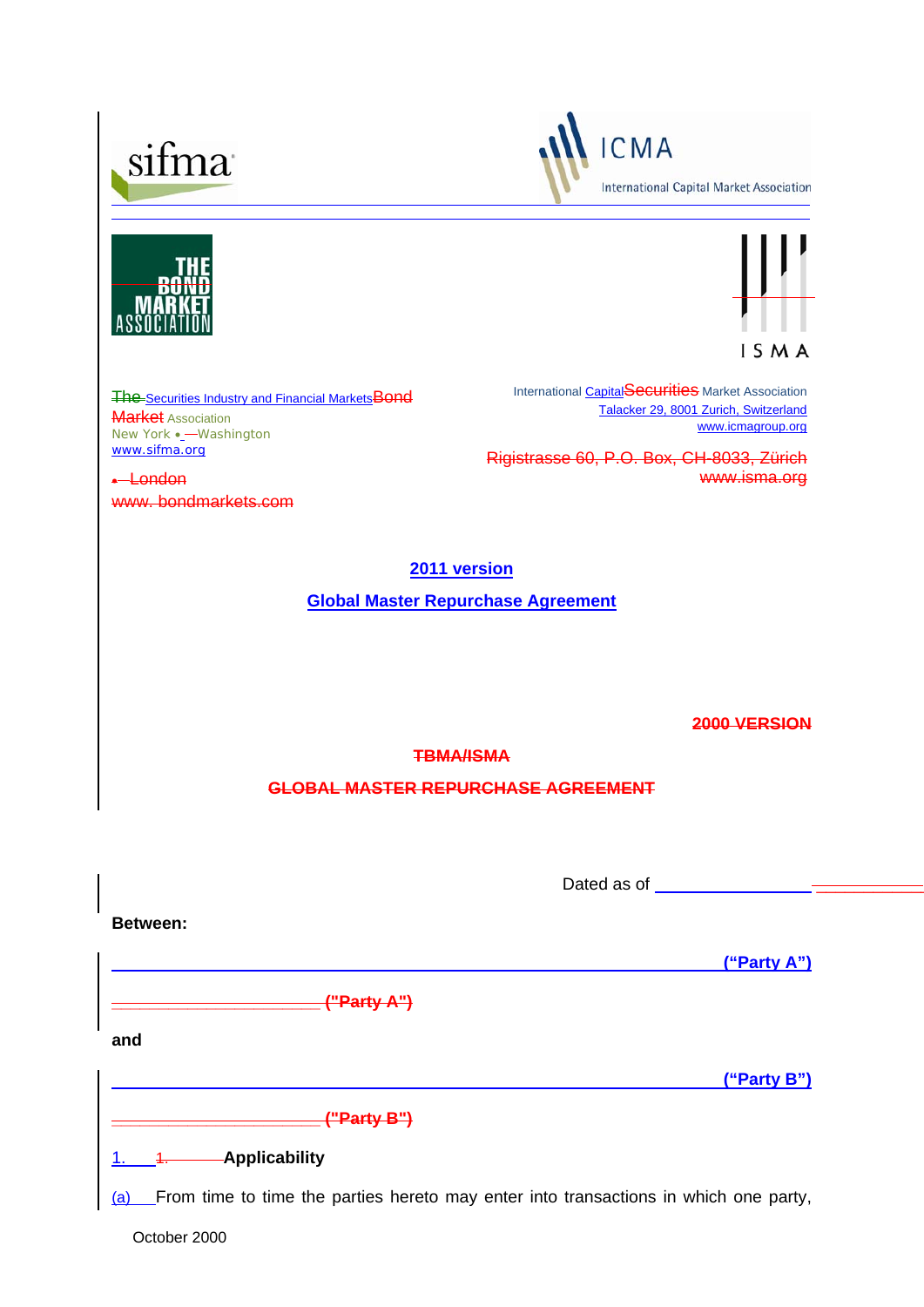acting through a Designated Office, "Seller")("Seller") agrees to sell to the other, acting through a Designated Office, ("Buyer")("Buyer") securities or otherand financial instruments ("Securities")("Securities") (subject to paragraph 1(c), other than equities and Net Paying Securities) against the payment of the purchase price by Buyer to Seller, with a simultaneous agreement by Buyer to sell to Seller Securities equivalent to such Securities at a date certain or on demand against the payment of the repurchase price by Seller to Buyer.

(b) Each such transaction (which may be a repurchase transaction ("Repurchase("Repurchase Transaction")Transaction") or a buy and sell back transaction ("Buy/Sell("Buy/Sell Back Transaction")) Transaction")) shall be referred to herein as a "Transaction" "Transaction" and shall be governed by this Agreement, including any supplemental terms or conditions contained in Annex I and any annex specified in Annex I, hereto, unless otherwise agreed in writing.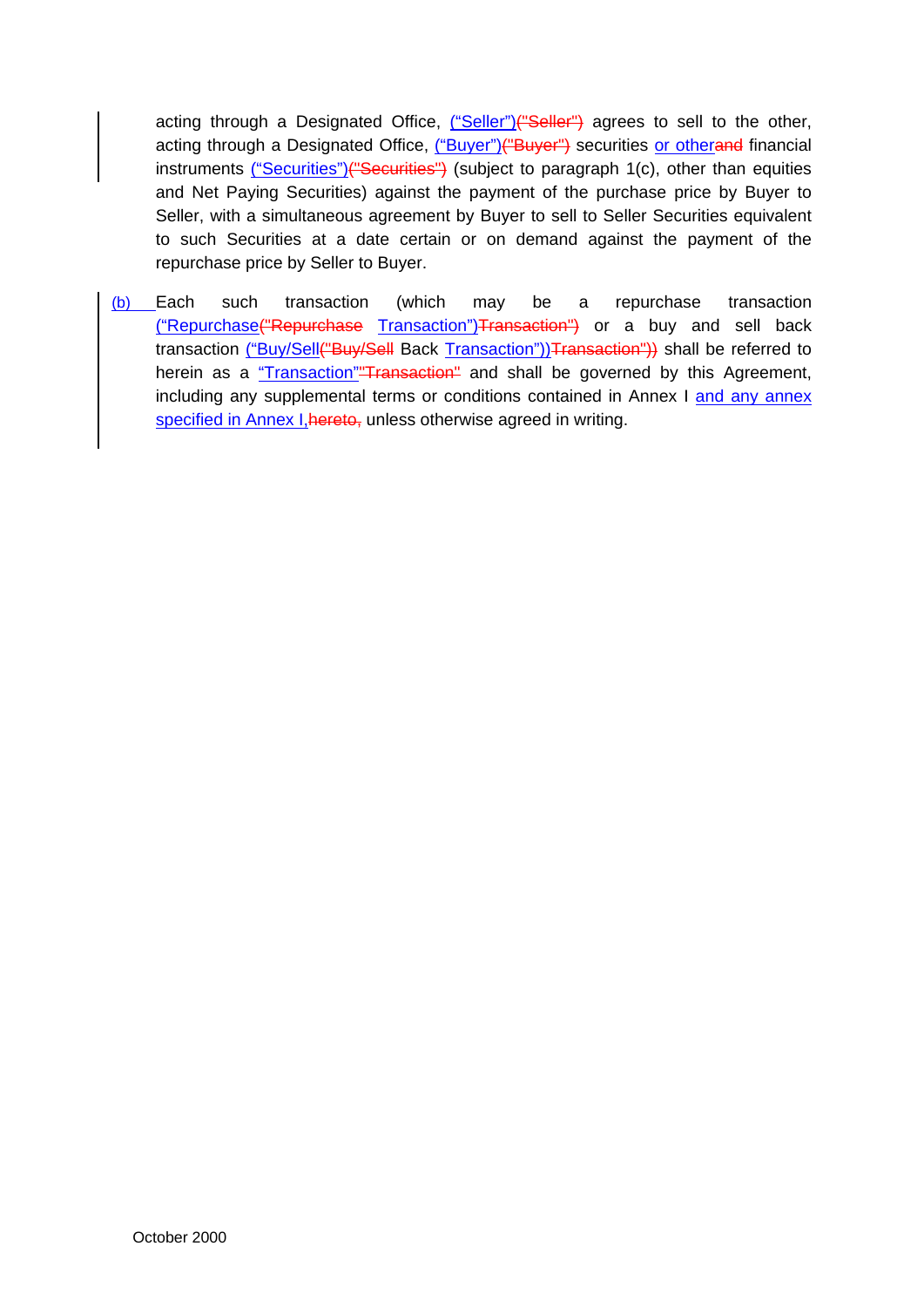- (c) If this Agreement may be applied to
	- (i) Buy/Sell Back Transactions, this shall be specified in Annex I hereto, and the provisions of the Buy/Sell Back Annex shall apply to such Buy/Sell Back Transactions;
	- (ii) Net Paying Securities, this shall be specified in Annex I hereto and the provisions of Annex I, paragraph 1(b) shall apply to Transactions involving Net Paying Securities.

If Transactions are to be effected under this Agreement by either party as an agent, this shall be specified in Annex I hereto, and the provisions of the Agency Annex shall apply to such Agency Transactions.

#### (e)2. 2. **Definitions**

- (a)  $\frac{d\text{Act}}{\text{Act}}$  and  $\frac{d\text{Solvency}}{\text{Test}}$  insolvency" insolvency" shall occur with respect to any party hereto upon -
	- (i) its making a general assignment for the benefit of, or entering into a reorganisation, arrangement, or composition with, creditors; or
	- (ii) a secured party taking possession of, or carrying out other enforcement measures in relation to, all or substantially all assets of such party, provided the relevant process is not dismissed, discharged, stayed or restrained within 15 days; or
	- $(H)(iii)$  its becoming insolvent or becoming unable to pay its debts as they become due or failing or admitting in writing its inability generally that it is unable to pay its debts as they become due; or
	- $\frac{\pi i}{\pi}$ (iv) its seeking, consenting to or acquiescing in the appointment of any trustee, administrator, receiver or liquidator or analogous officer of it or any material part of its property; or
	- $\overline{\text{Hil}}(v)$  the presentation or filing of a petition in respect of it (other than by the other counterparty to this Agreement in respect of any obligation under this Agreement) in any court or before any agency or the commencement of any proceeding by any Competent Authority alleging or for the bankruptcy, windingup or insolvency of such party (or any analogous proceeding) or seeking any reorganisation, arrangement, composition, re-adjustment, administration, liquidation, dissolution or similar relief under any present or future statute, law or regulation, such petition not having been stayed or dismissed within 15 days of its filing (except in the case of a petition presented by a Competent Authority or for winding-up or any analogous proceeding, in respect of which no such 1530 day period shall apply); not having been stayed or dismissed within 30 days of its filing: or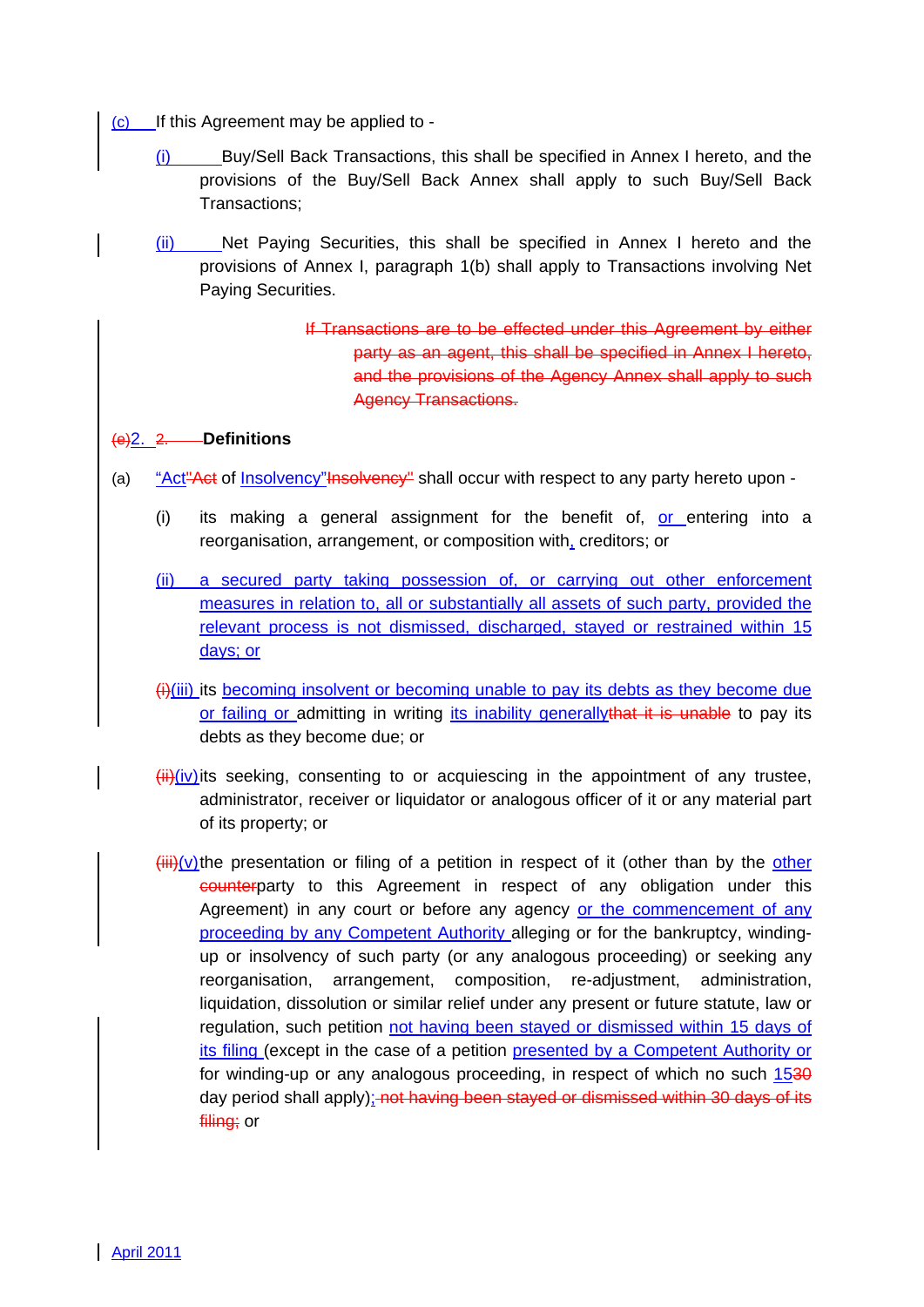

- $(iv)(vi)$  the appointment of a receiver, administrator, liquidator, conservator, custodian or trustee or analogous officer of such party or over all or any material part of such party's property; or
- $(v)(vii)$  the convening of any meeting of its creditors for the purposes of considering a voluntary arrangement as referred to in section 3 of the Insolvency Act 1986 (or any analogous proceeding);
- (b) "Agency"Agency Transaction", Transaction", the meaning specified in paragraph 1 of the Agency Annex to this Agreement as published by ICMA;;
- (c) "Applicable Rate", in relation to any sum in any currency:
	- (a) for the purposes of paragraph 10, the rate selected in a commercially reasonable manner by the non-Defaulting Party;
	- (b) for any other purpose, the rate agreed by the parties acting in a commercially reasonable manner;

 $(\theta)$ (d) "Appropriate"Appropriate Market", Market", the meaning specified in paragraph 10;

(d)(e) "Base"Base Currency", Currency", the currency indicated in Annex I; hereto;

(e)(f) "Business"Business Day" meansDay" -

- $\ddot{\theta}$  in relation to the settlement of any Transaction or delivery of Securities under this Agreementwhich is to be settled through Clearstream or Euroclear, a day on which Clearstream or, as the case may be, Euroclear is open to settle business in the currency in which the Purchase Price and the Repurchase Price are denominated:
- (ii)(i) in relation to the settlement of any Transaction which is to be settled through a settlement system, other than Clearstream or Euroclear, a day on which that settlement system is open for business; to settle such Transaction;
- (iii)(ii) in relation to the settlement of a Transaction or any delivery of Securities under this Agreement otherwise than through a settlement system, not falling within (i) or (ii) above, a day on which banks are open for business in the place where delivery of the relevant Securities are to be delivered and, if different, the place in which the relevant payment is to be made; is to be effected; and
- $(iv)(iii)$  in relation to theany obligation to make a payment of any amount under this Agreement not falling within (i) or (ii) above, a day other than a Saturday or a Sunday on which banks are open for business in the principal financial centre of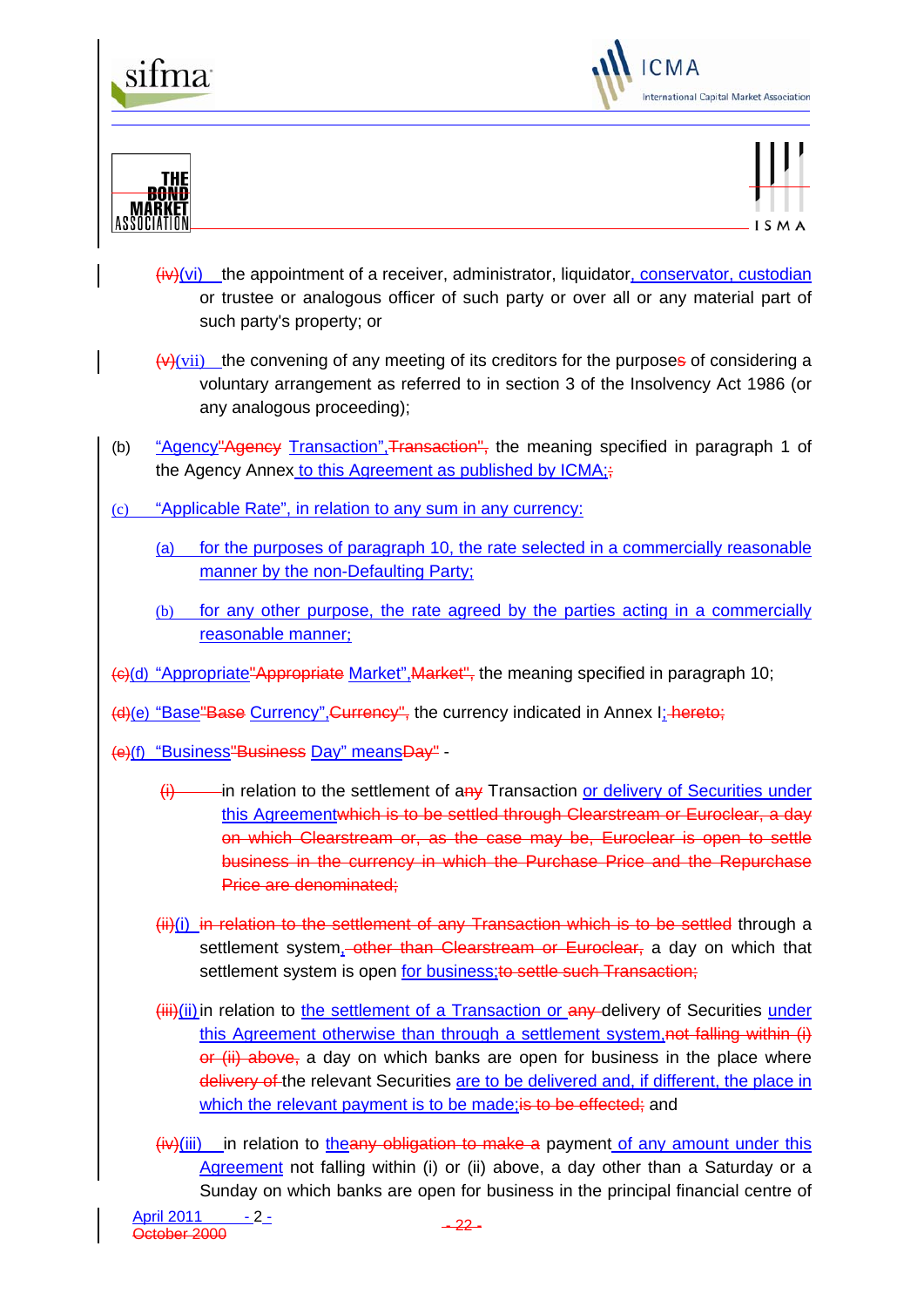



official currency and, if different, in the place where any account designated by the parties for the making or receipt of the payment is situated (or, in the case of a payment in euro, a day on which TARGET2 operates). operates);

- (g) "Cash"Cash Equivalent Amount" has the meaning given in paragraph 4(h);
- (f)(h) "Cash Margin",Margin", a cash sum paid or to be paid to Buyer or Seller in accordance with paragraph 4;
- (i) "Competent Authority", a regulator, supervisor or any similar official with primary insolvency, rehabilitative or regulatory jurisdiction over a party in the jurisdiction of its incorporation or establishment or the jurisdiction of its head office;

"Confirmation","Clearstream", Clearstream Banking, société anonyme, (previously Cedelbank) or any successor thereto;

 $(h)(i)$  "Confirmation", the meaning specified in paragraph 3(b);

**MARI ASSOCIATION** 

- (i)(k) "Contractual"Contractual Currency",Currency", the meaning specified in paragraph 7(a);
- $\left(\frac{1}{2}(|) \right)$  "Defaulting" Defaulting Party", Party", the meaning specified in paragraph 10;

(k)(m) "Default"Default Market Value",Value", the meaning specified in paragraph 10;

(H)(n) "Default"Default Notice", Notice", a written notice served by the non-Defaulting Party on the Defaulting Party under paragraph 10(b) designating a day-stating that an event shall be treated as an Early Termination Date; Event of Default for the purposes of this Agreement;

> "Deliverable Securities","Default Valuation Notice", the meaning specified in paragraph 10;

"Default Valuation Time", the meaning specified in paragraph 10;

- (o) "Deliverable Securities", the meaning specified in paragraph 10;
- (p) "Designated"<del>Designated</del> Office",  $\overline{\text{Office}}$ ", with respect to a party, a branch or office of that party which is specified as such in Annex I hereto or such other branch or office as may be agreed in writingto by the parties;
- (q) "Distribution(s)", "Distributions", the meaning specified in sub-paragraph  $(y)(w)$  below;
- April 2011 3 -October 2000 - <sup>22</sup> - (r) "Early Termination Date", the date designated as such in a Default Notice or as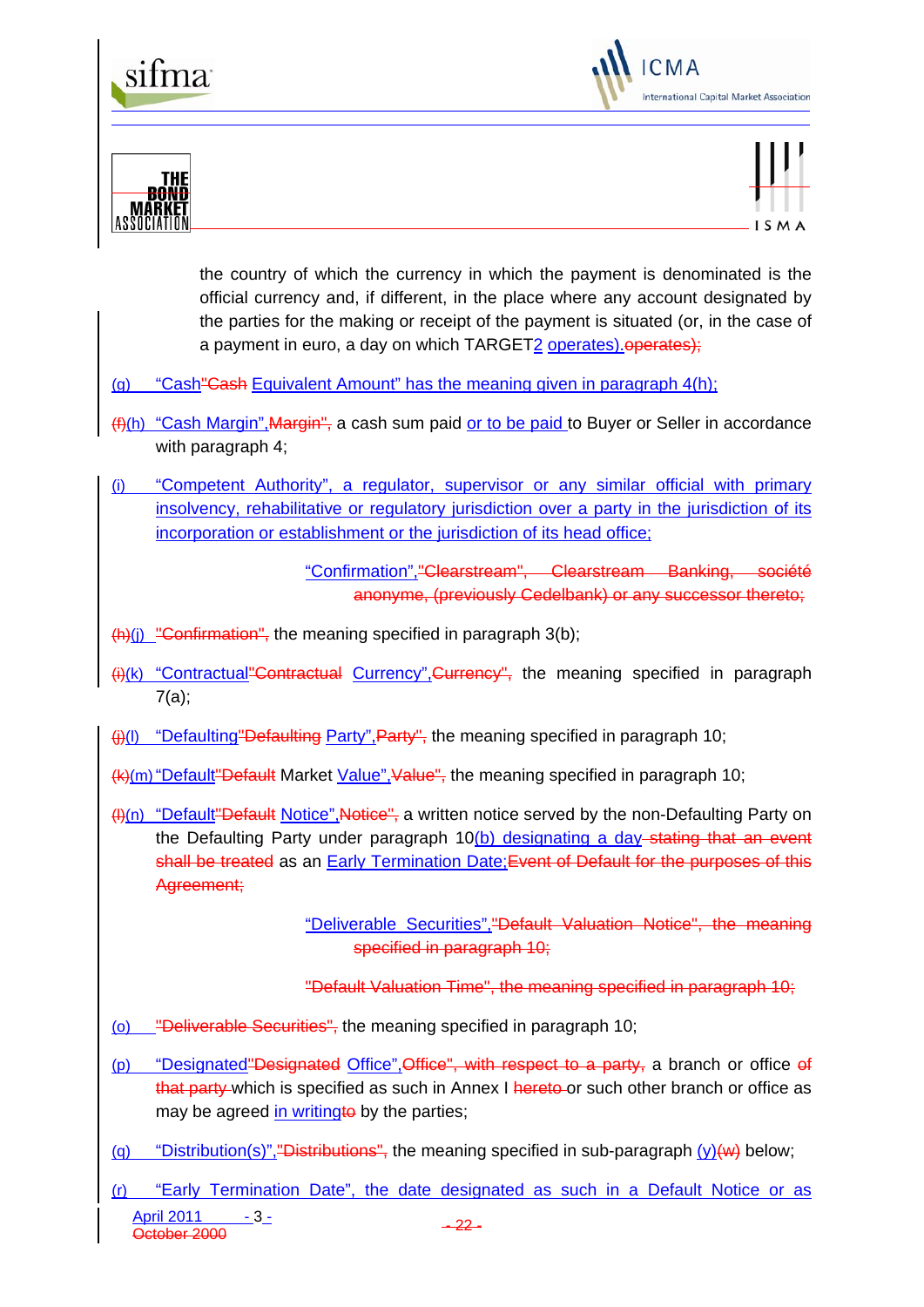





- $(t)$ (v) Securities are "equivalent" equivalent to"to" other Securities for the purposes of this Agreement if they are: (i) of the same issuer; (ii) part of the same issue; and (iii) of an identical type, nominal value, description and (except where otherwise stated) amount as those other Securities, provided that -
	- (A) (A) Securities will be equivalent to other Securities notwithstanding that those Securities have been redenominated into euro or that the nominal value of those Securities has changed in connection with such redenomination; and
	- $(B)$   $(B)$  where Securities have been converted, subdivided or consolidated or have become the subject of a takeover or the holders of Securities have become entitled to receive or acquire other Securities or other property or the Securities have become subject to any similar event other than a Distribution, the expression "equivalent" equivalent to "to" shall mean Securities equivalent to (as defined in the provisions of this definition preceding the proviso) the original Securities together with or replaced by a sum of money or Securities or other property equivalent to (as so defined) that receivable by holders of such original Securities resulting from such event;

"Event"Euroclear", Morgan Guaranty Trust Company of Default",New York, Brussels office, as operator of the Euroclear System or any successor thereto;

 $(v)(w)$  "Event of Default", the meaning specified in paragraph 10;

 $(x)$  "Forward Transaction", the meaning specified in paragraph  $2(c)(i)$  of Annex I;

 $(w)(y)$  "Income", "Income", with respect to any Security at any time, all interest, dividends or other distributions thereon, including but excluding distributions which are a payment

April 2011 - 4 -October 2000 - <sup>22</sup> -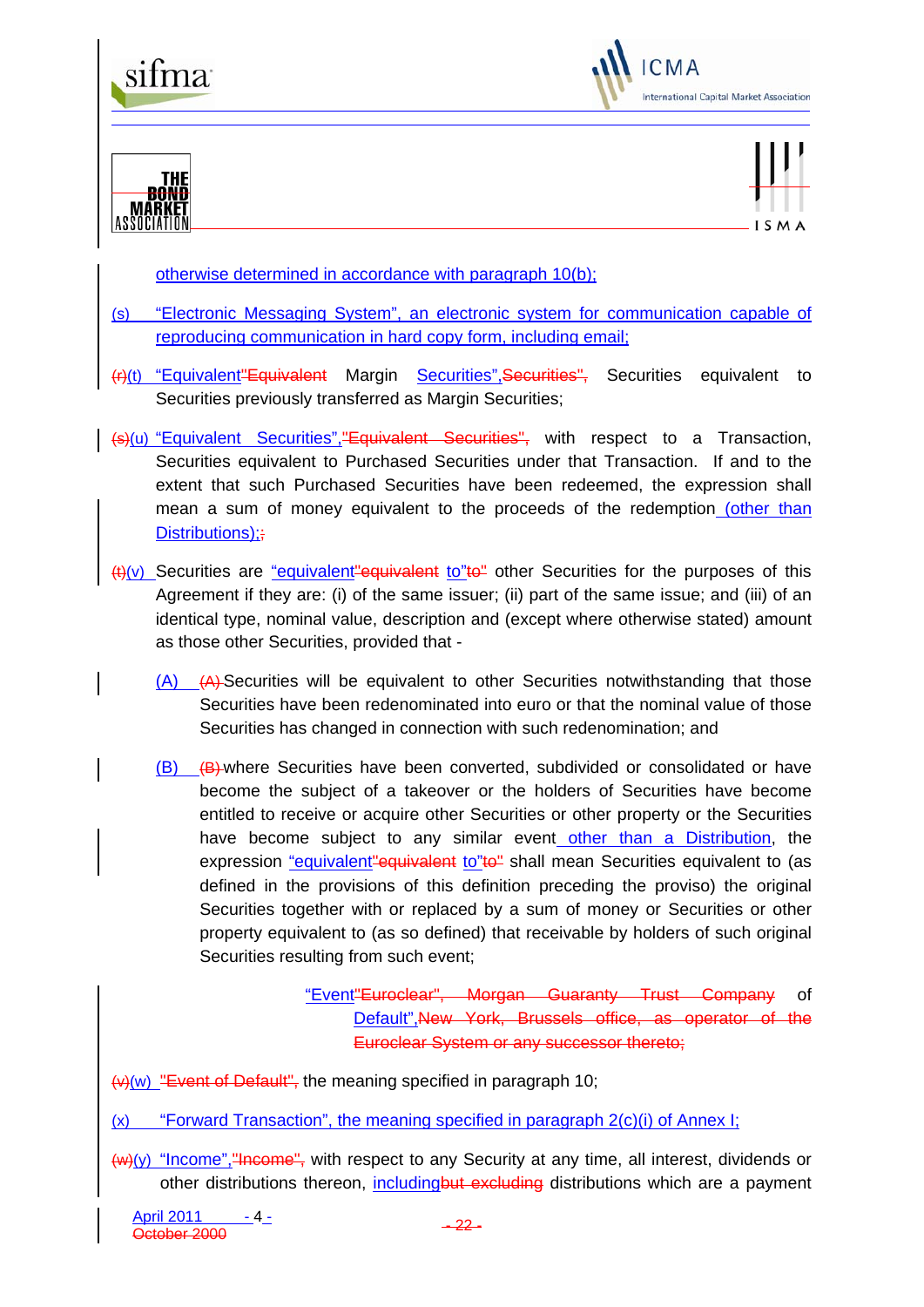

or repayment of principal in respect of the relevant securities ("Distribution(s)");("Distributions");

- $(x)(z)$  "Income Income Payment Date", Date", with respect to any Securities, the date on which Income is paid in respect of such Securities or, in the case of registered Securities, the date by reference to which particular registered holders are identified as being entitled to payment of Income;
- (aa) "Margin Percentage", with respect to any Margin Securities or Equivalent Margin Securities, the percentage, if any, agreed by the parties acting in a commercially reasonable manner;

"Margin Ratio", "LIBOR", in relation to any sum in any currency, the one month London Inter Bank Offered Rate in respect of that currency as quoted on page 3750 on the Bridge Telerate Service (or such other page as may replace page 3750 on that service) as of 11:00 a.m., London time, on the date on which it is to be determined;

- (z)(bb) "Margin Ratio", with respect to a Transaction, the Market Value of the Purchased Securities at the time when the Transaction was entered into divided by the Purchase Price (and so that, where a Transaction relates to Securities of different descriptions and the Purchase Price is apportioned by the parties among Purchased Securities of each such description, a separate Margin Ratio shall apply in respect of Securities of each such description), or such other proportion as the parties may agree with respect to that Transaction;
- (aa)(cc) "Margin"Margin Securities", Securities", in relation to a Margin Transfer, Securities of the type and value (having applied Margin Percentage, if any) reasonably acceptable to the party calling for such Margin Transfer;
- (bb)(dd) "Margin Transfer","Margin Transfer", any, or any combination of, the payment or repayment of Cash Margin and the transfer of Margin Securities or Equivalent Margin Securities;
- (cc)(ee) "Market"Market Value", Value", with respect to any Securities as of any time on any date, the price for such Securities (after having applied the Margin Percentage, if any, in the case of Margin Securities) at such time on such date obtained from a generally recognised source agreed by the parties or as otherwise agreedto by the parties (and where different prices are obtained for different delivery dates, the price so obtainable for the earliest available such delivery date) having regard to market practice for valuing (provided that the price of Securities of the typethat are suspended shall (for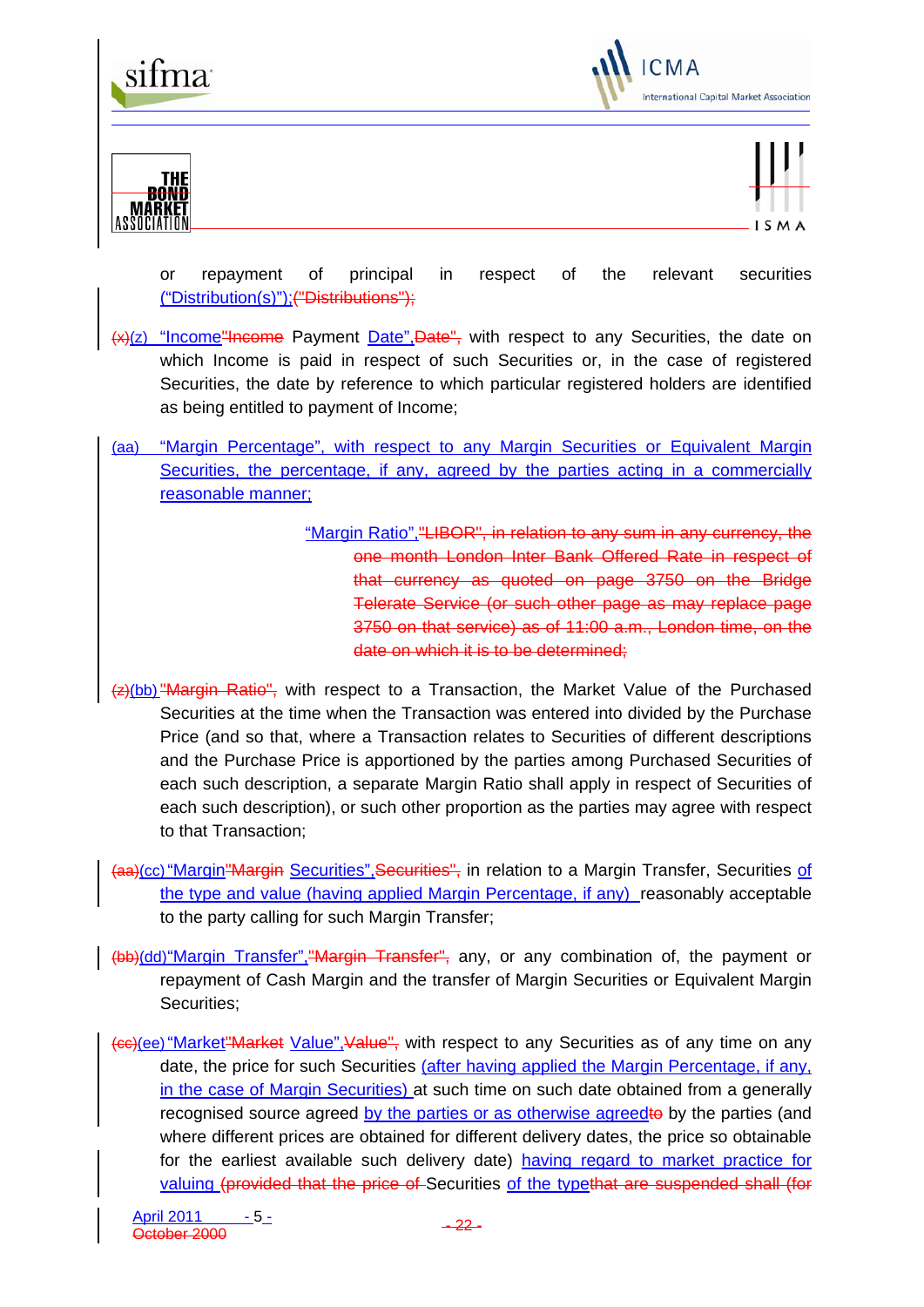

the purposes of paragraph 4) be nil unless the parties otherwise agree and (for all other purposes) shall be the price of those Securities as of close of business on the dealing day in questionthe relevant market last preceding the date of suspension) plus the aggregate amount of Income which, as atef such date, has accrued but not yet been paid in respect of the Securities to the extent not included in such price as of such date, and for these purposes any sum in a currency other than the Contractual Currency for the Transaction in question shall be converted into such Contractual Currency at the Spot Rate prevailing at the relevant time of the determination;

ISMA

(dd)(ff) "Net"Net Exposure",Exposure", the meaning specified in paragraph 4(c);

- (ee)(gg) the "Net"Net Margin"Margin" provided to a party at any time, the excess (if any) at that time of (i) the sum of the amount of Cash Margin paid to that party (including accrued interest on such Cash Margin which has not been paid to the other party) and the Market Value of Margin Securities transferred to that party under paragraph 4(a) (excluding any Cash Margin which has been repaid to the other party and any Margin Securities in respect of which Equivalent Margin Securities have been transferred or a Cash Equivalent Amount has been paid to the other party) over (ii) the sum of the amount of Cash Margin paid to the other party (including accrued interest on such Cash Margin which has not been paid by the other party) and the Market Value of Margin Securities transferred to the other party under paragraph 4(a) (excluding any Cash Margin which has been repaid by the other party and any Margin Securities in respect of which Equivalent Margin Securities have been transferred or a Cash Equivalent Amount has been paid by the other party) and for this purpose any amounts not denominated in the Base Currency shall be converted into the Base Currency at the Spot Rate prevailing at the relevant-time of the determination;;
- (ff)(hh) "Net"Net Paying Securities", Securities", Securities which are of a kind such that, were they to be the subject of a Transaction to which paragraph 5 applies, any payment made by Buyer under paragraph 5 would be one in respect of which either Buyer would or might be required to make a withholding or deduction for or on account of taxes or duties or Seller might be required to make or account for a payment for or on account of taxes or duties (in each case other than tax on overall net income) by reference to such payment;

(gg)(ii) "Net"Net Value",Value", the meaning specified in paragraph 10;

(hh)(ji) "New"New Purchased Securities", Securities", the meaning specified in paragraph 8(a);

April 2011 - 6 - (iii)(kk) "Price Differential", "Price Differential", with respect to any Transaction as of any date, the aggregate amount obtained by daily application of the Pricing Rate for such

ASSOCIATION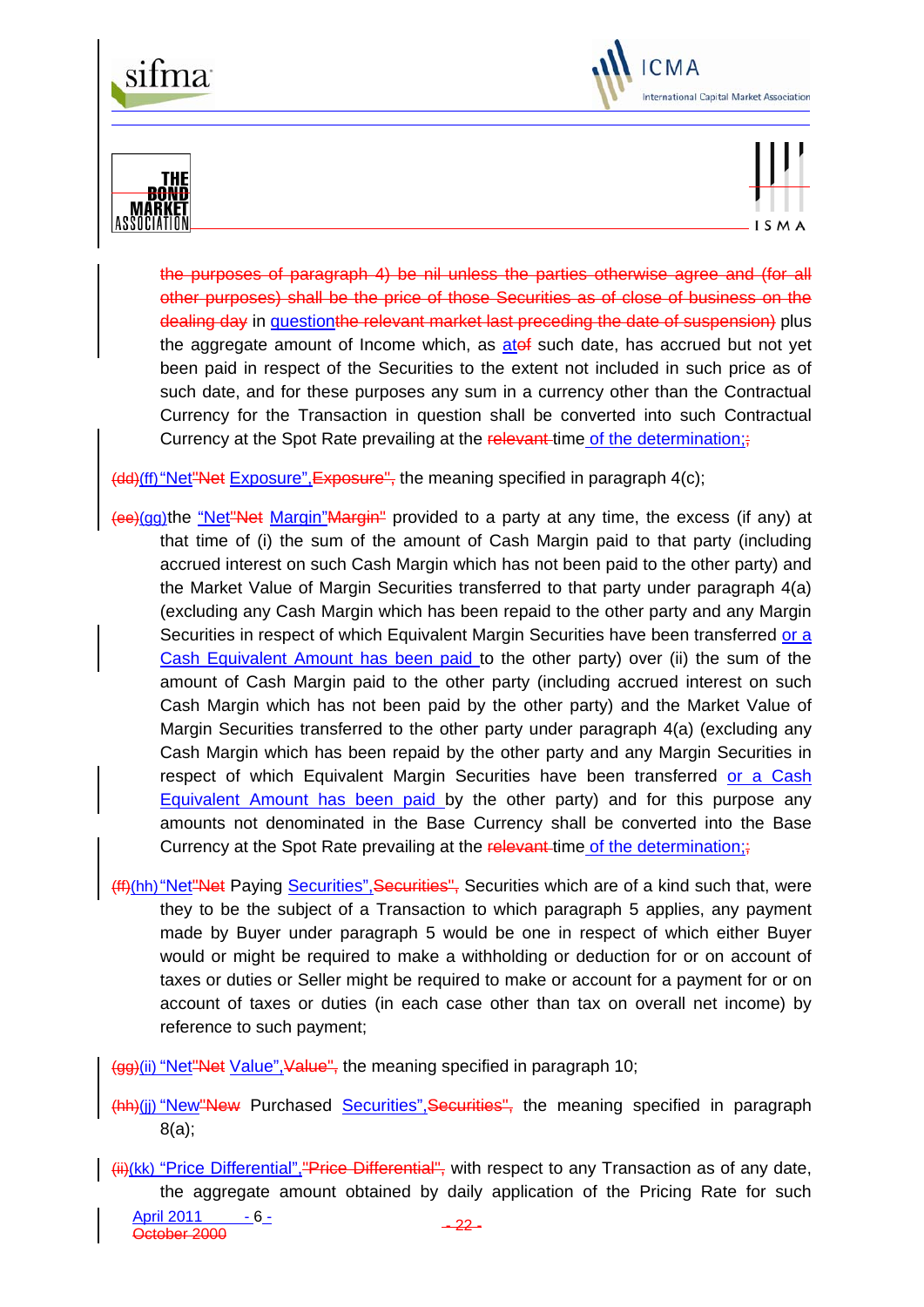

Transaction to the Purchase Price for such Transaction (on a 360 day, basis or 365 day or other day basis in accordance with the applicable marketISMA convention, unless otherwise agreed between the parties for the Transaction), for the actual number of days during the period commencing on (and including) the Purchase Date for such Transaction and ending on (but excluding) the date of calculation or, if earlier, the Repurchase Date;

- (iii)(ll) "Pricing Rate",<del>"Pricing Rate",</del> with respect to any Transaction, the per annum percentage rate for calculation of the Price Differential agreed to by Buyer and Seller in relation to that Transaction;
- (kk)(mm) "Purchase Date","Purchase Date", with respect to any Transaction, the date on which Purchased Securities are to be sold by Seller to Buyer in relation to that Transaction;
- (ll)(nn) "Purchase Price","Purchase Price", on the Purchase Date, the price at which Purchased Securities are sold or are to be sold by Seller to Buyer;
- (mm)(oo) "Purchased Securities","Purchased Securities", with respect to any Transaction, the Securities sold or to be sold by Seller to Buyer under that Transaction, and any New Purchased Securities transferred by Seller to Buyer under paragraph 8 in respect of that Transaction;
- (nn)(pp) "Receivable"Receivable Securities", Securities", the meaning specified in paragraph 10;
- (oo)(qq) "Repurchase Date","Repurchase Date", with respect to any Transaction, the date on which Buyer is to sell Equivalent Securities to Seller in relation to that Transaction;
- (pp)(rr) "Repurchase Price","Repurchase Price", with respect to any Transaction and as of any date, the sum of the Purchase Price and the Price Differential as of such date;
- (qq) "Spot"Special Default Notice", the meaning specified in paragraph 14;

(rr)(ss) "Spot Rate",Rate", where an amount in one currency is to be converted into a second currency on any date, unless the parties otherwise agree, the spot rate of exchange quoted by Barclays Bank PLC in the London inter-bank market for the sale by it of such second currency against a purchase by it of such first currency;

(a) for the purposes of paragraph 10, the spot rate of exchange obtained by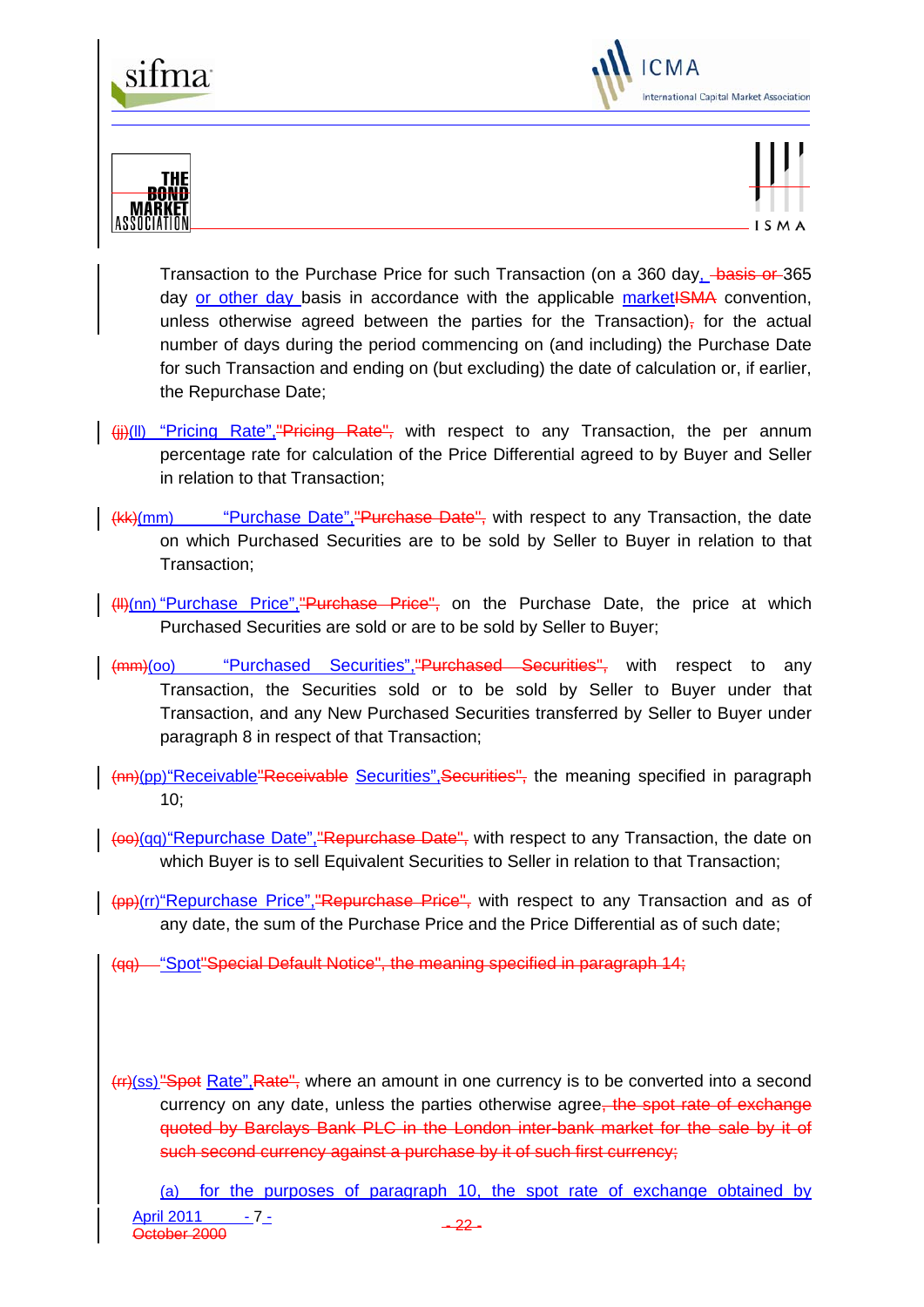

MARKE **ASSOCIATION** 





reference to a pricing source or quoted by a bank, in each case specified by the non-Defaulting Party, in the London inter-bank market for the purchase of the second currency with the first currency at such dates and times determined by the non-Defaulting Party; and

(b) for any other purpose, the latest available spot rate of exchange obtained by reference to a pricing source or quoted by a bank, in each case agreed by the parties (or in the absence of such agreement, specified by Buyer), in the London inter-bank market for the purchase of the second currency with the first currency on the day on which the calculation is to be made or, if that day is not a day on which banks are open for business in London, the spot rate of exchange quoted at close of business in London on the immediately preceding day in London on which such a quotation was available;

(ss)(tt) "TARGET2", the Second Generation"TARGET", the Trans-European Automated Realtime Gross Settlement Express Transfer System, or any other system that replaces it;System;

(tt)(uu) "Term","Term", with respect to any Transaction, the interval of time commencing with the Purchase Date and ending with the Repurchase Date;

- (uu)(vv) "Termination","Termination", with respect to any Transaction, refers to the requirement with respect to such Transaction for Buyer to sell Equivalent Securities against payment by Seller of the Repurchase Price in accordance with paragraph 3(f), and reference to a Transaction having a "fixed" fixed term term or being "terminable"terminable upon demand"demand" shall be construed accordingly;
- (vv)(ww) "Transaction"Transaction Costs",Costs", the meaning specified in paragraph  $10:$
- (ww)(xx) "Transaction Exposure","Transaction Exposure", with respect to any Transaction at any time during the period from the Purchase Date to the Repurchase Date (or, if later, the date on which Equivalent Securities are delivered to Seller or the Transaction is terminated under paragraph  $10(h)$  or  $10(i)$ ) the amount "E" determined in accordance with (A) or (B) below as specified in Annex I (or as agreed by the parties with respect to particular transactions): $40(4)$  or  $10(h)$ , the difference between (i) the Repurchase Price at such time multiplied by the applicable Margin Ratio (or, where the Transaction relates to Securities of more than one description to which different Margin Ratios apply, the amount produced by multiplying the Repurchase Price attributable to Equivalent Securities of each such description by the applicable Margin Ratio and aggregating the resulting amounts, the Repurchase Price being for this purpose attributed to Equivalent Securities of each such description in the same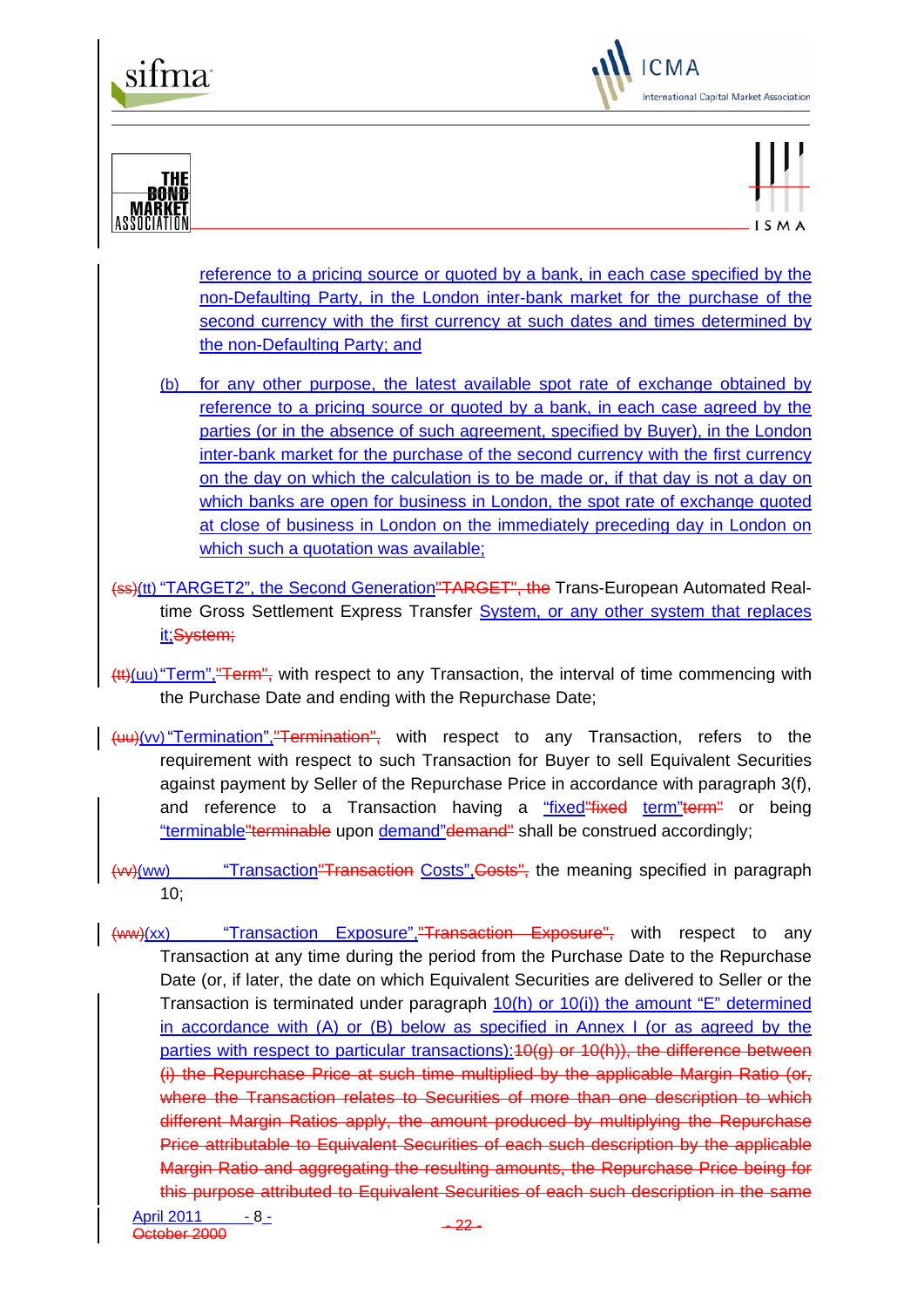

<u>BOND</u> MARKEI **ASSOCIATION** 





proportions as those in which the Purchase Price was apportioned among the Purchased Securities) and (ii) the Market Value of Equivalent Securities at such time. If (i) is greater than (ii), Buyer has a Transaction Exposure for that Transaction equal to that excess. If (ii) is greater than (i), Seller has a Transaction Exposure for that Transaction equal to that excess; and

(A) the result of formula  $E = (R \times MR) - MV$ , where:

 $R =$  the Repurchase Price at such time

 $MR =$  the applicable Margin Ratio

 $MV =$  the Market Value of Equivalent Securities at such time

and so that where the Transaction relates to Securities of more than one description or to which different Margin Ratios apply, E shall be determined by multiplying the Repurchase Price attributable to Equivalent Securities of each such description by the applicable Margin Ratio and aggregating the results and for this purpose the Repurchase Price shall be attributed to Equivalent Securities of each such description in the same proportions as those in which the Purchase Price was apportioned among the Purchased Securities.

If E is greater than zero, Buyer has a Transaction Exposure equal to E and if E is less than zero, Seller has a Transaction Exposure equal to the absolute value of E; provided that E shall not be greater than the amount of the Repurchase Price on the date of the determination; or

(B) the result of the formula  $E = R - V$ , where:

 $R =$  the Repurchase Price at such time

 $V =$  the Adjusted Value of Equivalent Securities at such time or, where a Transaction relates to Securities of more than one description or to which different haircuts apply, the sum of the Adjusted Values of the Securities of each such description.

For this purpose the "Adjusted Value" of any Securities is their value determined on the basis of the formula, (MV (1-H)), where:

 $MV =$  the Market Value of Equivalent Securities at such time

 $H =$  the "haircut" for the relevant Securities, if any, as agreed by the parties from time to time, being a discount from the Market Value of the Securities.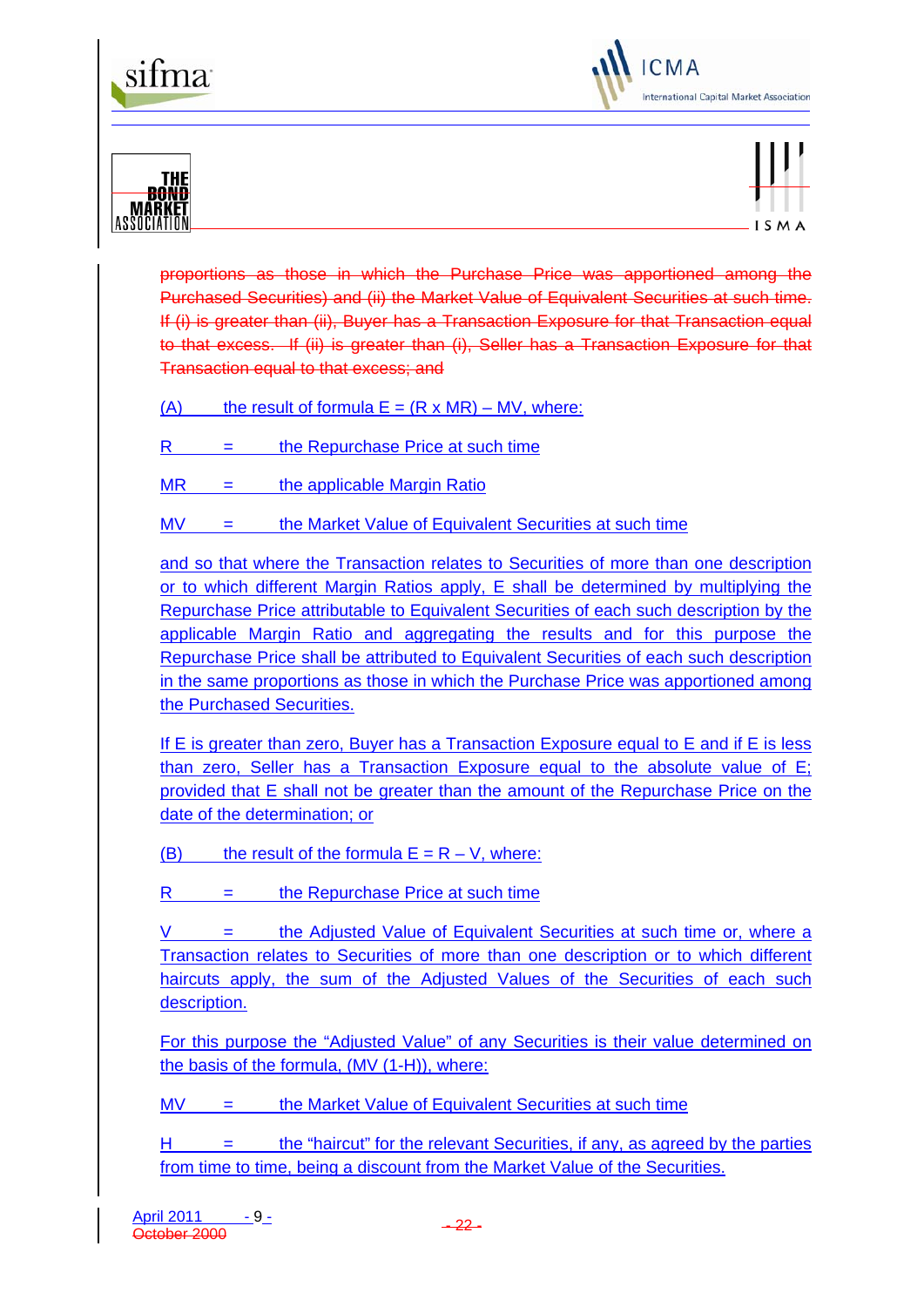

**ASSOCIATIO** 





If E is greater than zero, Buyer has a Transaction Exposure equal to E and if E is less than zero, Seller has a Transaction Exposure equal to the absolute value of E; and

 $(xx)(yy)$  except in paragraphs 14(b)(i) and 18, references in this Agreement to "written" written "communications and communications "in "in writing" writing include communications made through any Electronic Messaging Systemelectronic system agreed between the parties. which is capable of reproducing such communication in hard copy form.

3. 3. **Initiation; Confirmation; Termination** 

- (a) A Transaction may be entered into orally or in writing at the initiation of either Buyer or Seller.
- (b) Upon agreeing to enter into a Transaction hereunder Buyer or Seller (or both), as shall have been agreed, shall promptly deliver to the other party written confirmation of such Transaction (a "Confirmation")."Confirmation").

The Confirmation shall describe the Purchased Securities (including CUSIP or ISIN or other identifying number or numbers, if any), identify Buyer and Seller and set forth -

(i) the Purchase Date;

 $\left(\frac{1}{1}\right)(ii)$  the Purchase Price;

 $\overline{\text{iii}}$ (iii) the Repurchase Date, unless the Transaction is to be terminable on demand (in which case the Confirmation shall state that it is terminable on demand);

 $\overline{\text{Hil}}(iv)$  the Pricing Rate applicable to the Transaction;

- $(i\mathcal{H})(v)$  in respect of each party the details of the bank account(s) account  $s$  to which payments to be made hereunder are to be credited;
- $\frac{(\mathsf{v})(\mathsf{v})}{(\mathsf{v})}$  where the Buy/Sell Back Annex applies, whether the Transaction is a Repurchase Transaction or a Buy/Sell Back Transaction;
- $(vii)$  where the Agency Annex applies, whether the Transaction is an Agency Transaction and, if so, the identity of the party which is acting as agent and the name, code or identifier of the Principal; and

(vii)(viii) any additional terms or conditions of the Transaction;

and may be in the form of Annex II-hereto or may be in any other form to which the parties agree.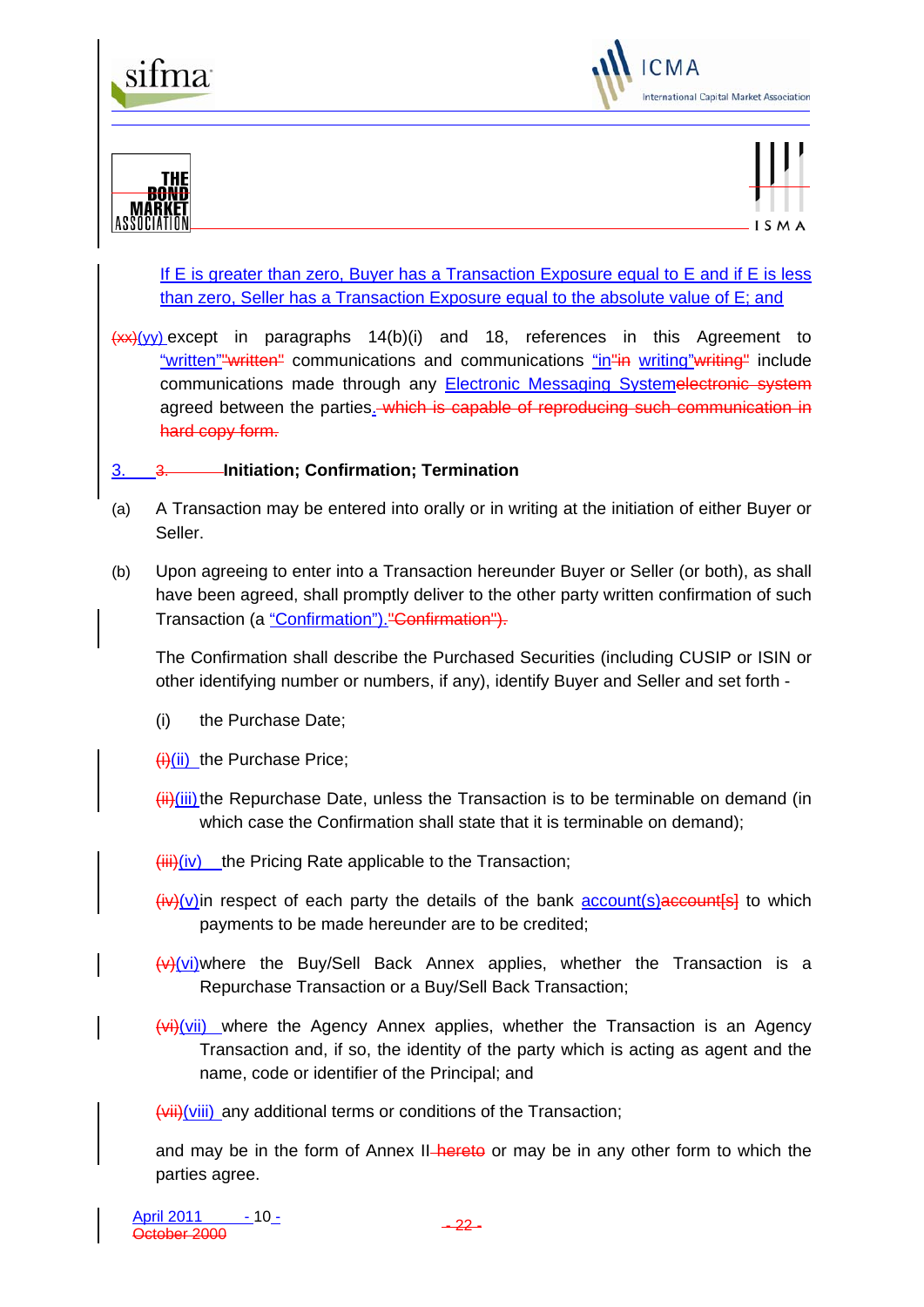

The Confirmation relating to a Transaction shall, together with this Agreement, constitute prima facie evidence of the terms agreed between Buyer and Seller for that Transaction, unless objection is made with respect to the Confirmation promptly after receipt thereof. In the event of any conflict between the terms of such Confirmation and this Agreement, the Confirmation shall prevail in respect of that Transaction and those terms only.

- (c) On the Purchase Date for a Transaction, Seller shall transfer the Purchased Securities to Buyer or its agent against the payment of the Purchase Price by Buyer in accordance with paragraph 6(c).-
- (d) Termination of a Transaction will be effected, in the case of on demand Transactions, on the date specified for Termination in such demand, and, in the case of fixed term Transactions, on the date fixed for Termination.
- (e) In the case of on demand Transactions, demand for Termination shall be made by Buyer or Seller, by telephone or otherwise, and shall provide for Termination to occur after not less than the minimum period as is customarily required for the settlement or delivery of money or Equivalent Securities of the relevant kind.
- (f) On the Repurchase Date, Buyer shall transfer to Seller or its agent Equivalent Securities against the payment of the Repurchase Price by Seller (less any amount then payable and unpaid by Buyer to Seller pursuant to paragraph 5).

## 4. 4. **Margin Maintenance**

- (a) If at any time either party has a Net Exposure in respect of the other party it may by notice to the other party require the other party to make a Margin Transfer to it of an aggregate amount or value at least equal to that Net Exposure.
- (b) A notice under sub-paragraph (a) above may be given orally or in writing.
- (c) For the purposes of this Agreement a party has a Net Exposure in respect of the other party if the aggregate of all the first party's Transaction Exposures plus any amount payable to the first party under paragraph 5 but unpaid less the amount of any Net Margin provided to the first party exceeds the aggregate of all the other party's Transaction Exposures plus any amount payable to the other party under paragraph 5 but unpaid less the amount of any Net Margin provided to the other party; and the amount of the Net Exposure is the amount of the excess. For this purpose any amounts not denominated in the Base Currency shall be converted into the Base Currency at the Spot Rate prevailing at the relevant time.
- April 2011 11 -<u>October 2000</u> - 1 - 22 - 22 - 22 - 22 - 22 - 22 - 23 - 22 - 23 - 22 - 23 - 22 - 23 - 23 - 23 - 23 - 23 - 23 - 23 - 23 - 23 - 23 - 23 - 23 - 23 - 23 - 23 - 23 - 23 - 23 - 23 - 23 - 23 - 23 - 23 - 23 - 23 - 23 - 23 - 23 - 2 (d) To the extent that a party calling for a Margin Transfer has previously paid Cash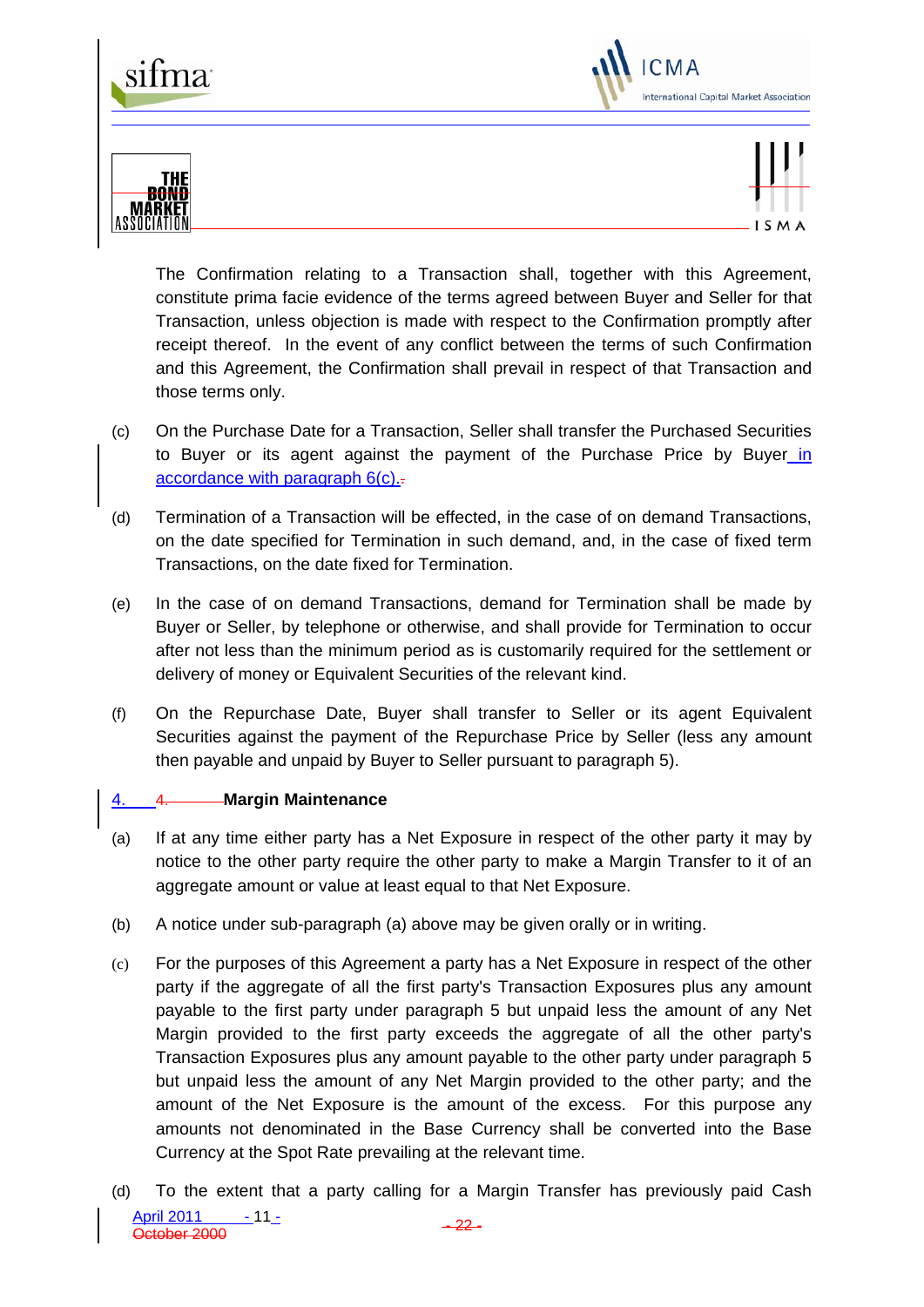

Margin which has not been repaid or delivered Margin Securities in respect of which Equivalent Margin Securities have not been delivered to it or a Cash Equivalent Amount has not been paid,, that party shall be entitled to require that such Margin Transfer be satisfied first by the repayment of such Cash Margin or the delivery of Equivalent Margin Securities but, subject to this, the composition of a Margin Transfer shall be at the option of the party making such Margin Transfer.

- (e) Any Cash Margin transferred shall be in the Base Currency or such other currency as the parties may agree.
- (f) A payment of Cash Margin shall give rise to a debt owing from the party receiving such payment to the party making such payment. Such debt shall bear interest at such rate, payable at such times, as may be specified in Annex I hereto in respect of the relevant currency or otherwise agreed between the parties, and shall be repayable subject to the terms of this Agreement.
- (g) Where Seller or Buyer becomes obliged under sub-paragraph (a) above to make a Margin Transfer, it shall transfer Cash Margin or Margin Securities or Equivalent Margin Securities within the minimum period specified in Annex I hereto-or, if no period is there specified, such minimum period as is customarily required for the settlement or delivery of money, Margin Securities or Equivalent Margin Securities of the relevant kind.
- (h) Where a party (the "Transferor") becomes obliged to transfer Equivalent Margin Securities and, having made all reasonable efforts to do so, is, for any reason relating to the Securities or the clearing system through which the Securities are to be transferred, unable to transfer Equivalent Margin Securities then
	- (i) the Transferor shall immediately pay to the other party Cash Margin at least equal to the Market Value of such Equivalent Margin Securities (and, unless the parties otherwise agree, such Cash Margin shall not bear interest in accordance with paragraph 4(f)); and
	- (ii) if the failure is continuing for two Business Days or more the other party may by notice to the Transferor require the Transferor to pay an amount (the "Cash Equivalent Amount") equal to the Default Market Value of the Equivalent Margin Securities determined by the other party in accordance with paragraph 10(f) which shall apply on the basis that references to the non-Defaulting Party were to the other party and references to the Early Termination Date were to the date on which notice under this paragraph is effective.

 $(h)(i)$  The parties may agree that, with respect to any Transaction, the provisions of sub-

April 2011 - 12 -October 2000 - <sup>22</sup> -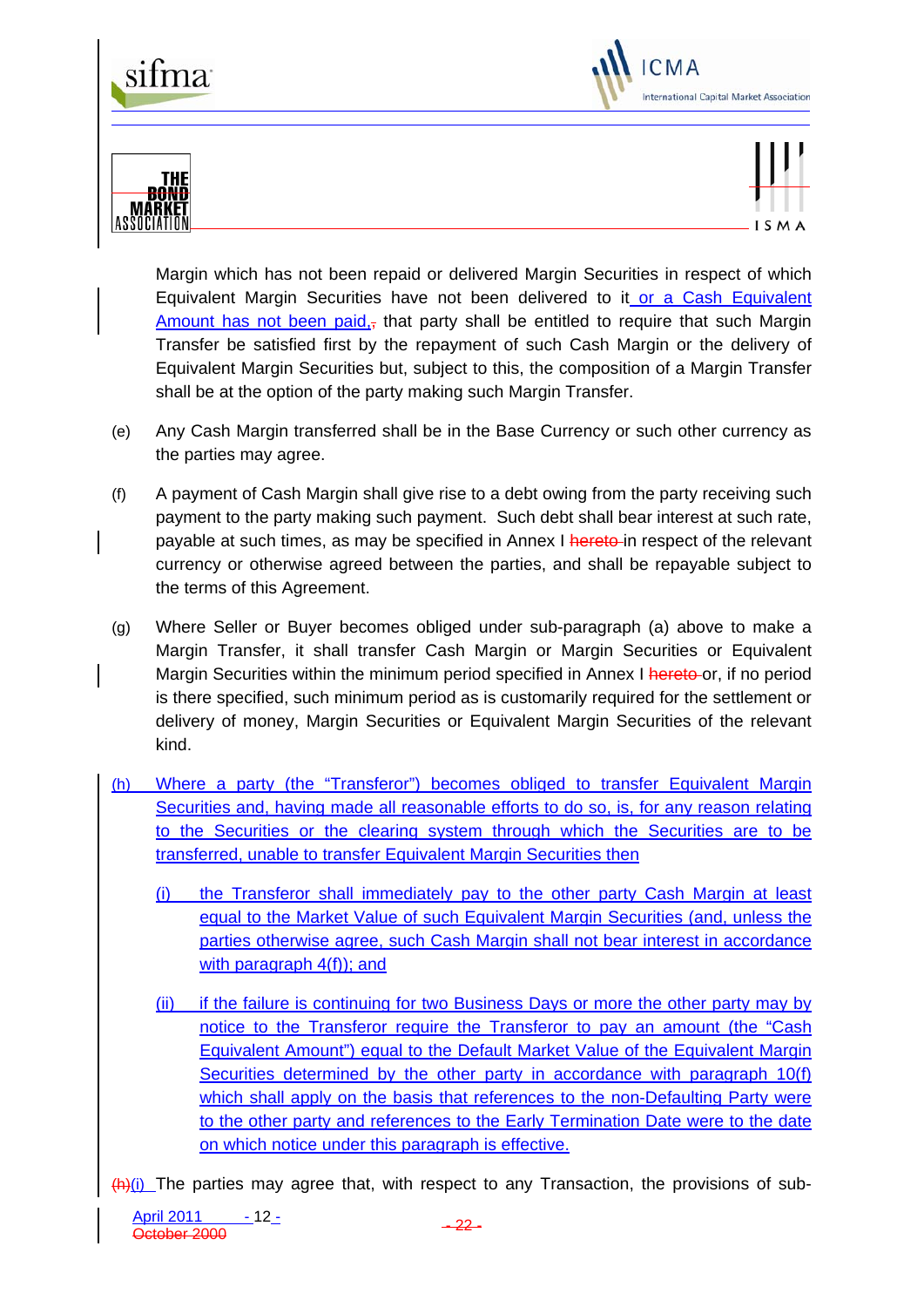



S M A



paragraphs (a) to  $(h)(q)$  above shall not apply but instead that margin may be provided separately in respect of that Transaction in which case -

- (i) that Transaction shall not be taken into account when calculating whether either party has a Net Exposure;
- (ii) margin shall be provided in respect of that Transaction in such manner as the parties may agree; and
- (iii) margin provided in respect of that Transaction shall not be taken into account for the purposes of sub-paragraphs (a) to  $(h)(g)$  above.
- $\frac{f(x)}{g(x)}$  The parties may agree that any Net Exposure which may arise shall be eliminated not by Margin Transfers under the preceding provisions of this paragraph but by the repricing of Transactions under sub-paragraph  $(k)(i)$  below, the adjustment of Transactions under sub-paragraph  $(l)(k)$  below or a combination of both these methods.
- $\frac{f(x)}{g(x)}$  Where the parties agree that a Transaction is to be repriced under this sub-paragraph, such repricing shall be effected as follows -
	- (i) the Repurchase Date under the relevant Transaction (the "Original*"*Original Transaction")Transaction") shall be deemed to occur on the date on which the repricing is to be effected (the "Repricing" Repricing Date"); Date");
	- (ii) the parties shall be deemed to have entered into a new Transaction (the "Repriced"Repriced Transaction")Transaction") on the terms set out in (iii) to (vi) below;
	- (iii) the Purchased Securities under the Repriced Transaction shall be Securities equivalent to the Purchased Securities under the Original Transaction;
	- (iv) the Purchase Date under the Repriced Transaction shall be the Repricing Date;
	- (v) the Purchase Price under the Repriced Transaction shall be such amount as shall, when multiplied by the Margin Ratio applicable to the Original Transaction, be equal to the Market Value of such Securities on the Repricing Date;
	- (vi) the Repurchase Date, the Pricing Rate, the Margin Ratio and, subject as aforesaid, the other terms of the Repriced Transaction shall be identical to those of the Original Transaction;
	- (vii) the obligations of the parties with respect to the delivery of the Purchased Securities and the payment of the Purchase Price under the Repriced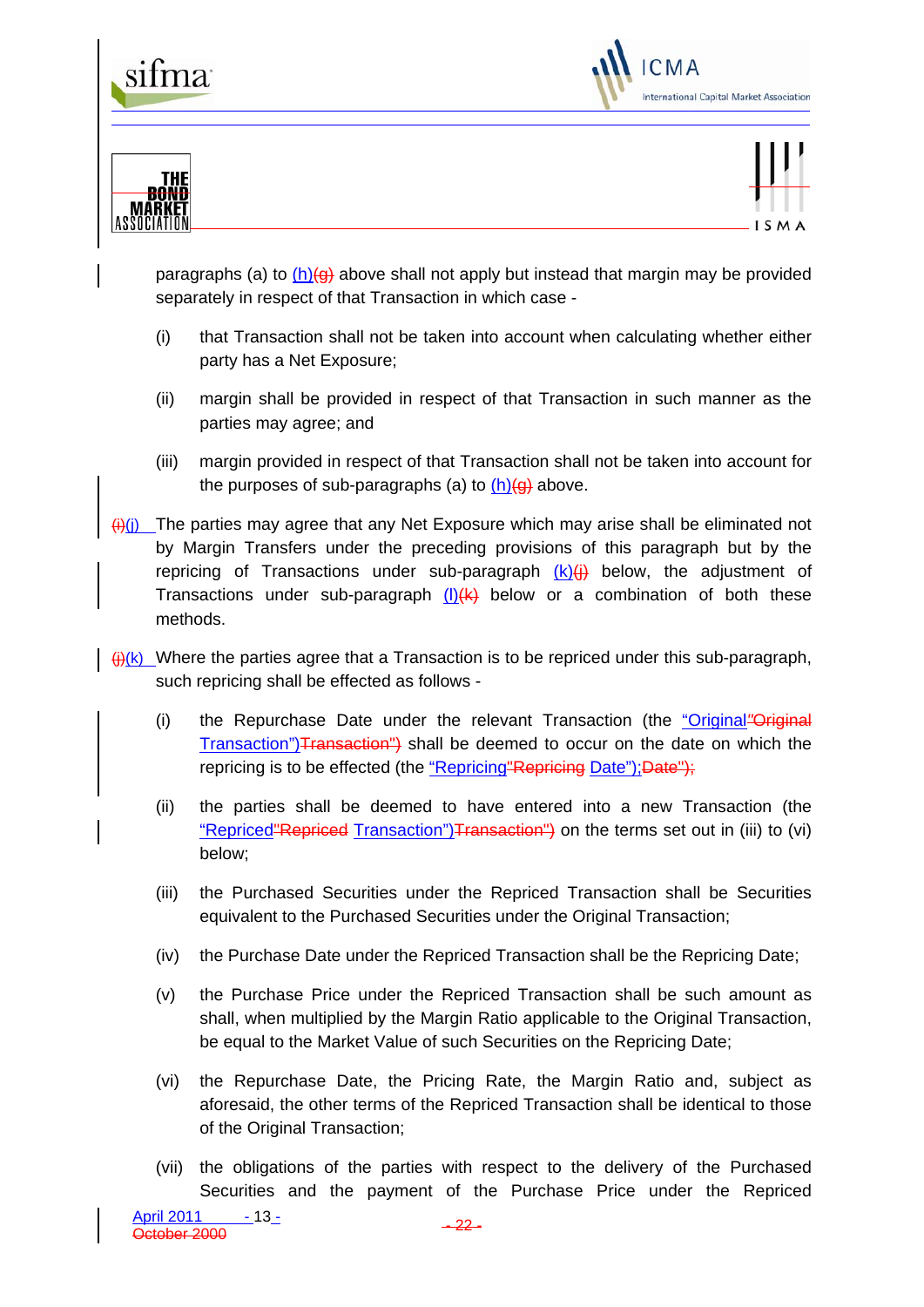

Transaction shall be set off against their obligations with respect to the delivery of Equivalent Securities and payment of the Repurchase Price under the Original Transaction and accordingly only a net cash sum shall be paid by one party to the other. Such net cash sum shall be paid within the minimum period specified in sub-paragraph (g) above.

- $(k)(i)$  The adjustment of a Transaction (the "Original" Original Transaction") Transaction") under this sub-paragraph shall be effected by the parties agreeing that on the date on which the adjustment is to be made (the "Adjustment"Adjustment Date") Date") the Original Transaction shall be terminated and they shall enter into a new Transaction (the "Replacement"Replacement Transaction")Transaction") in accordance with the following provisions -
	- (i) the Original Transaction shall be terminated on the Adjustment Date on such terms as the parties shall agree on or before the Adjustment Date;
	- (ii) the Purchased Securities under the Replacement Transaction shall be such Securities as the parties shall agree on or before the Adjustment Date (being Securities the aggregate Market Value of which at the Adjustment Date is substantially equal to the Repurchase Price under the Original Transaction at the Adjustment Date multiplied by the Margin Ratio applicable to the Original Transaction);
	- (iii) the Purchase Date under the Replacement Transaction shall be the Adjustment Date;
	- (iv) the other terms of the Replacement Transaction shall be such as the parties shall agree on or before the Adjustment Date; and
	- (v) the obligations of the parties with respect to payment and delivery of Securities on the Adjustment Date under the Original Transaction and the Replacement Transaction shall be settled in accordance with paragraph 6 within the minimum period specified in sub-paragraph (g) above.

## 5. 5. **Income Payments**

Unless otherwise agreed -

April 2011 - 14 -October 2000 - <sup>22</sup> -  $\frac{f(x)}{g(x)}$  where: (i) the Term of a particular Transaction extends over an Income Payment Date in respect of any Securities subject to that Transaction; or (ii) an Income Payment Date in respect of any such Securities occurs after the Repurchase Date but before Equivalent Securities have been delivered to Seller or, if earlier, the occurrence of an Early Termination Date or the termination of the Transaction under paragraph 10(i)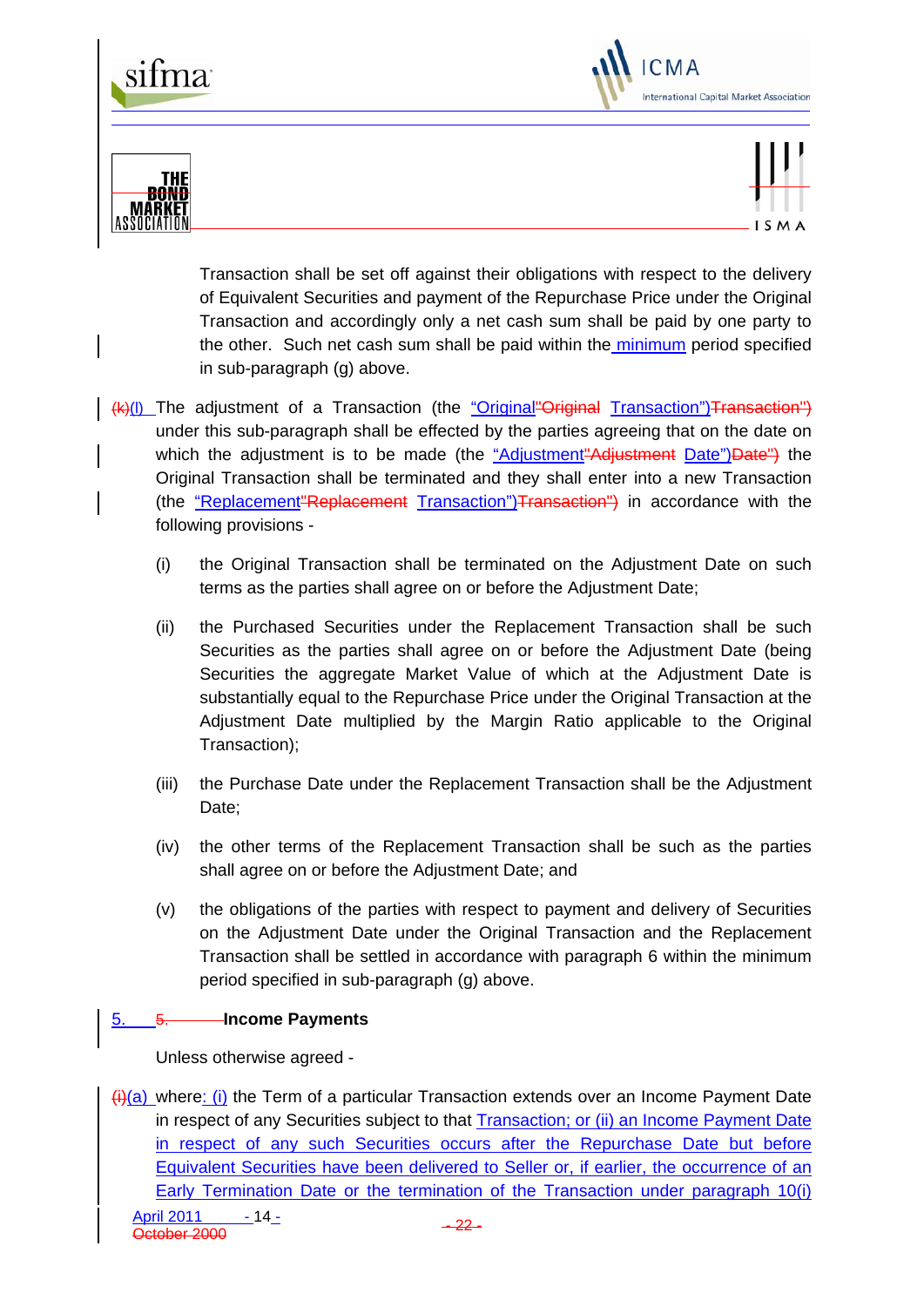

then Transaction, Buyer shall on the date such Income is paid by the issuer transfer to or credit to the account of Seller an amount equal to (and in the same currency as) the amount paid by the issuer;

 $\overline{\text{iii}}$ (b) where Margin Securities are transferred from one party ("the "the first party")party") to the other party "the ("the second party") party") and an Income Payment Date in respect of such Securities occurs before Equivalent Margin Securities are transferred or a Cash Equivalent Amount is paid by the second party to the first party, the second party shall on the date such Income is paid by the issuer transfer to or credit to the account of the first party an amount equal to (and in the same currency as) the amount paid by the issuer;

and for the avoidance of doubt references in this paragraph to the amount of any Income paid by the issuer of any Securities shall be to an amount paid without any withholding or deduction for or on account of taxes or duties notwithstanding that a payment of such Income made in certain circumstances may be subject to such a withholding or deduction.

## 6. 6. **Payment and Transfer**

- (a) (a) Unless otherwise agreed, all money paid hereunder shall be in immediately available freely convertible funds of the relevant currency. All Securities to be transferred hereunder (i) shall be in suitable form for transfer and shall be accompanied by duly executed instruments of transfer or assignment in blank (where required for transfer) and such other documentation as the transferee may reasonably request, or (ii) shall be transferred through any agreed the book entry system of Euroclear or Clearstream, or (iii) shall be transferred through any other agreed securities clearance system or  $(iii)(iv)$  shall be transferred by any other method mutually acceptable to Seller and Buyer.
- (b)  $(b)$   $(b)$  Unless otherwise agreed, all money payable by one party to the other in respect of any Transaction shall be paid free and clear of, and without withholding or deduction for, any taxes or duties of whatsoever nature imposed, levied, collected, withheld or assessed by any authority having power to tax, unless the withholding or deduction of such taxes or duties is required by law. In that event, unless otherwise agreed, the paying party shall pay such additional amounts as will result in the net amounts receivable by the other party (after taking account of such withholding or deduction) being equal to such amounts as would have been received by it had no such taxes or duties been required to be withheld or deducted.
- $(c)$   $(e)$  Unless otherwise agreed in writing between the parties, under each Transaction transfer of Purchased Securities by Seller and payment of Purchase Price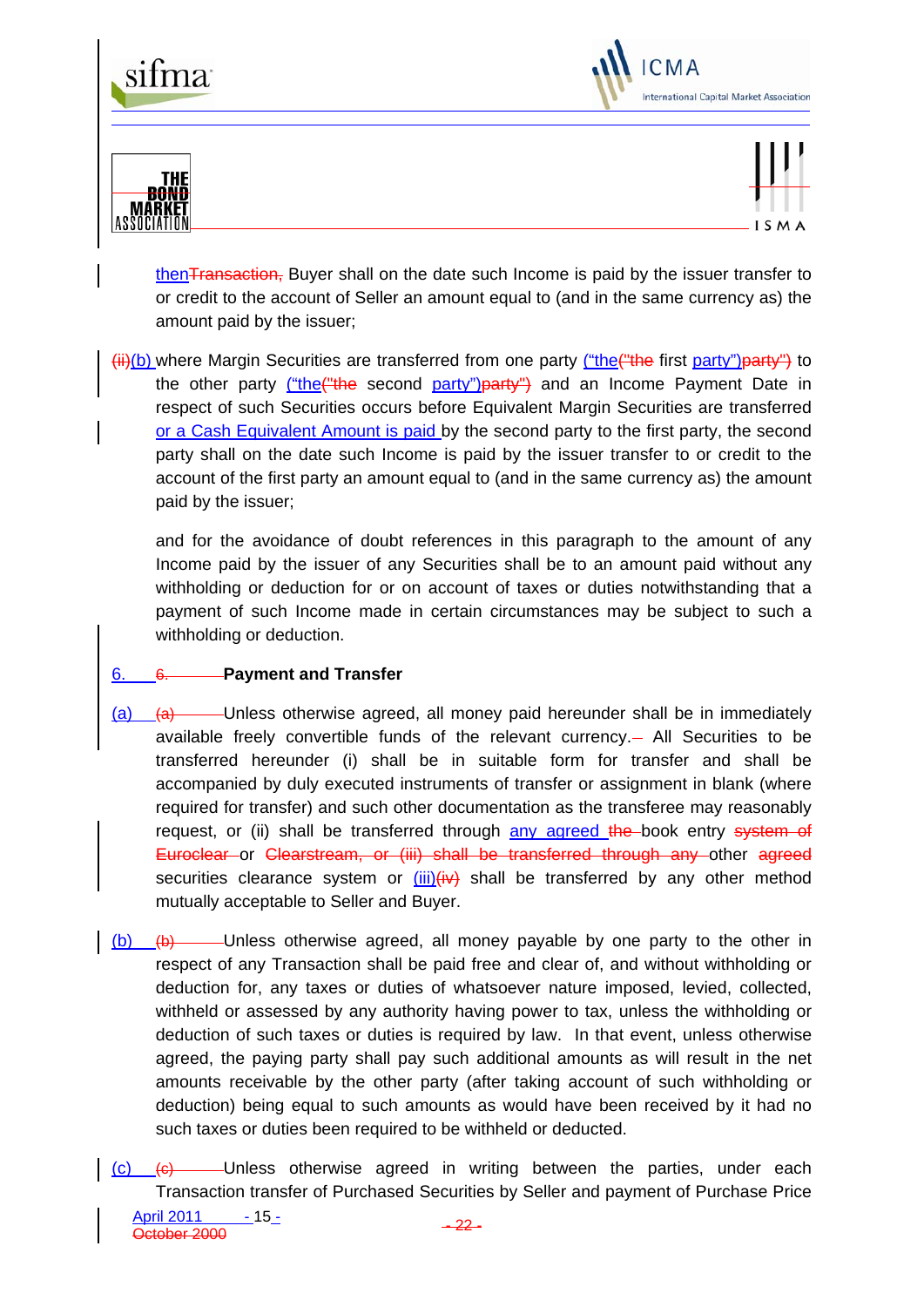

by Buyer against the transfer of such Purchased Securities shall be made simultaneously and transfer of Equivalent Securities by Buyer and payment of Repurchase Price payable by Seller against the transfer of such Equivalent Securities shall be made simultaneously.

- (d)  $(d)$   $(d)$   $\longrightarrow$  Subject to and without prejudice to the provisions of sub-paragraph 6(c), either party may from time to time in accordance with market practice and in recognition of the practical difficulties in arranging simultaneous delivery of Securities and money waive in relation to any Transaction its rights under this Agreement to receive simultaneous transfer and/or payment provided that transfer and/or payment shall, notwithstanding such waiver, be made on the same day and provided also that no such waiver in respect of one Transaction shall affect or bind it in respect of any other Transaction.
- (e) (e) The parties shall execute and deliver all necessary documents and take all necessary steps to procure that all right, title and interest in any Purchased Securities, any Equivalent Securities, any Margin Securities and any Equivalent Margin Securities shall pass to the party to which transfer is being made upon transfer of the same in accordance with this Agreement, free from all liens (other than a lien granted to the operator of the clearance system through which the Securities are transferred). claims, charges and encumbrances.
- (f) (f) Notwithstanding the use of expressions such as "Repurchase"*Repurchase* Date", "Repurchase*Date*", "*Repurchase* Price", "margin", "Net*Price*", "*margin*", "*Net* Margin", "Margin*Margin*", "*Margin* Ratio"*Ratio*" and "substitution","*substitution*", which are used to reflect terminology used in the market for transactions of the kind provided for in this Agreement, all right, title and interest in and to Securities and money transferred or paid under this Agreement shall pass to the transferee upon transfer or payment, the obligation of the party receiving Purchased Securities or Margin Securities being an obligation to transfer Equivalent Securities or Equivalent Margin Securities.
- $(q)$  (g)  $\left( q \right)$  Time shall be of the essence in this Agreement.
- $(h)$   $(h)$   $\longrightarrow$  Subject to paragraph 10, all amounts in the same currency payable by each party to the other under any Transaction or otherwise under this Agreement on the same date shall be combined in a single calculation of a net sum payable by one party to the other and the obligation to pay that sum shall be the only obligation of either party in respect of those amounts.
- $(i)$   $(i)$   $(i)$  Subject to paragraph 10, all Securities of the same issue, denomination, currency and series, transferable by each party to the other under any Transaction or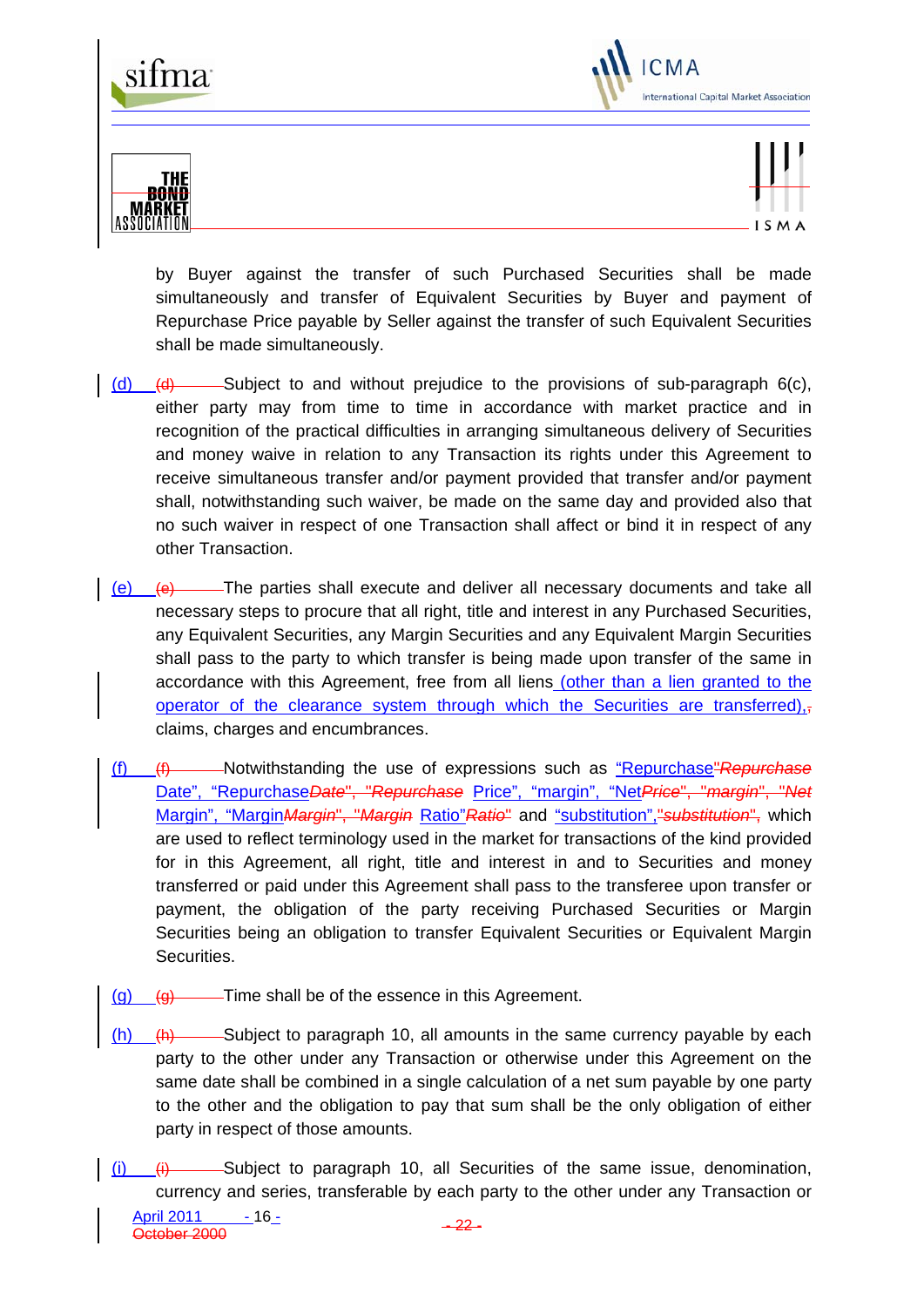

hereunder on the same date shall be combined in a single calculation of a net quantity of Securities transferable by one party to the other and the obligation to transfer the net quantity of Securities shall be the only obligation of either party in respect of the Securities so transferable and receivable.

(i)  $\left(i\right)$   $\left(i\right)$  If the parties have specified in Annex I hereto that this paragraph 6(i) shall apply, each obligation of a party under this Agreement (the "first party") (other than an obligation arising under paragraph 10) is subject to the condition precedent that none of the those events specified in paragraph 10(a) (Eventswhich are identified in Annex I hereto for the purposes of this paragraph 6(j) (being events which, upon the serving of a Default) Notice, would be an Event of Default with respect to the other party) shall have occurred and be continuing with respect to the other party.

# 7. 7. **Contractual Currency**

- (a)  $(a)$   $(a)$  All the payments made in respect of the Purchase Price or the Repurchase Price of any Transaction shall be made in the currency of the Purchase Price (the "Contractual"Contractual Currency")Currency") save as provided in paragraph  $10(d)(ii).4Q( $\theta$ ))$ . Notwithstanding the foregoing, the payee of any money may, at its option, accept tender thereof in any other currency, provided, however, that, to the extent permitted by applicable law, the obligation of the payer to pay such money will be discharged only to the extent of the amount of the Contractual Currency that such payee may, consistent with normal banking procedures, purchase with such other currency (after deduction of any premium and costs of exchange) for delivery within the customary delivery period for spot transactions in respect of the relevant currency.
- $(b)$  (b)  $(b)$  If for any reason the amount in the Contractual Currency received by a party, including amounts received after conversion of any recovery under any judgment or order expressed in a currency other than the Contractual Currency, falls short of the amount in the Contractual Currency due and payable, the party required to make the payment will, as a separate and independent obligation, to the extent permitted by applicable law, immediately transfer such additional amount in the Contractual Currency as may be necessary to compensate for the shortfall.
- $(c)$   $(e)$  If for any reason the amount in the Contractual Currency received by a party exceeds the amount of the Contractual Currency due and payable, the party receiving the transfer will refund promptly the amount of such excess.

## 8. 8. **Substitution**

(a)  $(a)$   $(a)$  A Transaction may at any time between the Purchase Date and Repurchase Date, if Seller so requests and Buyer so agrees, be varied by the transfer by Buyer to

April 2011 - 17 -October 2000 - <sup>22</sup> -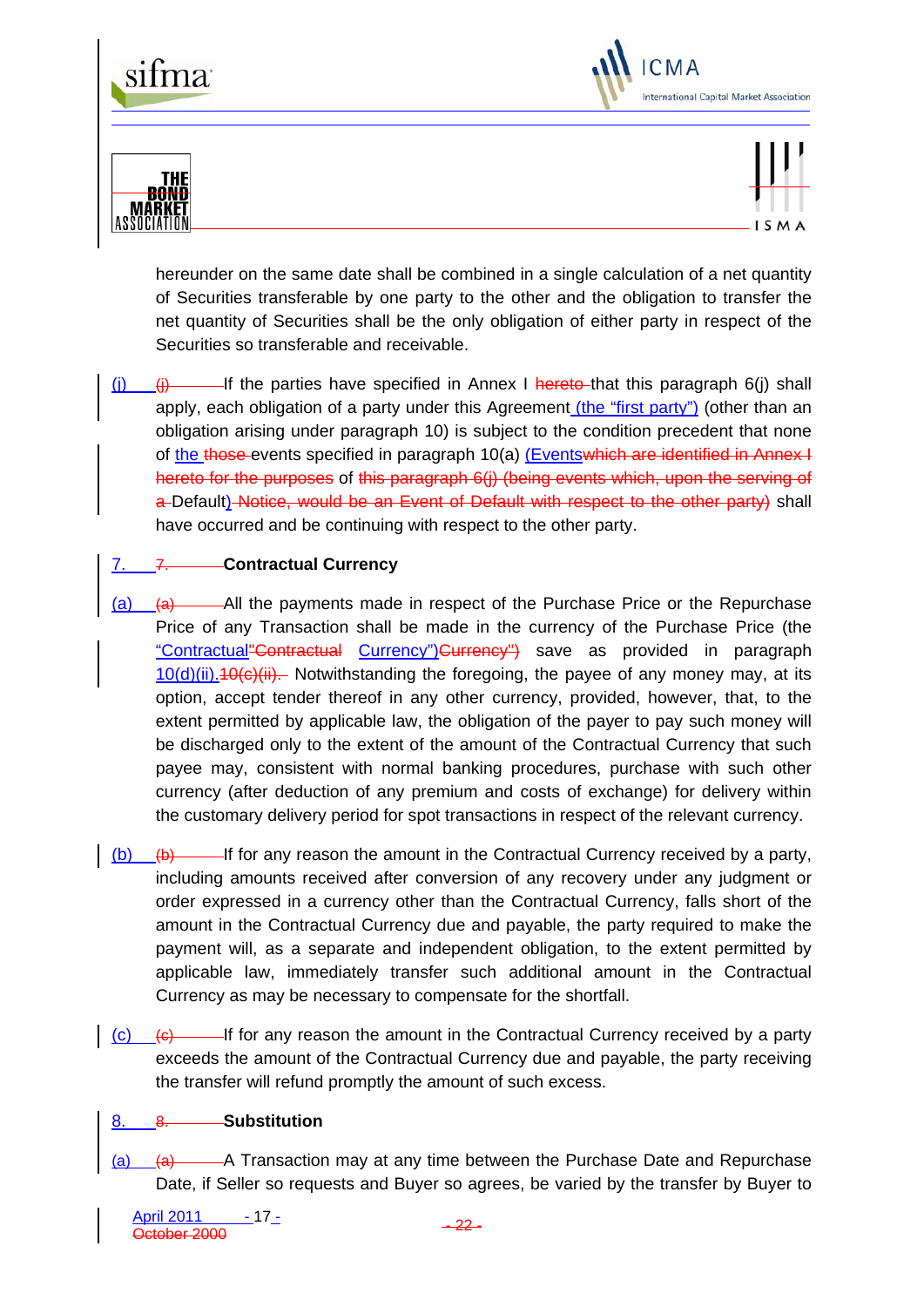

Seller of Securities equivalent to the Purchased Securities, or to such of the Purchased Securities as shall be agreed, in exchange for the transfer by Seller to Buyer of other Securities of such amount and description as shall be agreed ("New<del>("New</del> Purchased Securities")Securities") (being Securities having a Market Value at the date of the variation at least equal to the Market Value of the Equivalent Securities transferred to Seller).

- (b)  $(b)$   $(b)$   $\longrightarrow$  Any variation under sub-paragraph (a) above shall be effected, subject to paragraph 6(d), by the simultaneous transfer of the Equivalent Securities and New Purchased Securities concerned.
- (c)  $(e)$   $(e)$  A Transaction which is varied under sub-paragraph (a) above shall thereafter continue in effect as though the Purchased Securities under that Transaction consisted of or included the New Purchased Securities instead of the Securities in respect of which Equivalent Securities have been transferred to Seller.
- (d) Where either party has transferred Margin Securities to the other party it may at any time before Equivalent Margin Securities are transferred to it under paragraph 4 request the other party to transfer Equivalent Margin Securities to it in exchange for the transfer to the other party of new Margin Securities having a Market Value at the time at which the exchange is agreedof transfer at least equal to that of such Equivalent Margin Securities. If the other party agrees to the request, the exchange shall be effected, subject to paragraph 6(d), by the simultaneous transfer of the Equivalent Margin Securities and new Margin Securities concerned. Where either or both of such transfers is or are effected through a settlement system in circumstances which under the rules and procedures of that settlement system give rise to a payment by or for the account of one party to or for the account of the other party, the parties shall cause such payment or payments to be made outside that settlement system, for value the same day as the payments made through that settlement system, as shall ensure that the exchange of Equivalent Margin Securities and new Margin Securities effected under this sub-paragraph does not give rise to any net payment of cash by either party to the other.

## 9. 9. **Representations**

Each party represents and warrants to the other that -

(a) it is duly authorised to execute and deliver this Agreement, to enter into the Transactions contemplated hereunder and to perform its obligations hereunder and thereunder and has taken all necessary action to authorise such execution, delivery

April 2011 - 18 -October 2000 - <sup>22</sup> -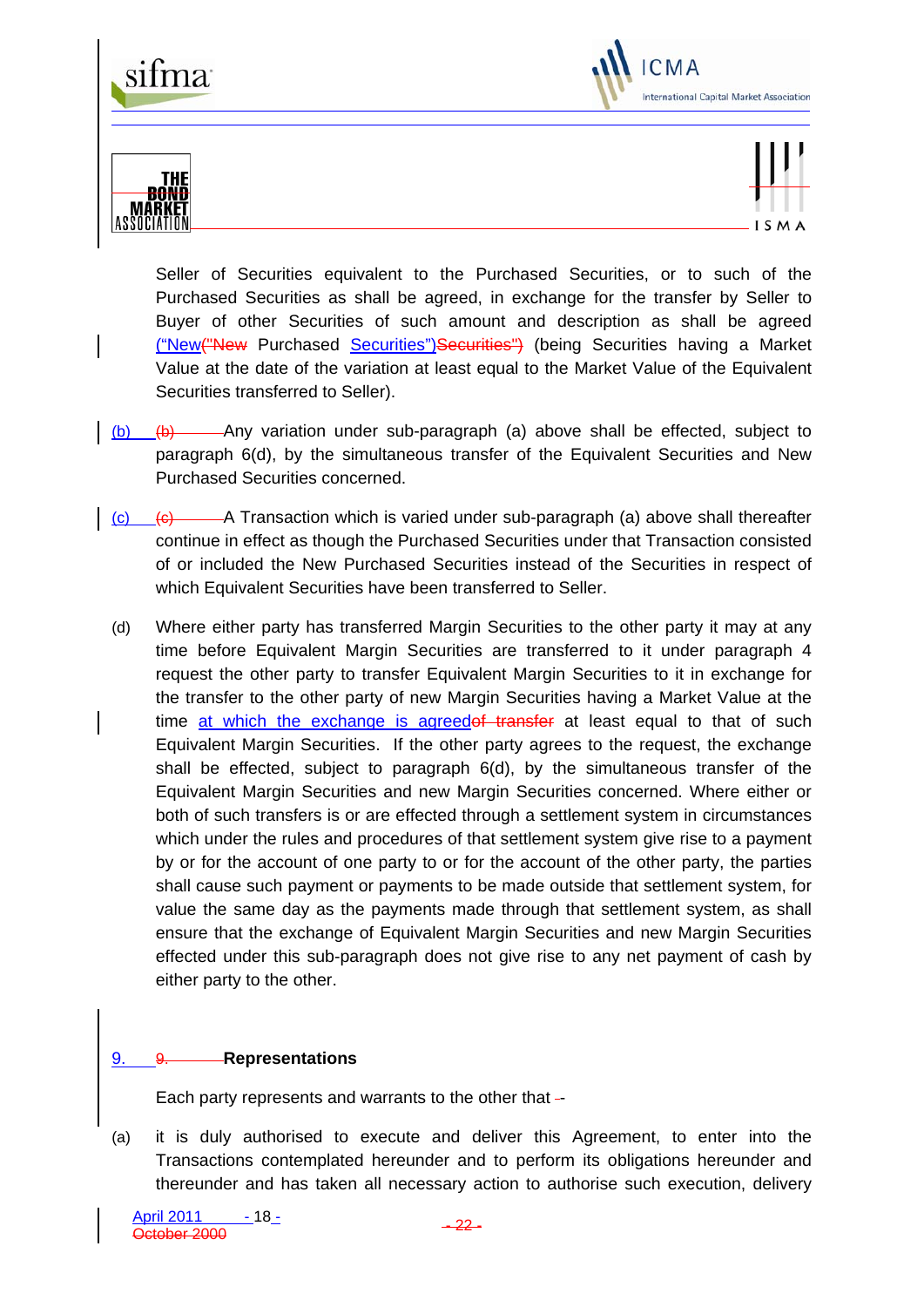







and performance;

- (b) it will engage in this Agreement and the Transactions contemplated hereunder (other than Agency Transactions) as principal;
- (c) the person signing this Agreement on its behalf is, and any person representing it in entering into a Transaction will be, duly authorised to do so on its behalf;
- (d) it has obtained all authorisations of any governmental or regulatory body required in connection with this Agreement and the Transactions contemplated hereunder and such authorisations are in full force and effect;
- (e) the execution, delivery and performance of this Agreement and the Transactions contemplated hereunder will not violate any law, ordinance, charter, by-law or rule applicable to it or any agreement by which it is bound or by which any of its assets are affected;
- (f) it has satisfied itself and will continue to satisfy itself as to the tax implications of the Transactions contemplated hereunder;
- (g) in connection with this Agreement and each Transaction
	- (i) unless there is a written agreement with the other party to the contrary, it is not relying on any advice (whether written or oral) of the other party, other than the representations expressly set out in this Agreement;
	- (ii) it has made and will make its own decisions regarding the entering into of any Transaction based upon its own judgment and upon advice from such professional advisers as it has deemed it necessary to consult;
	- (iii) it understands the terms, conditions and risks of each Transaction and is willing to assume (financially and otherwise) those risks; and
- (h) at the time of transfer to the other party of any Securities it will have the full and unqualified right to make such transfer and that upon such transfer of Securities the other party will receive all right, title and interest in and to those Securities free of any lien (other than a lien granted to the operator of the clearance system through which the Securities are transferred), $\tau$  claim, charge or encumbrance.

On the date on which any Transaction is entered into pursuant hereto, and on each day on which Securities, Equivalent Securities, Margin Securities or Equivalent Margin Securities are to be transferred under any Transaction, Buyer and Seller shall each be deemed to repeat all the foregoing representations. For the avoidance of doubt and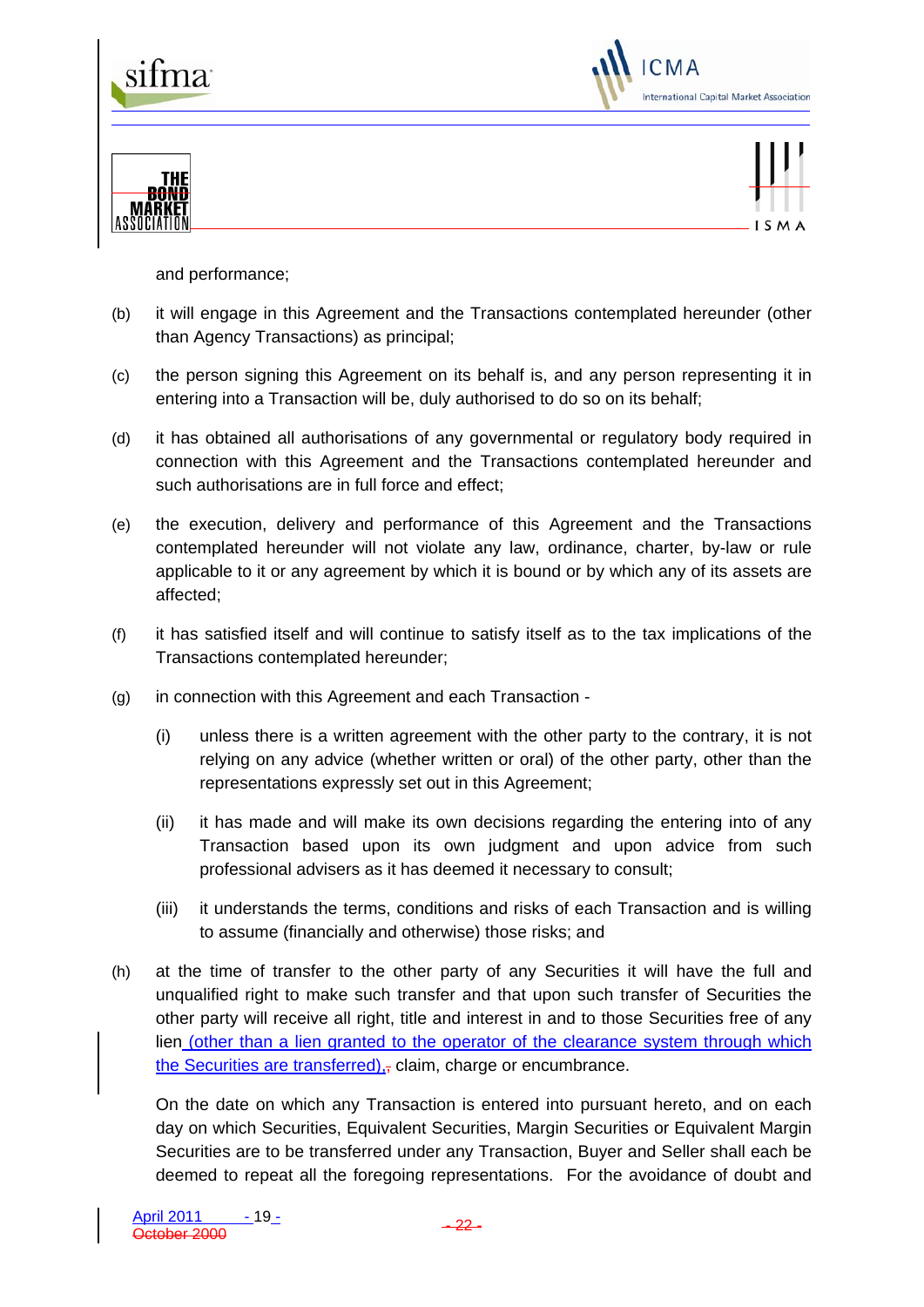

notwithstanding any arrangements which Seller or Buyer may have with any third party, each party will be liable as a principal for its obligations under this Agreement and each Transaction.

## 10. 10. **Events of Default**

- (a) If any of the following events (each an "Event"Event of Default") Default") occurs in relation to either party (the "Defaulting" Defaulting Party", Party", the other party being the "non-Defaulting" non-Defaulting Party") Party") whether acting as Seller or Buyer -
	- (i) Buyer fails to pay the Purchase Price upon the applicable Purchase Date or Seller fails to pay the Repurchase Price upon the applicable Repurchase Date; Date, and the non-Defaulting Party serves a Default Notice on the **Defaulting Party; or**
	- (ii) if the parties have specified in Annex I-hereto that this sub-paragraph shall apply, Seller fails to deliver Purchased Securities on the Purchase Date or Buyer fails to deliver Equivalent Securities on the Repurchase Date, in either case within the standard settlement time for delivery of the Securities concerned; and the non-Defaulting Party serves a Default Notice on the Defaulting Party; or
	- $(iii)$  Seller or Buyer fails to pay when due any sum payable under sub-paragraph  $(h)$ or (i) below; or
	- (iv) Seller or Buyer fails to:
	- (iii) make a Margin Transfer within the minimum period in accordance with paragraph 4(g) or, in the case of an obligation to deliver Equivalent Margin Securities, either to deliver (h) below, and the non-Defaulting Party serves a Default Notice on the Defaulting Party; or
		- (A) Seller or Buyer fails to comply with paragraph 4 and the relevant Equivalent Margin Securities or to pay Cash Margin in accordance with paragraph 4(h)(i) or to paynon-Defaulting Party serves a Default Notice on the Cash Equivalent Amount in accordance with paragraph 4(h)(ii);
		- (B) where paragraph 4(i) applies, to provide margin in accordance with that paragraph; or
		- $(iv)(C)$  to pay any amount or to transfer any Securities in accordance with paragraphs 4(k) or (l);Defaulting Party; or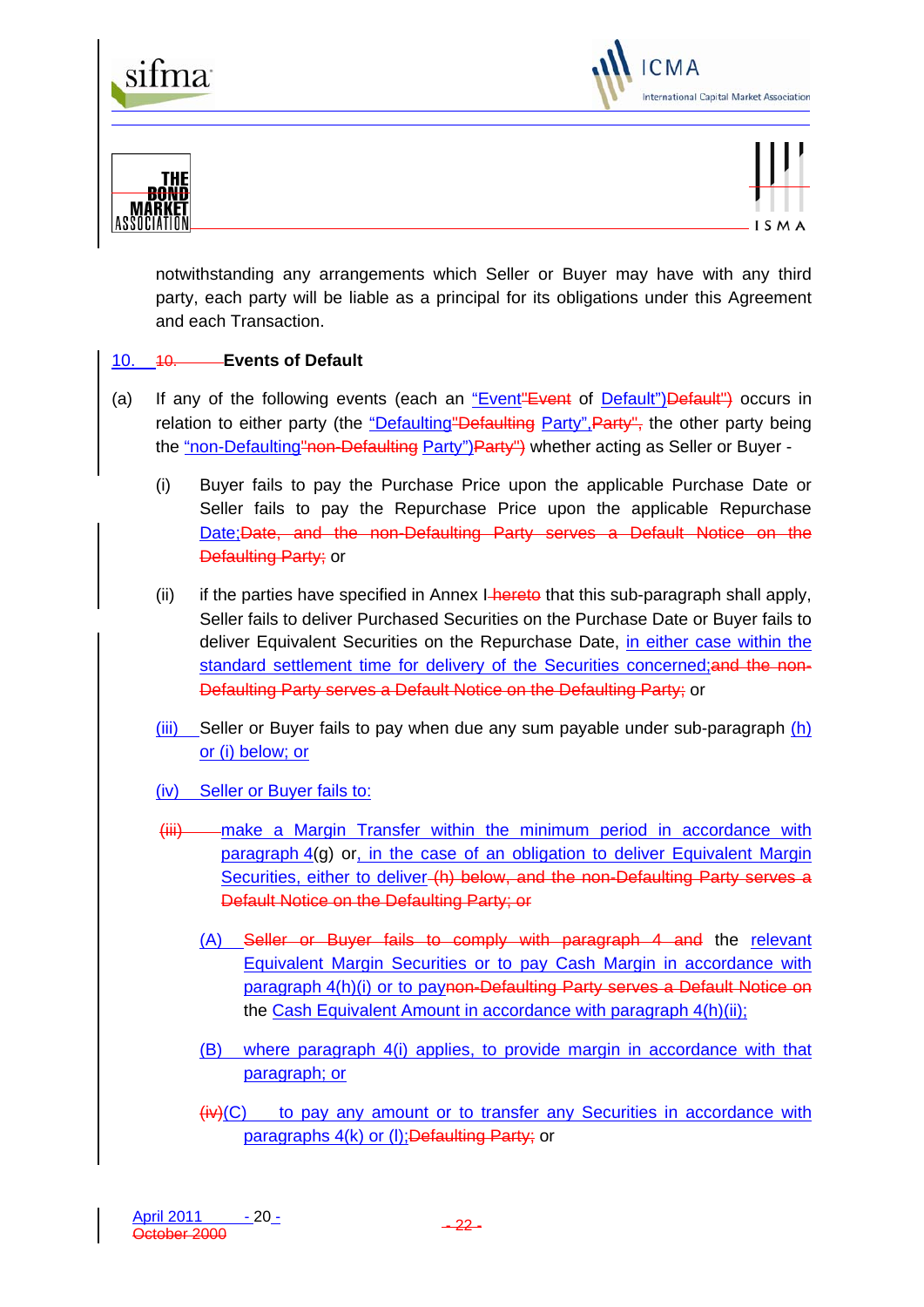

<del>BON'</del> MARKEI **ASSOCIATION** 





- (v) Seller or Buyer fails to comply with paragraph 5; or and the non-Defaulting Party serves a Default Notice on the Defaulting Party; or
- (vi) an Act of Insolvency occurs with respect to Seller or Buyer; and (except in the case of an Act of Insolvency which is the presentation of a petition for winding-up or any analogous proceeding or the appointment of a liquidator or analogous officer of the Defaulting Party in which case no such notice shall be required) the non-Defaulting Party serves a Default Notice on the Defaulting Party; or
- (vii) any representations made by Seller or Buyer are incorrect or untrue in any material respect when made or repeated or deemed to have been made or repeated;repeated, and the non-Defaulting Party serves a Default Notice on the **Defaulting Party; or**
- (viii) Seller or Buyer admits to the other that it is unable to, or intends not to, perform any of its obligations hereunder and/or in respect of any Transaction; and the non-Defaulting Party serves a Default Notice on the Defaulting Party; or
- (ix) Seller or Buyer being declared in default or beingis suspended or expelled from membership of or participation in, any securities exchange or association or other self regulating organisation, or suspended or prohibited from dealing in securities by any Competent Authority, in each casegovernment agency, or any of the assets of either Seller or Buyer or the assets of investors held by, or to the order of, Seller or Buyer are transferred or ordered to be transferred to a trustee by a regulatory authority pursuant to any securities regulating legislation and the non-Defaulting Party serves a Default Notice on the grounds that it has failed to meet any requirements relating to financial resources or credit rating; Defaulting Party; or
- (x) Seller or Buyer fails to perform any other of its obligations hereunder and does not remedy such failure within 30 days after notice is given by the non-Defaulting Party requiring it to do so, and the non-Defaulting Party serves a Default Notice on the Defaulting Party;

then sub-paragraphs (b) to  $(q)$ (f) below shall apply.

(b) If at any time an Event of Default has occurred and is continuing the non-Defaulting Party may, by not more than 20 days' notice to the Defaulting Party specifying the relevant Event of Default, designate a day not earlier than the day such notice is effective as an Early Termination Date in respect of all outstanding Transactions. If, however, "Automatic Early Termination" is specified in Annex I with respect to the Defaulting Party, then an Early Termination Date in respect of all outstanding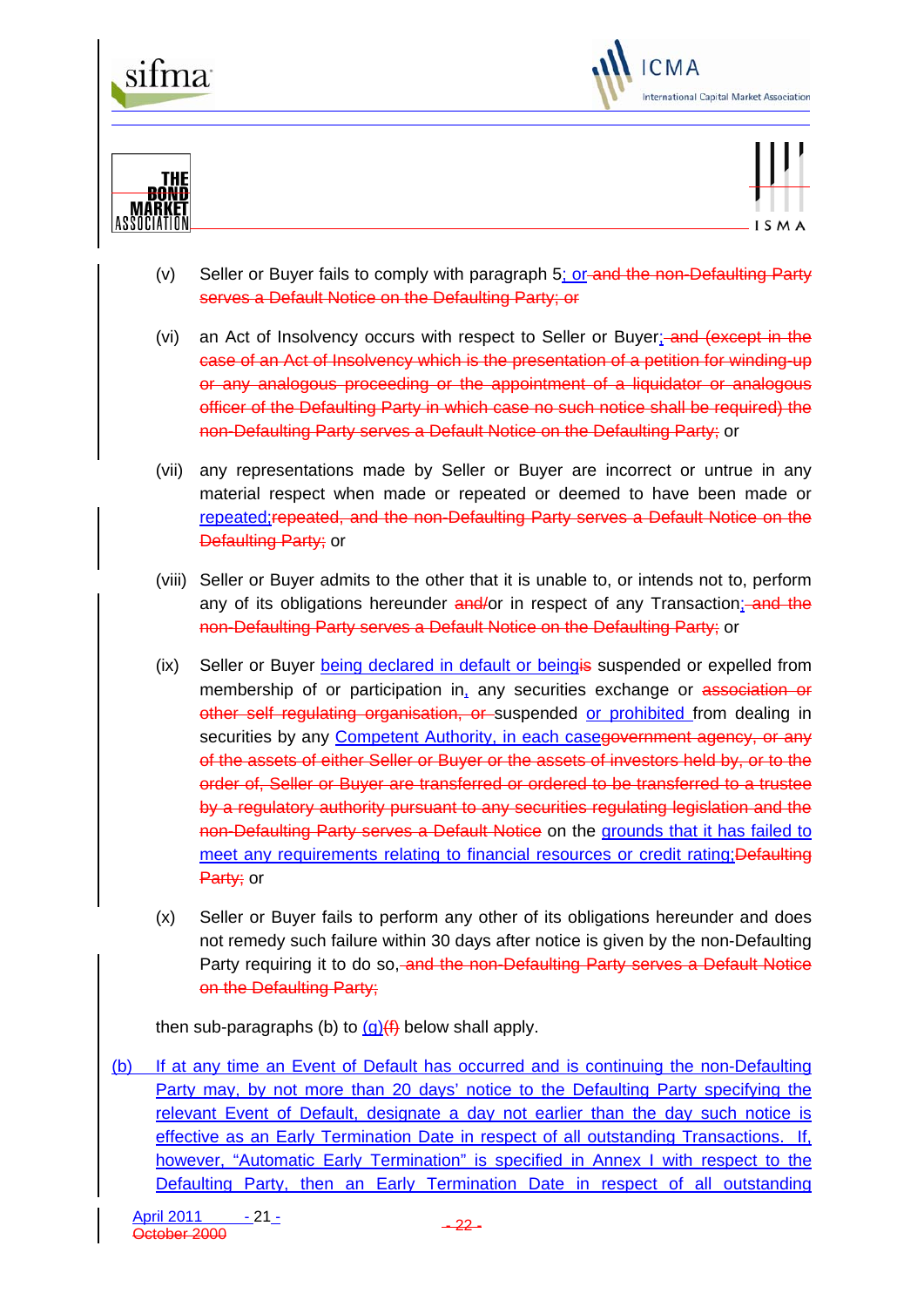

ISMA

Transactions will occur at the time immediately preceding the occurrence with respect to the Defaulting Party of an Act of Insolvency which is the presentation of a petition for winding-up or any analogous proceeding or the appointment of a liquidator or analogous officer of the Defaulting Party.

- (b)(c) If an Early Termination Date occurs, theThe Repurchase Date for each Transaction hereunder shall be deemed immediately to occur on the Early Termination Date and, subject to the following provisions, all Cash Margin (including interest accrued) shall be immediately repayable and Equivalent Margin Securities shall be immediately deliverable and Cash Equivalent Amounts shall be payable, in each case on the Early Termination Date (and so that, where this sub-paragraph applies, performance of the respective obligations of the parties with respect to the delivery of Securities, the payment of the Repurchase Prices for any Equivalent Securities, and the repayment of any Cash Margin and the payment of Cash Equivalent Amounts shall be effected only in accordance with the provisions of sub-paragraph  $(d)$  (c) below).
- $\frac{1}{(c)}$ (d) (i) The Default Market Values of the Equivalent Securities and any Equivalent Margin Securities to be transferred, the amount of any Cash Margin (including the amount of interest accrued) to be transferred and the Repurchase Prices and Cash Equivalent Amounts to be paid by each party shall be established by the non-Defaulting Party for all Transactions as at the **Early Termination Repurchase** Date; and
	- $\bigoplus$  (ii) on the basis of the sums so established, an account shall be taken (as at the **Early Termination Repurchase Date)** of what is due from each party to the other under this Agreement (on the basis that each party's claim against the other in respect of the transfer to it of Equivalent Securities or Equivalent Margin Securities under this Agreement equals the Default Market Value therefor and including amounts payable under paragraphs  $10(q)$  and  $12$ )) and the sums due from one party shall be set off against the sums due from the other and only the balance of the account shall be payable (by the party having the claim valued at the lower amount pursuant to the foregoing). and such balance shall be due and payable on the next following Business Day. For the purposes of this calculation, all sums not denominated in the Base Currency shall be converted into the Base Currency on the relevant date at the Spot Rate; and prevailing at the relevant time.
	- (iii) as soon as reasonably practicable after effecting the calculation above, the non-Defaulting Party shall provide to the Defaulting Party a statement showing in reasonable detail such calculations and specifying the balance payable by one party to the other and such balance shall be due and payable on the Business

**ASSOCIATION**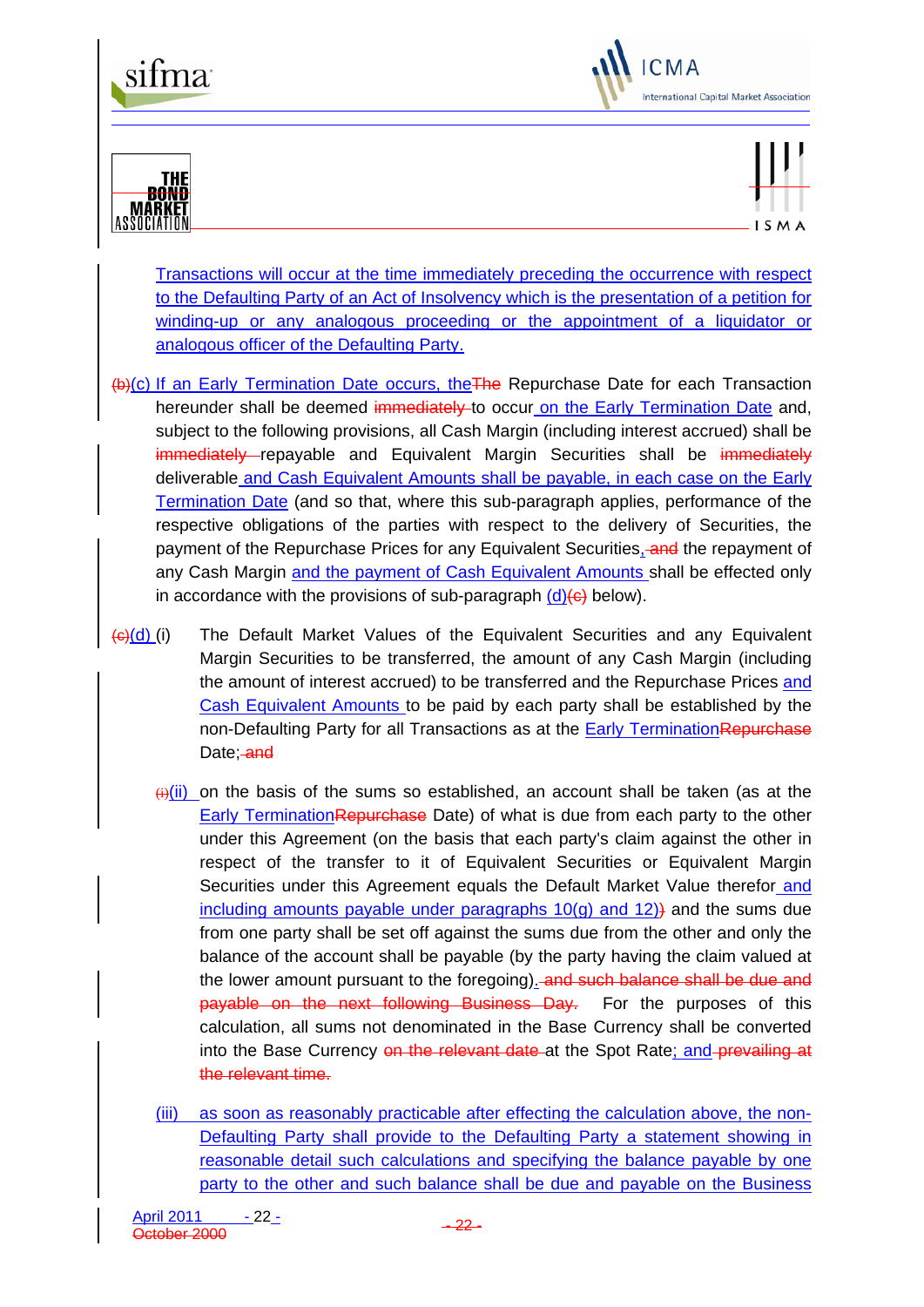

<del>BON'</del> **MARK ASSOCIATION** 





Day following the date of such statement provided that, to the extent permitted by applicable law, interest shall accrue on such amount on a 360 day, 365 day or other day basis in accordance with the applicable market convention (or as otherwise agreed by the parties), for the actual number of days during the period from and including the Early Termination Date to, but excluding, the date of payment.

- $(d)(e)$  For the purposes of this Agreement, the "Default<del>"Default</del> Market Value" Value" of any Equivalent Securities or Equivalent Margin Securities shall be determined by the non-Defaulting Party on or as soon as reasonably practicable after the Early Termination Date in accordance with sub-paragraph  $(f)(e)$  below, and for this purpose -
	- (i)  $-$  the "Appropriate"Appropriate Market" $M$ arket" means, in relation to Securities of any description, the market which is the most appropriate market for Securities of that description, as determined by the non-Defaulting Party;
	- "Deliverable Securities"the "Default Valuation Time" means, in relation to an Event of Default, the close of business in the Appropriate Market on the fifth dealing day after the day on which that Event of Default occurs or, where that Event of Default is the occurrence of an Act of Insolvency in respect of which under paragraph 10(a) no notice is required from the non-Defaulting Party in order for such event to constitute an Event of Default, the close of business on the fifth dealing day after the day on which the non-Defaulting Party first became aware of the occurrence of such Event of Default;
	- (ii) "Deliverable Securitie*s*" means Equivalent Securities or Equivalent Margin Securities to be delivered by the Defaulting Party;
	- (iii) "Net<del>"Net</del> Value"<del>Value"</del> means at any time, in relation to any Deliverable Securities or Receivable Securities, the amount which, in the reasonable opinion of the non-Defaulting Party, represents their fair market value, having regard to such pricing sources (including trading prices) and methods (which may include, without limitation, available prices for Securities with similar maturities, terms and credit characteristics as the relevant Equivalent Securities or Equivalent Margin Securities) as the non-Defaulting Party considers appropriate, less, in the case of Receivable Securities, or plus, in the case of Deliverable Securities, all Transaction Costs which would be incurred or reasonably anticipated in connection with the purchase or sale of such Securities;
	- (iv) "Receivable Securities""Receivable Securities" means Equivalent Securities or Equivalent Margin Securities to be delivered to the Defaulting Party; and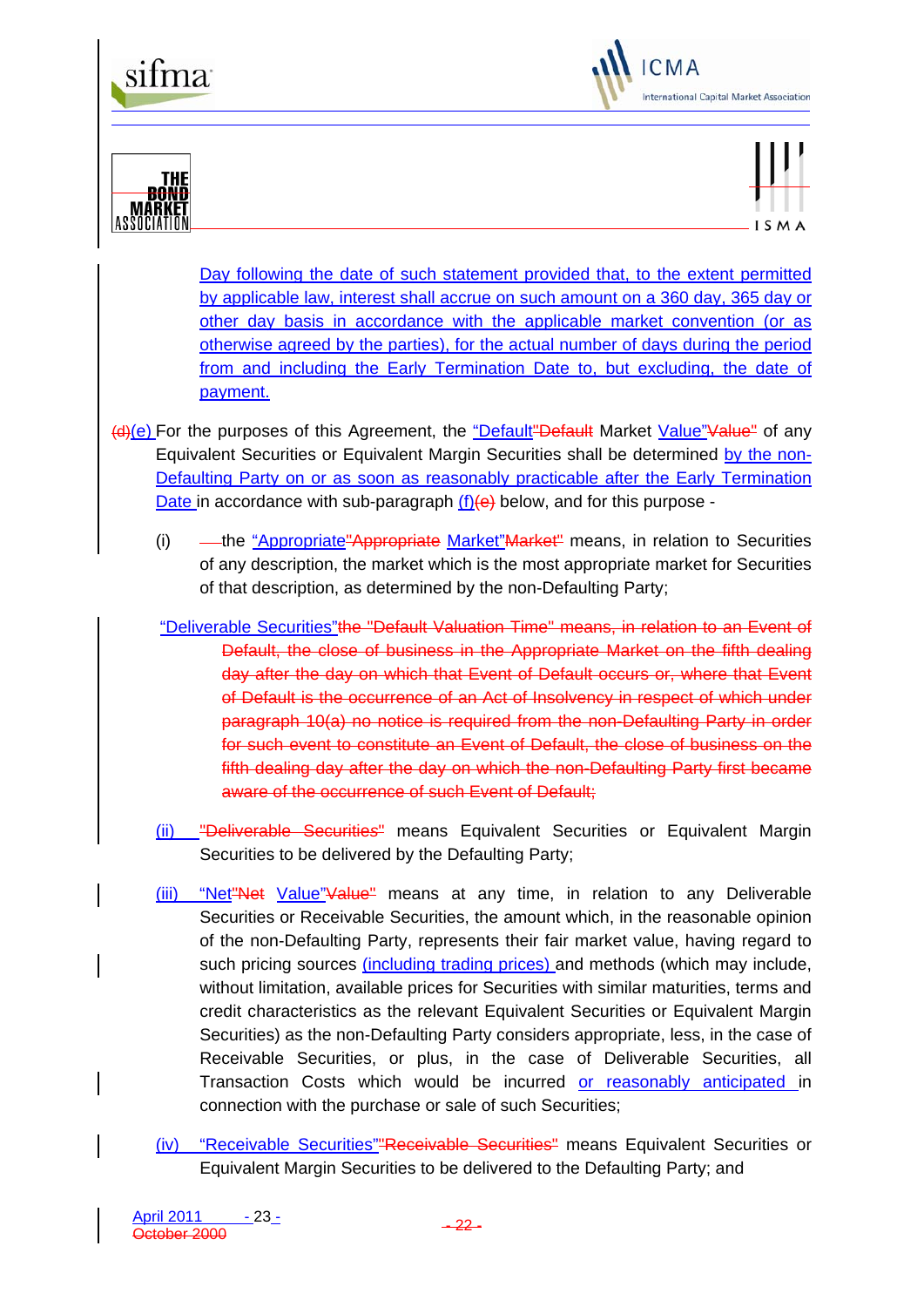

- (v) "Transaction"Transaction Costs"Costs" in relation to any transaction contemplated in paragraph  $1040(d)$  or (e) or (f) means the reasonable costs, commissions,commission, fees and expenses (including any mark-up or markdown or premium paid for guaranteed delivery)) that would be incurred or reasonably anticipated in connection with the purchase of Deliverable Securities or sale of Receivable Securities, calculated on the assumption that the aggregate thereof is the least that could reasonably be expected to be paid in order to carry out the transaction. transaction;
- $(f)$  If -
- on or about the Early Termination Date(i) If between the occurrence of the relevant Event of Default and the Default Valuation Time the non-Defaulting Party gives to the Defaulting Party a written notice (a "Default Valuation Notice") which –
	- (i) (A) states that, since the occurrence of the relevant Event of Default, the non-Defaulting Party has sold, in the case of Receivable Securities, or purchased, in the case of Deliverable Securities, Securities which form part of the same issue and are of an identical type and description as those Equivalent Securities or Equivalent Margin Securities (regardless as to whether or not such sales or purchases have settled),, and that the non-Defaulting Party may electelects to treat as the Default Market Value -
		- $(A)$   $(Aa)$ -in the case of Receivable Securities, the net proceeds of such sale after deducting all reasonable costs, commissions, fees and expenses incurred in connection therewith (provided that, where the Securities sold are not identical in amount to the Equivalent Securities or Equivalent Margin Securities, the non-Defaulting Party may, acting in good faith, either (x) elect to treat such net proceeds of sale divided by the amount of Securities sold and multiplied by the amount of the Equivalent Securities or Equivalent Margin Securities as the Default Market Value or (y) elect to treat such net proceeds of sale of the Equivalent Securities or Equivalent Margin Securities actually sold as the Default Market Value of that proportion of the Equivalent Securities or Equivalent Margin Securities, and, in the case of (y), the Default Market Value of the balance of the Equivalent Securities or Equivalent Margin Securities shall be determined separately in accordance with the provisions of this paragraph  $10(f)$ ;  $10(e)$ and accordingly may be the subject of a separate notice (or notices) under this paragraph  $10(e)(i)$ ; or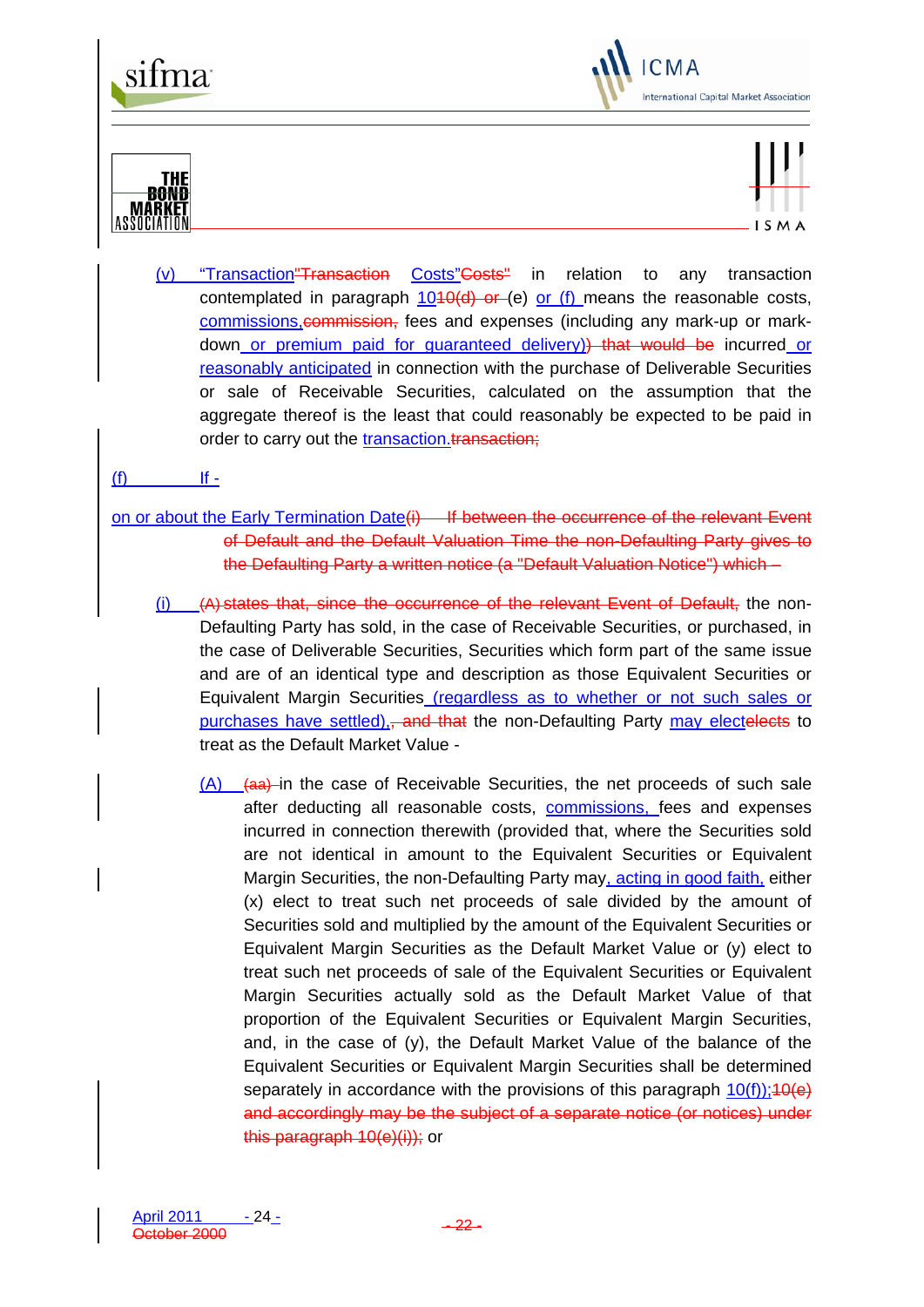

- (B) (bb) in the case of Deliverable Securities, the aggregate cost of such purchase, including all reasonable costs, commissions, fees and expenses incurred in connection therewith (provided that, where the Securities purchased are not identical in amount to the Equivalent Securities or Equivalent Margin Securities, the non-Defaulting Party may, acting in good faith, either (x) elect to treat such aggregate cost divided by the amount of Securities sold and multiplied by the amount of the Equivalent Securities or Equivalent Margin Securities as the Default Market Value or (y) elect to treat the aggregate cost of purchasing the Equivalent Securities or Equivalent Margin Securities actually purchased as the Default Market Value of that proportion of the Equivalent Securities or Equivalent Margin Securities, and, in the case of (y), the Default Market Value of the balance of the Equivalent Securities or Equivalent Margin Securities shall be determined separately in accordance with the provisions of this paragraph 10(f));10(e) and accordingly may be the subject of a separate notice (or notices) under this paragraph  $10(e)(i)$ ;
- (ii) on or about the Early Termination Date(B) states that the non-Defaulting Party has received, in the case of Deliverable Securities, offer quotations or, in the case case of Receivable

Securities, bid quotations in respect of Securities of the relevant description from two or more market makers or regular dealers in the Appropriate Market in a commercially reasonable size, using pricing methodology which is customary for the relevant type of security (as determined by the non-Defaulting Party) the non-Defaulting Party may elect to treat as the Default Market Value of such Securitiesand specifies -

- (aa) the price quoted (or where a price is prices quoted by two or more market makers, the arithmetic mean of such prices) by each of them for, in the case of Deliverable Securities, the sale by the relevant market makermarker or dealer of such Securities or, in the case of Receivable Securities, the purchase by the relevant market maker or dealer of such Securities provided that such price or prices quoted may be adjusted in a commercially reasonable manner by ;
- the Transaction Costs which would be incurred in connection with such a transaction; and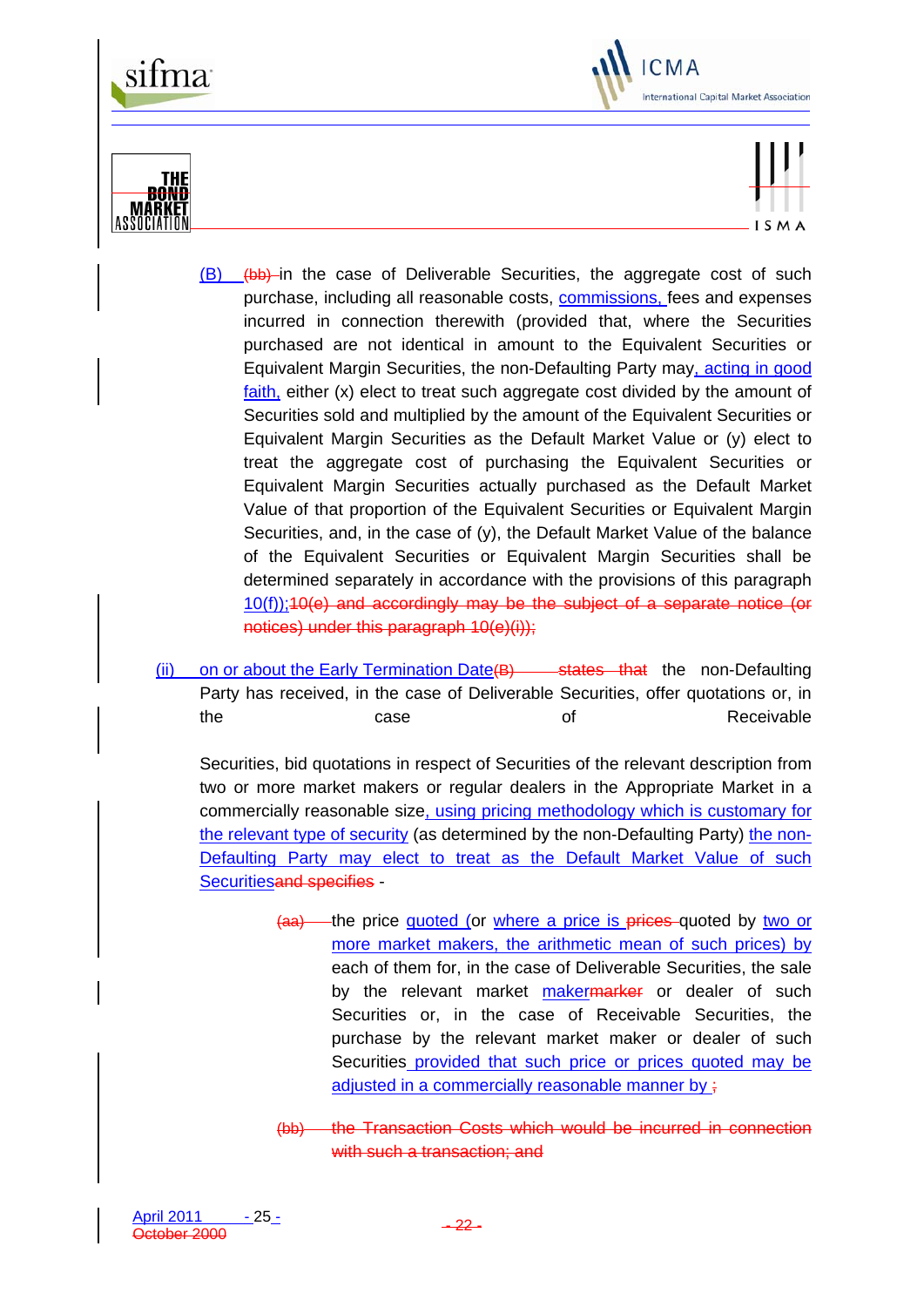

- (A)  $\left( \text{ce} \right)$  that the non-Defaulting Party (x)elects to reflect accrued but unpaid coupons not reflected intreat the price or prices quoted in respect of such securities and (y) in respect of any Pool Factor Affected Security, to reflect the realisable value of such Security, taking into consideration the Pool Factor Distortion (and for this purpose, "Pool Factor Affected Security" means a security other than an equity security in respect of which the decimal value of the outstanding principal divided by the original principal balance of such Security is less so quoted (or, where more than one (as indicated by any pool factor applicable to such security), such circumstance a "Pool Factor Distortion");
- (B) price is so quoted, the arithmetic mean of the prices so quoted), after deducting, in the case of Receivable Securities, or adding, in the case of Deliverable Securities the <del>, such</del>-Transaction Costs which would be incurred, as the Default Market Value of the relevant Equivalent Securities or reasonably anticipated in connection with such a transaction; Equivalent Margin Securities; or

 $if.$  (C)  $-$  states  $-$ 

## (iii)  $\theta$  (aa) that either  $(x)$  acting in good faith , the non-Defaulting Party either -

- (A) has endeavoured but been unable to sell or purchase Securities in accordance with sub-paragraph  $(i)$ (A) above or to obtain quotations in accordance with sub-paragraph  $(ii)(ii)(B)$  above (or both); or
- $(B)$  (y) the non-Defaulting Party has determined that it would not be commercially reasonable to sell or purchase Securities at the prices bid or offered or to obtain such quotations, or that it would not be commercially reasonable to use any quotations which it has obtained under subparagraph (ii) above, (i)(B) above; and

that the non-Defaulting Party may determinehas determined the Net Value of the relevant Equivalent Securities or Equivalent Margin Securities (which shall be specified) and maythat the non-Defaulting Party elects to treat such Net Value as the Default Market Value of the relevant Equivalent Securities or Equivalent Margin Securities. Securities,

> then the Default Market Value of the relevant Equivalent Securities or Equivalent Margin Securities shall be an amount equal to the Default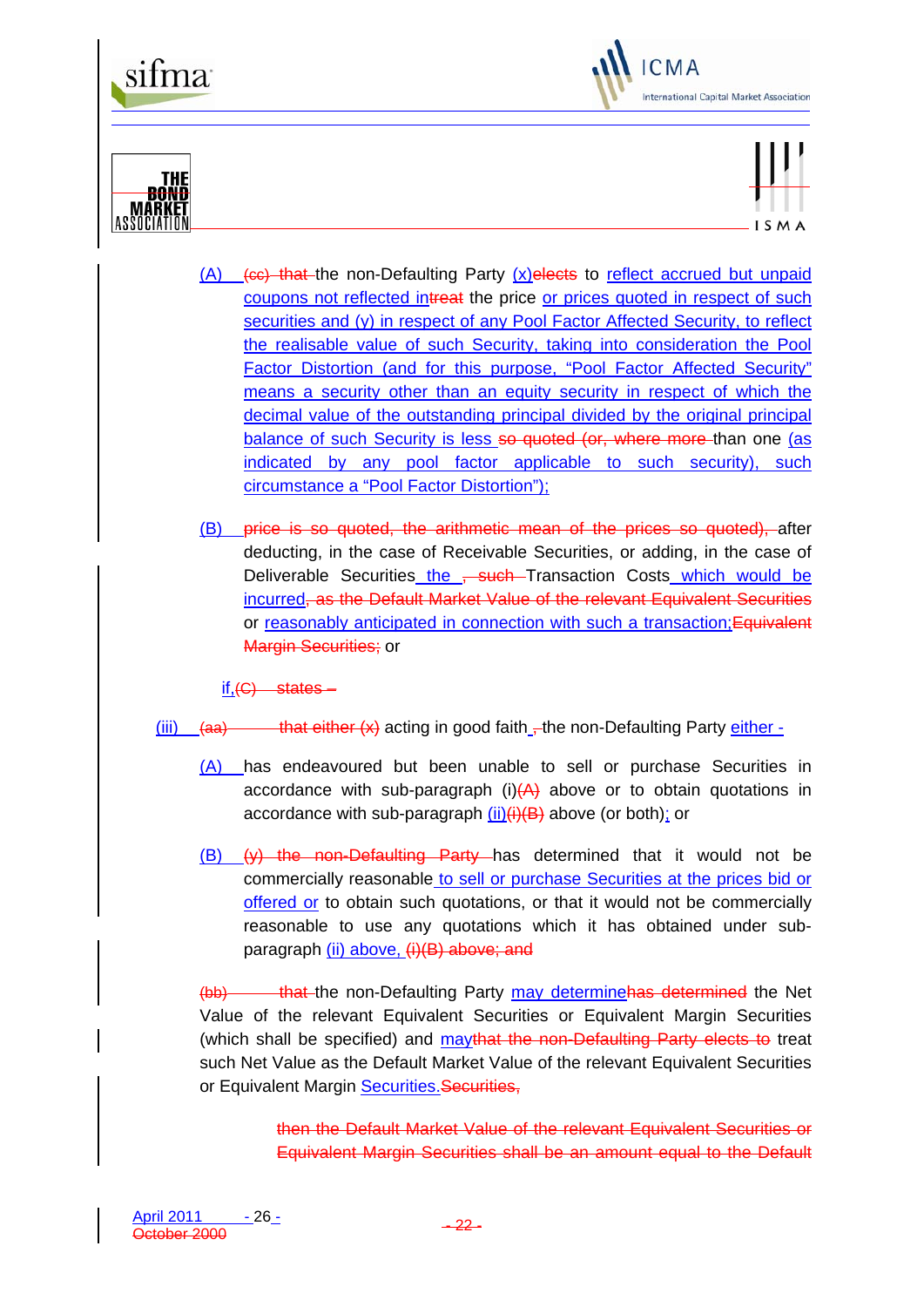

**MARI** ASSOCIATIOI





Market Value specified in accordance with (A), (B)(cc) or, as the case may be, (C)(bb) above.

(ii) If by the Default Valuation Time the non-Defaulting Party has not given a Default Valuation Notice, the Default Market Value of the relevant Equivalent Securities or Equivalent Margin Securities shall be an amount equal to their Net Value at the Default Valuation Time; provided that, if at the Default Valuation Time the non-Defaulting Party reasonably determines that, owing to circumstances affecting the market in the Equivalent Securities or Equivalent Margin Securities in question, it is not possible for the non-Defaulting Party to determine a Net Value of such Equivalent Securities or Equivalent Margin Securities which is commercially reasonable, the Default Market Value of such Equivalent Securities or Equivalent Margin Securities shall be an amount equal to their Net Value as determined by the non-Defaulting Party as soon as reasonably practicable after the Default Valuation Time.

 $(f)(g)$  The Defaulting Party shall be liable to the non-Defaulting Party for the amount of all reasonable and legal and other professional expenses incurred by the non-Defaulting Party in connection with or as a consequence of an Event of Default, together with interest thereon at the Applicable RateLIBOR or, in the case of an expense attributable to a particular Transaction, the Pricing Rate for the relevant Transaction if that Pricing Rate is greater than the Applicable Rate. LIBOR.

(g)(h) If Seller fails to deliver Purchased Securities to Buyer on the applicable Purchase Date Buyer may -

- (i) if it has paid the Purchase Price to Seller, require Seller immediately to repay the sum so paid;
- $\frac{f(x)}{f(x)}$  if Buyer has a Transaction Exposure to Seller in respect of the relevant Transaction, require Seller from time to time to pay Cash Margin at least equal to such Transaction Exposure;
- $\overline{\text{iii}}$ (iii) at any time while such failure continues, terminate the Transaction by giving written notice to Seller. On such termination the obligations of Seller and Buyer with respect to delivery of Purchased Securities and Equivalent Securities shall terminate and Seller shall pay to Buyer an amount equal to the excess of the Repurchase Price at the date of Termination over the Purchase Price.
- $\frac{f(h)(i)}{i}$  If Buyer fails to deliver some or all Equivalent Securities to Seller on the applicable Repurchase Date Seller may -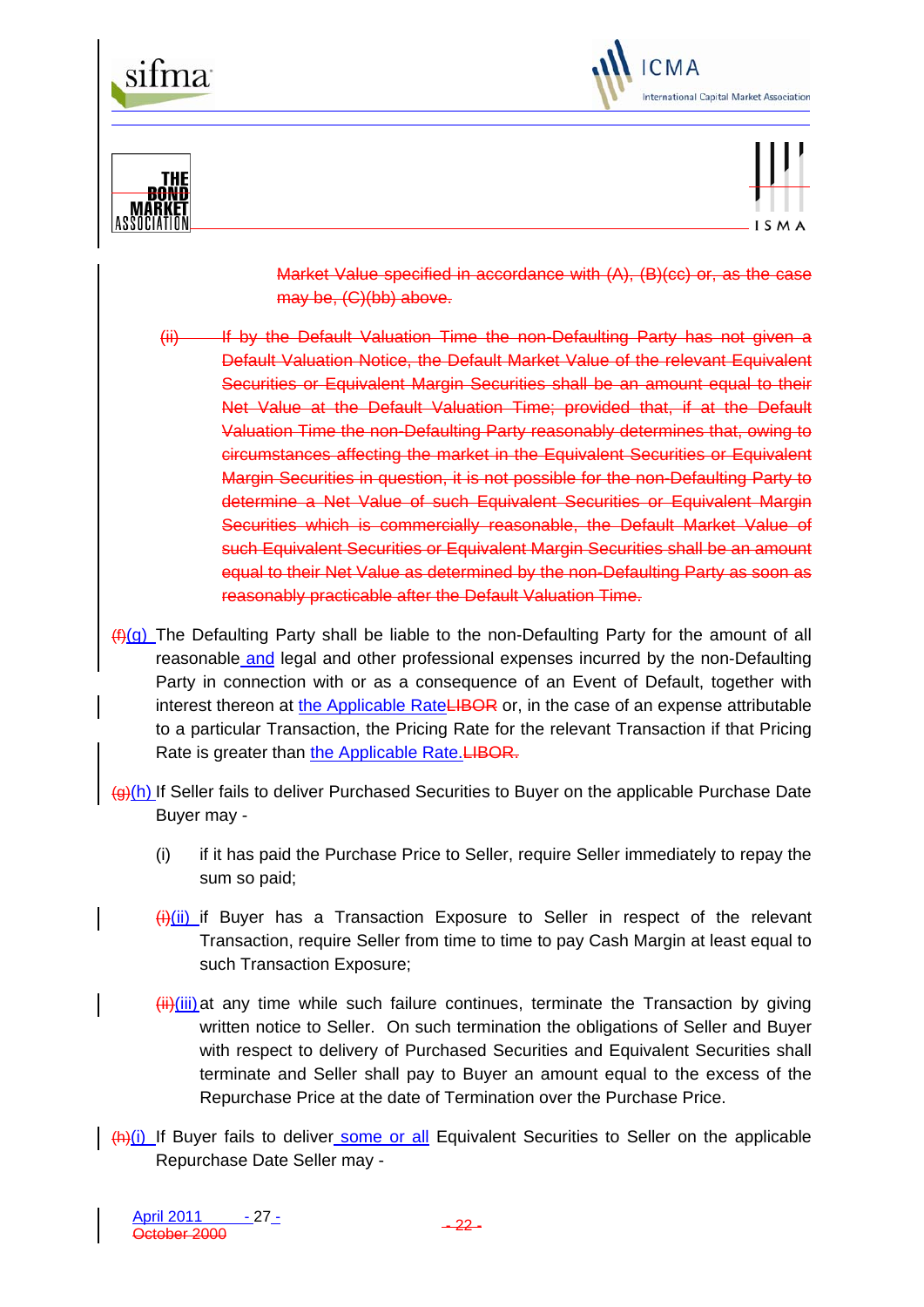

- (i) if it has paid the Repurchase Price to Buyer, require Buyer immediately to repay the sum so paid;
- $\overline{H}$ (ii) if Seller has a Transaction Exposure to Buyer in respect of the relevant Transaction, require Buyer from time to time to pay Cash Margin at least equal to such Transaction Exposure;
- $\left(\frac{iii}{ii}\right)$  at any time while such failure continues, by written notice to Buyer declare that that Transaction or part of that Transaction corresponding to the Equivalent Securities that have not been delivered (but only that Transaction or part of (but only that Transaction) shall be terminated immediately in accordance with subparagraph (c) above (disregarding for this purpose references in that subparagraph to transfer of Cash Margin, <del>and d</del>elivery of Equivalent Margin Securities and payment of Cash Equivalent Amount and as if references to the Repurchase Date were to the date on which notice was given under this subparagraph).
- $\frac{f(\mathbf{i})}{f(\mathbf{i})}$  The provisions of this Agreement constitute a complete statement of the remedies available to each party in respect of any Event of Default.
- $\frac{f(x)}{f(x)}$  Subject to paragraph  $\frac{10(1)}{10(1)}$ , 10(k), neither party may claim any sum by way of consequential loss or damage in the event of a failure by the other party to perform any of its obligations under this Agreement.
- $\frac{f(x)}{f(x)}$  (i) Subject to sub-paragraph (ii) below, if as a result of a Transaction terminating before its agreed Repurchase Date or a Forward Transaction terminating before its Purchase Date under paragraphs 10(b),  $4\Theta(g)(iii)$  or 10(h)(iii) or 10(i)(iii), the non-Defaulting Party, in the case of paragraph 10(b), Buyer, in the case of paragraph 10(h)(iii), 10(g)(iii), or Seller, in the case of paragraph  $10(i)(iii), 10(h)(iii),$  (in each case the "first" first party") party" incurs any loss or expense in entering into replacement transactions or in otherwise hedging its exposure arising in connection with a Transaction so terminating, $\tau$  the other party shall be required to pay to the first party the amount determined by the first party in good faith and without double counting to be equal to the loss or expense incurred in connection with such replacement transactions or hedging (including all fees, costs and other expenses) less the amount of any profit or gain made by that party in connection with such replacement transactions or hedging; provided that if that calculation results in a negative number, an amount equal to that number shall be payable by the first party to the other party.
	- $\Theta$ (ii) If the first party reasonably decides, instead of entering into such replacement transactions, to replace or unwind any hedging transactions which the first party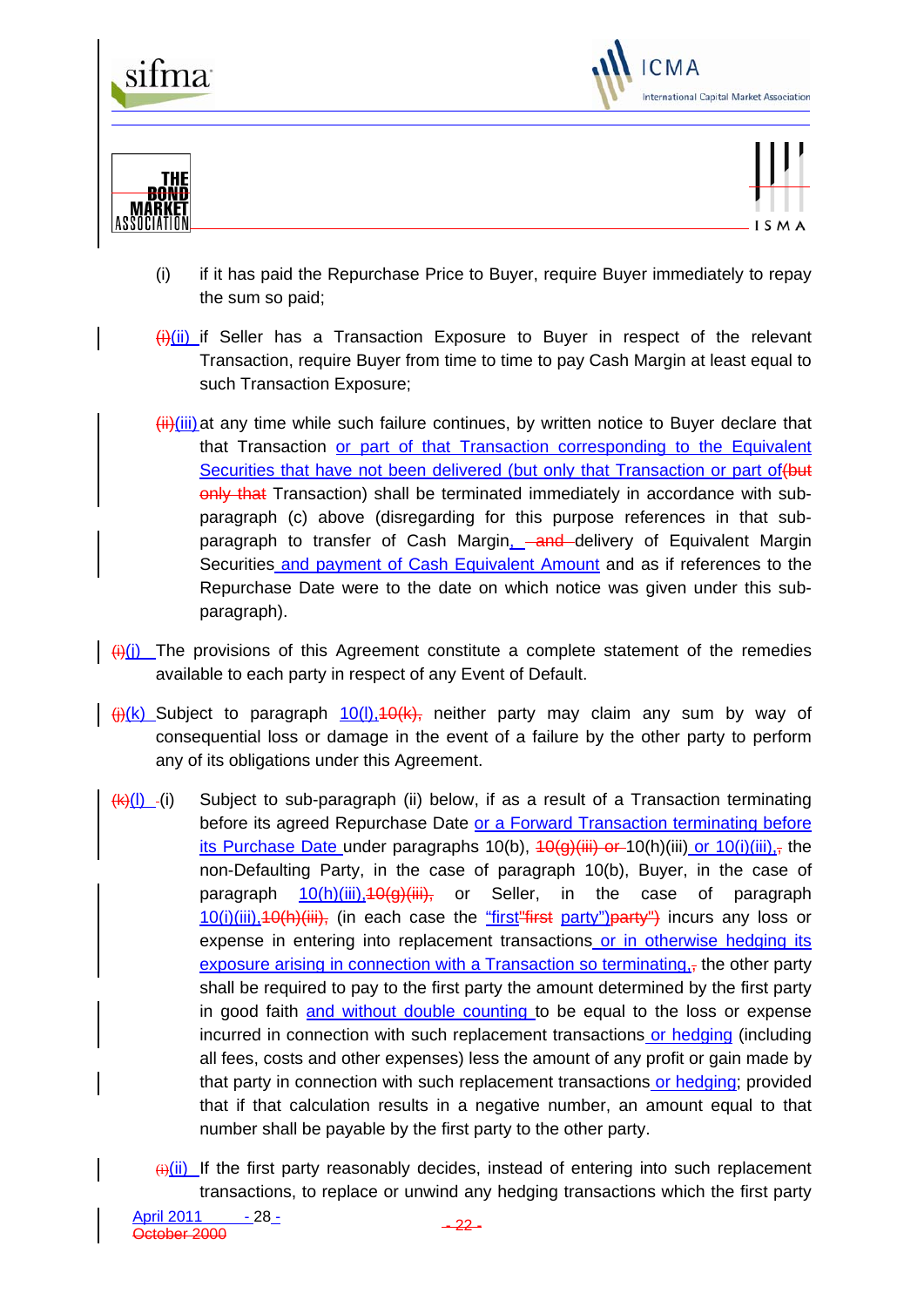

entered into in connection with the Transaction so terminating, or to enter into any replacement hedging transactions, the other party shall be required to pay to the first party the amount determined by the first party in good faith to be equal to the loss or expense incurred in connection with entering into such replacement or unwinding (including all fees, costs and other expenses) less the amount of any profit or gain made by that party in connection with such replacement or unwinding; provided that if that calculation results in a negative number, an amount equal to that number shall be payable by the first party to the other party.

- $\frac{\mu}{\mu}(m)$  Each party shall immediately notify the other if an Event of Default, or an event which, upon the service of a notice or the lapse of time, or both, serving of a Default Notice, would be an Event of Default, occurs in relation to it.
- (n) Any amount payable to one party (the Payee) by the other party (the Payer) under paragraph 10(d) may, at the option of the non-Defaulting Party, be reduced by its set off against any amount payable (whether at such time or in the future or upon the occurrence of a contingency) by the Payee to the Payer (irrespective of the currency, place of payment or booking office of the obligation) under any other agreement between the Payee and the Payer or instrument or undertaking issued or executed by one party to, or in favour of, the other party. If an obligation is unascertained, the non-Defaulting Party may in good faith estimate that obligation and set off in respect of the estimate, subject to accounting to the other party when the obligation is ascertained. Nothing in this paragraph shall be effective to create a charge or other security interest. This paragraph shall be without prejudice and in addition to any right of set off, combination of accounts, lien or other right to which any party is at any time otherwise entitled (whether by operation of law, contract or otherwise).

## 11. 11. **Tax Event**

- (a) This paragraph shall apply if either party notifies the other that
	- (i) any action taken by a taxing authority or brought in a court of competent jurisdiction (regardless of whether such action is taken or brought with respect to a party to this Agreement); or
	- $\frac{f(x)}{f(x)}$  a change in the fiscal or regulatory regime (including, but not limited to, a change in law or in the general interpretation of law but excluding any change in any rate of tax),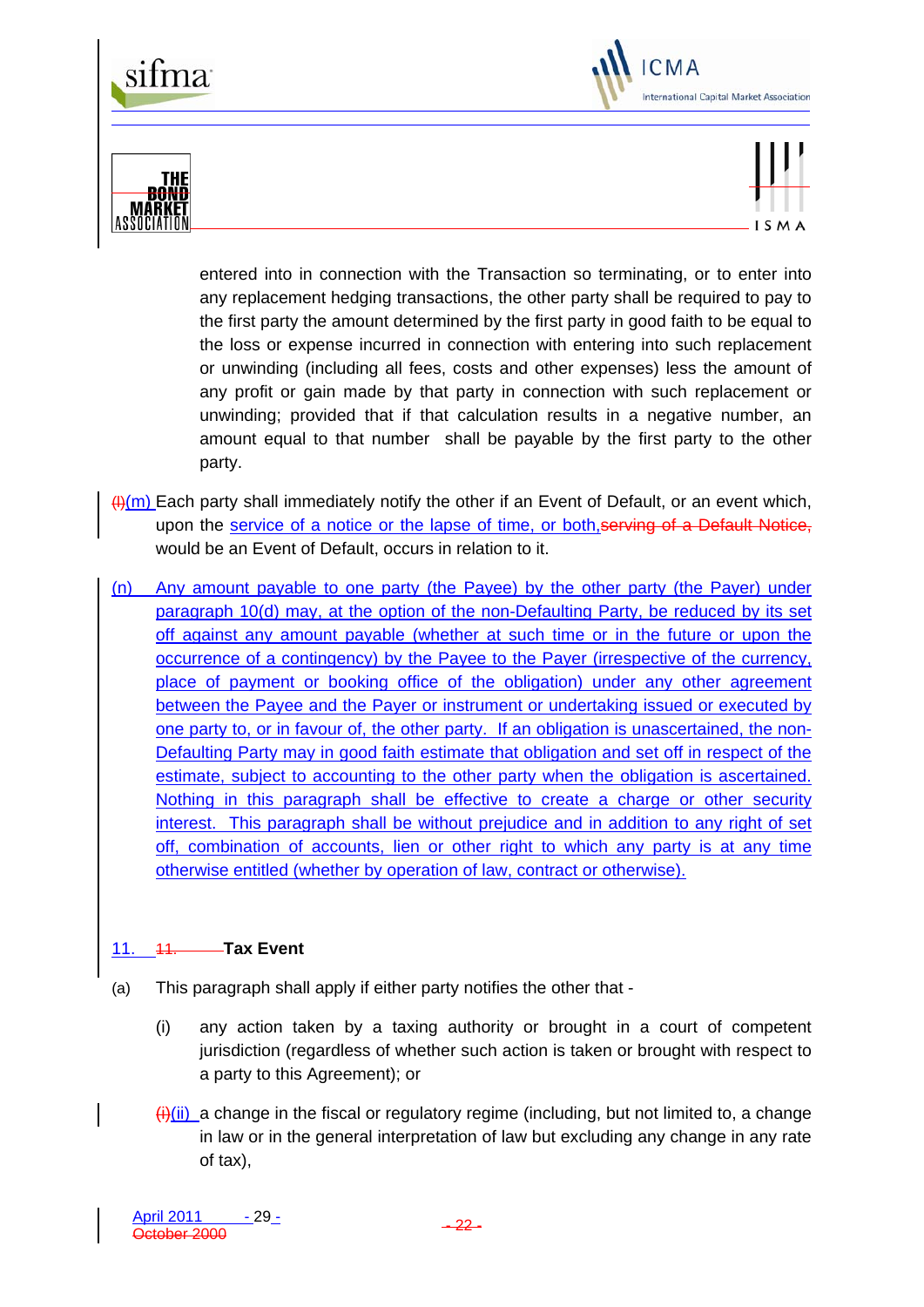

|ASSOCIATIC





has or will, in the notifying party's reasonable opinion, have a material adverse effect on that party in the context of a Transaction.

- (b) If so requested by the other party, the notifying party will furnish the other with an opinion of a suitably qualified adviser that an event referred to in sub-paragraph (a)(i) or (ii) above has occurred and affects the notifying party.
- (c) Where this paragraph applies, the party giving the notice referred to in sub-paragraph (a) may, subject to sub-paragraph (d) below, terminate the Transaction with effect from a date specified in the notice, not being earlier (unless so agreed by the other party) than 30 days after the date of the notice, by nominating that date as the Repurchase Date.
- (d) If the party receiving the notice referred to in sub-paragraph (a) so elects, it may override that notice by giving a counter-notice to the other party. If a counter-notice is given, the party which gives the counter-notice will be deemed to have agreed to indemnify the other party against the adverse effect referred to in sub-paragraph (a) so far as relates to the relevant Transaction and the original Repurchase Date will continue to apply.
- (e) Where a Transaction is terminated as described in this paragraph, the party which has given the notice to terminate shall indemnify the other party against any reasonable legal and other professional expenses incurred by the other party by reason of the termination, but the other party may not claim any sum by way of consequential loss or damage in respect of a termination in accordance with this paragraph.
- $(f)$  This paragraph is without prejudice to paragraph  $6(b)$  (obligation to pay additional amounts if withholding or deduction required); but an obligation to pay such additional amounts may, where appropriate, be a circumstance which causes this paragraph to apply.

## 12. 12. **Interest**

To the extent permitted by applicable law, if any sum of money payable hereunder or under any Transaction is not paid when due, interest shall accrue on the unpaid sum as a separate debt at the greater of the Pricing Rate for the Transaction to which such sum relates (where such sum is referable to a Transaction) and Applicable RateLIBOR on a 360 day basis or 365 day basis in accordance with the applicable marketISMA convention (or as otherwise agreed by the parties) $,$  for the actual number of days during the period from and including the date on which payment was due to, but excluding, the date of payment.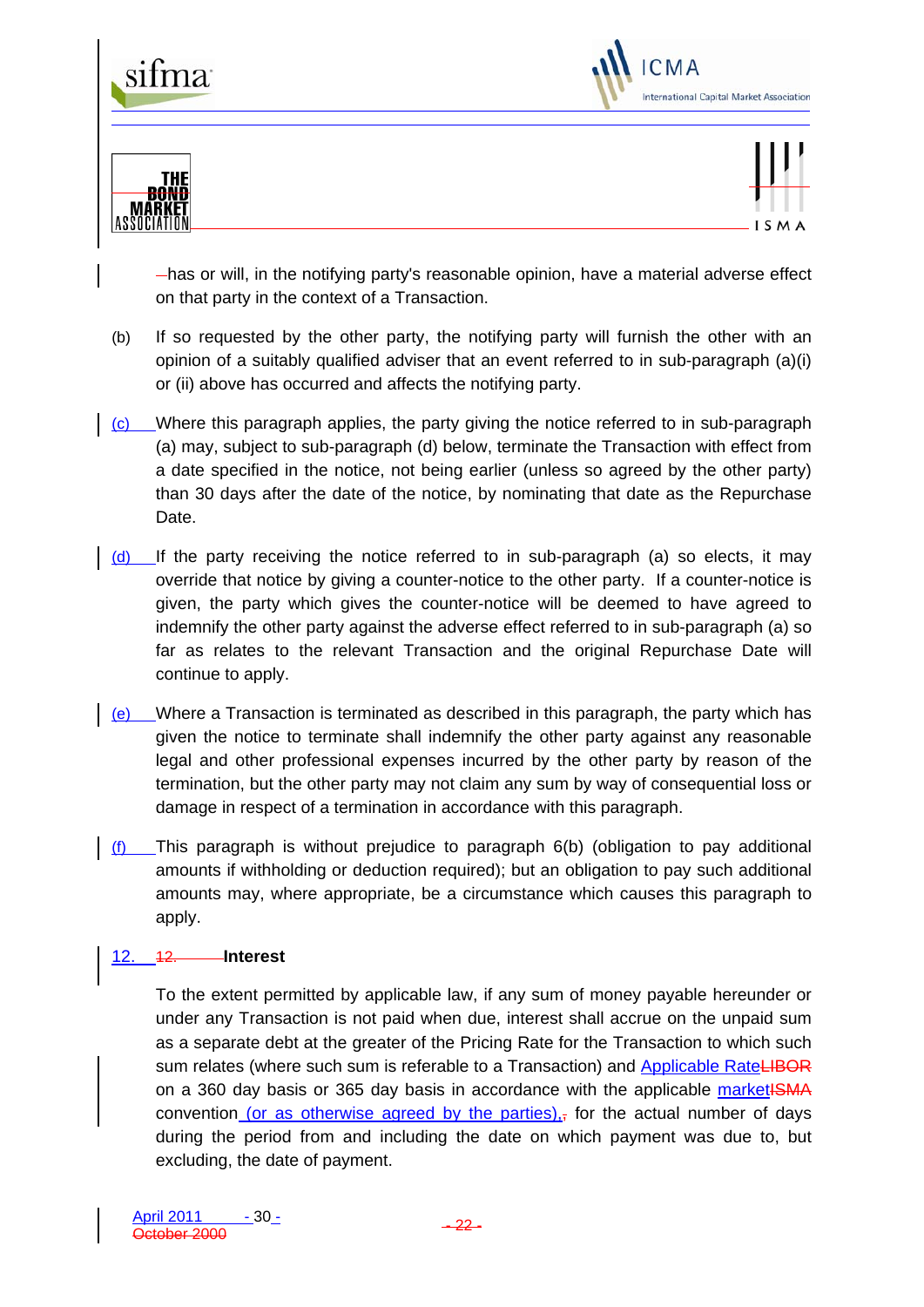

## 13. 13. **Single Agreement**

Each party acknowledges that, and has entered into this Agreement and will enter into each Transaction hereunder in consideration of and in reliance upon the fact that all Transactions hereunder constitute a single business and contractual relationship and are made in consideration of each other. Accordingly, each party agrees (i) to perform all of its obligations in respect of each Transaction hereunder, and that a default in the performance of any such obligations shall constitute a default by it in respect of all Transactions hereunder, and (ii) that payments, deliveries and other transfers made by either of them in respect of any Transaction shall be deemed to have been made in consideration of payments, deliveries and other transfers in respect of any other Transactions hereunder.

## 14. 14. **Notices and Other Communications**

- (a) Any notice or other communication to be given under this Agreement
	- (i) shall be in the English language, and except where expressly otherwise provided in this Agreement, shall be in writing;

 $(H)$ (ii) may be given in any manner described in sub-paragraphs (b) and (c) below;

 $\overline{\text{iii}}$ (iii) shall be sent to the party to whom it is to be given at the address or number, or in accordance with the electronic messaging details, set out in Annex I. hereto.

- (b) Subject to sub-paragraph (c) below, any such notice or other communication shall be effective -
	- (i) if in writing and delivered in person or by courier, onat the datetime when it is delivered;

if sent by telex, at the time when the recipient's answerback is received;

- $(i)$  if sent by facsimile transmission, onat the datetime when the transmission is received by a responsible employee of the recipient in legible form (it being agreed that the burden of proving receipt will be on the sender and will not be met by a transmission report generated by the sender's facsimile machine);
- (iii) if sent by certified or registered mail (airmail, if overseas) or the equivalent (return receipt requested), onat the datetime when that mail is delivered or its delivery is attempted; or
- (iv) if sent by Electronic Messaging System, onelectronic messaging system, at the datetime that electronic message is received;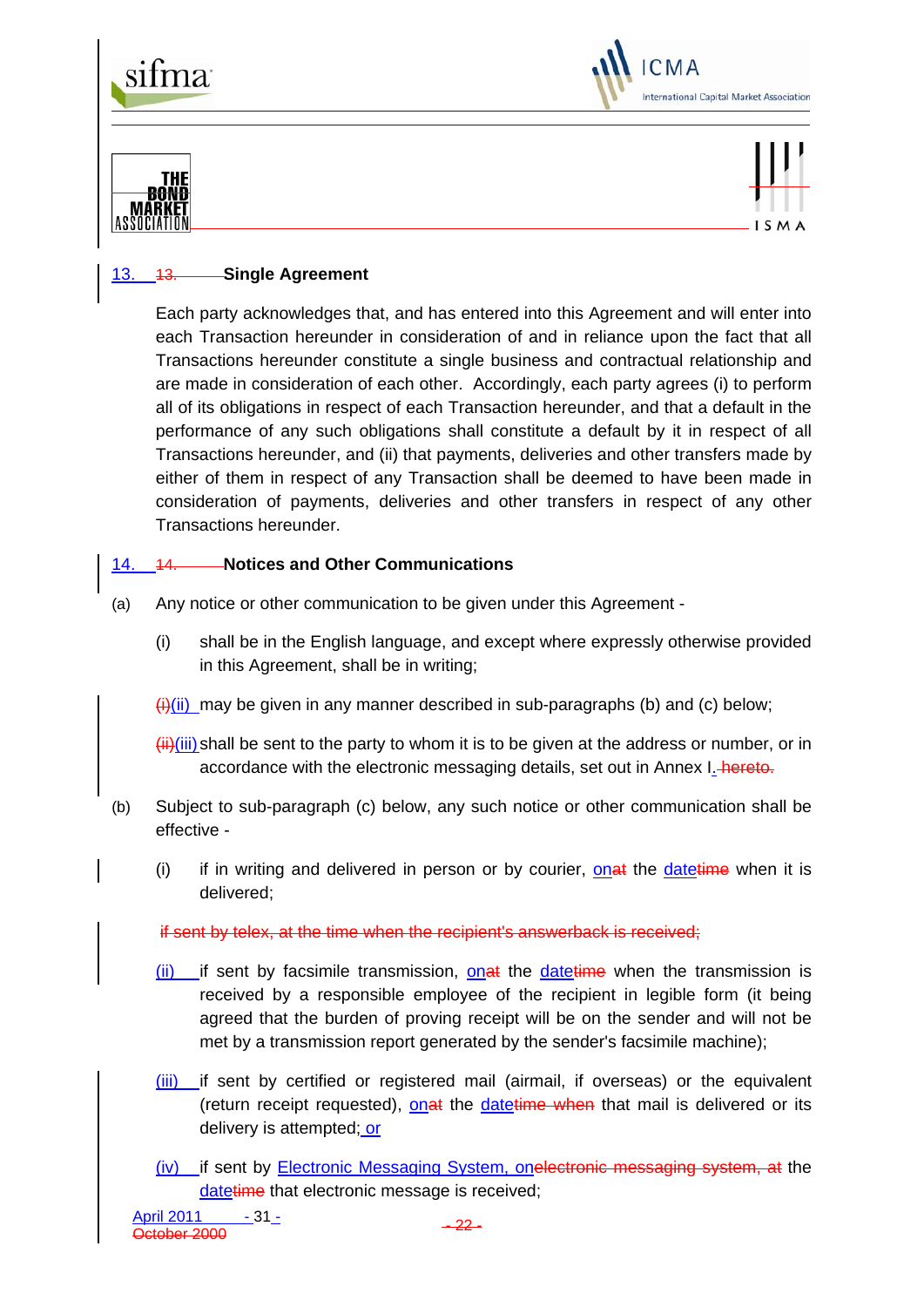

except that any notice or communication which is received, or delivery of which is attempted, after close of business on the date of receipt or attempted delivery or on a day which is not a day on which commercial banks are open for business in the place where that notice or other communication is to be given shall be treated as given at the opening of business on the next following day which is such a day.

 $(c)$  If -

- (i) there occurs in relation to either party an event which, upon the service of a Default Notice, would be an Event of Default; and
- $\left(\frac{H}{H}\right)$  the non-Defaulting Party, having made all practicable efforts to do so, including having attempted to use at least two of the methods specified in sub-paragraph (b)(ii), (iii) or (iv) above,  $\langle \psi \rangle$ , has been unable to serve a Default Notice by one of the methods specified in those sub-paragraphs (or such of those methods as are normally used by the non-Defaulting Party when communicating with the Defaulting Party),

the non-Defaulting Party may sign a written notice (a "Special"Special Default Notice") Notice") which -

 $\left(\frac{d}{d}\right)$  specifies the relevant event referred to in paragraph 10(a) which has occurred in relation to the Defaulting Party;

(B) specifies the Early Termination Date designated in the Default Notice;

- $\left\langle \Theta \right\rangle$  (C) states that the non-Defaulting Party, having made all practicable efforts to do so, including having attempted to use at least two of the methods specified in sub-paragraphsub-paragraph (b)(ii), (iii) or (iv) above,  $\forall$ ), has been unable to serve a Default Notice by one of the methods specified in those sub-paragraphs (or such of those methods as are normally used by the non-Defaulting Party when communicating with the Defaulting Party); and
- $(f(A)(D))$  specifies the date on which, and the time at which, the Special Default Notice is signed by the non-Defaulting **Party. Party; and** 
	- (da) states that the event specified in accordance with sub-paragraph (aa) above shall be treated as an Event of Default with effect from the date and time so specified.

On the signature of a Special Default Notice the Early Termination Date shall occur as designated in therelevant event shall be treated with effect from the date and time so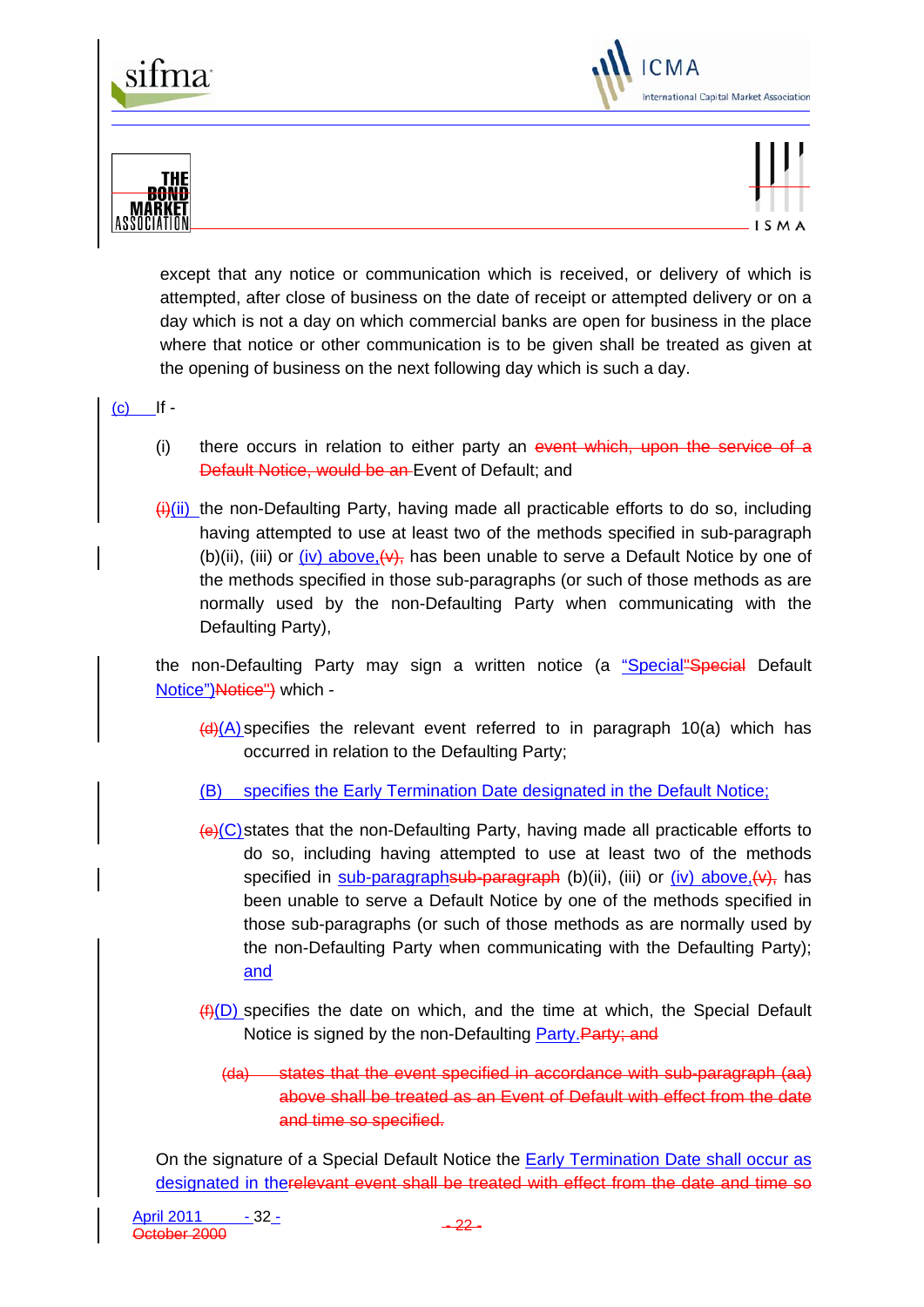

specified as an Event of Default in relation to the Defaulting Party, and accordingly references in paragraph 10 to a Default Notice shall be treated as including a Special Default Notice. A Special Default Notice shall be given to the Defaulting Party as soon as practicable after it is signed.

 $\left(\frac{d}{dt}\right)$  Either party may by notice to the other change the address, telex or facsimile number or Electronic Messaging Systemelectronic messaging system details at which notices or other communications are to be given to it.

## 15. 15. **Entire Agreement; Severability**

This Agreement shall supersede any existing agreements between the parties containing general terms and conditions for Transactions. Each provision and agreement herein shall be treated as separate from any other provision or agreement herein and shall be enforceable notwithstanding the unenforceability of any such other provision or agreement.

#### 16. 16. **Non-assignability; Termination**

- (a) Subject to sub-paragraph (b) below, neither party may assign, charge or otherwise deal with (including without limitation any dealing with any interest in or the creation of any interest in) its rights or obligations under this Agreement or under any Transaction without the prior written consent of the other party. Subject to the foregoing, this Agreement and any Transactions shall be binding upon and shall inure to the benefit of the parties and their respective successors and assigns.
- (b) Sub-paragraph (a) above shall not preclude a party from assigning, charging or otherwise dealing with all or any part of its interest in any sum payable to it under paragraph 10(c) or  $(q)$ (f) above.
- (c) Either party may terminate this Agreement by giving written notice to the other, except that this Agreement shall, notwithstanding such notice, remain applicable to any Transactions then outstanding.
- (d) All remedies hereunder shall survive Termination in respect of the relevant Transaction and termination of this Agreement.
- (e) The participation of any additional member State of the European Union in economic and monetary union after 1 January 1999 shall not have the effect of altering any term of the Agreement or any Transaction, nor give a party the right unilaterally to alter or terminate the Agreement or any Transaction.

## 17. 17. **Governing Law**

April 2011 - 33 -October 2000 - <sup>22</sup> -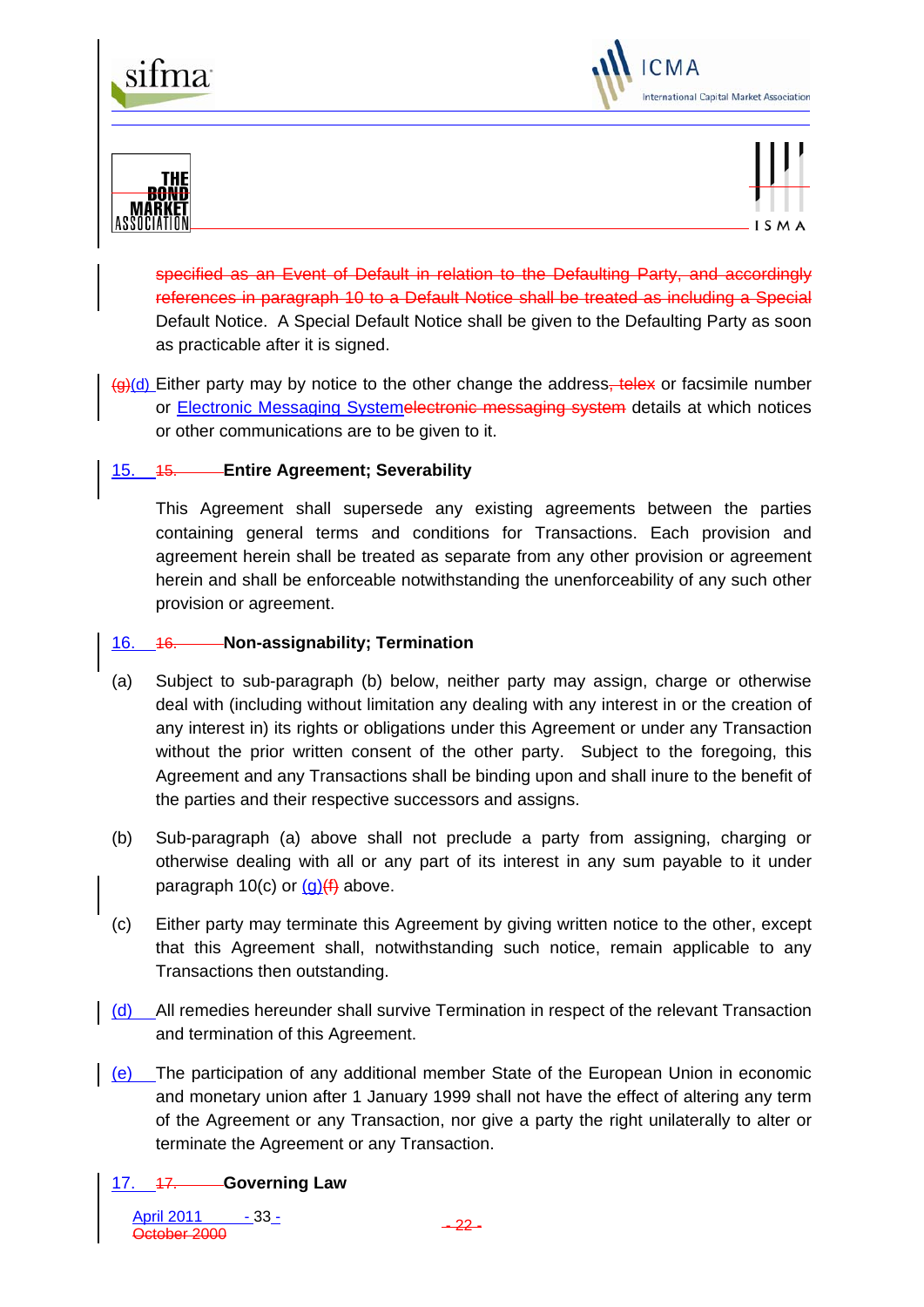







This Agreement and any non-contractual obligations arising out of or in connection with this Agreement shall be governed by, and interpretedconstrued in accordance with, the laws of England.

> The English courts shall have exclusive jurisdiction in relation to all disputes (including claims for set-off and counterclaims) arising out of or in connection with this Agreement including, without limitation disputes arising out of or in connection with: (i) the creation, validity, effect, interpretation, performance or non-performance of, or the legal relationships established by, this Agreement; and (ii) any non-contractual obligations arising out of or in connection with this Agreement. For such purposes, Buyer and Seller hereby irrevocably submit for all purposes of or in connection with this Agreement and each Transaction to the jurisdiction of the English courts and waive any objection to the exercise of such jurisdiction. Courts of England.

> Party A hereby appoints the person identified in Annex I hereto as its agent to receive on its behalf service of process in such courts. If such agent ceases to be its agent, Party A shall promptly appoint, and notify Party B of the identity of, a new agent in England. If Party A fails to appoint such an agent, Party A agrees that Party B shall be entitled to appoint one on behalf of Party A at the expense of Party A.

> Party B hereby appoints the person identified in Annex I hereto as its agent to receive on its behalf service of process in such courts. If such agent ceases to be its agent, Party B shall promptly appoint, and notify Party A of the identity of, a new agent in England. If Party B fails to appoint such an agent, Party B agrees that Party A shall be entitled to appoint one on behalf of Party B at the expense of Party B.

> Each party shall deliver to the other, within 30 days of the date of this Agreement in the case of the appointment of a person identified in Annex I or of the date of the appointment of the relevant agent in any other case, evidence of the acceptance by the agent appointed by it pursuant to this paragraph of such appointment.

> Nothing in this paragraph shall limit the right of any party to take proceedings in the courts of any other country of competent jurisdiction.

## 18. 18. **No Waivers, etc.**

No express or implied waiver of any Event of Default by either party shall constitute a waiver of any other Event of Default and no exercise of any remedy hereunder by any party shall constitute a waiver of its right to exercise any other remedy hereunder. No modification or waiver of any provision of this Agreement and no consent by any party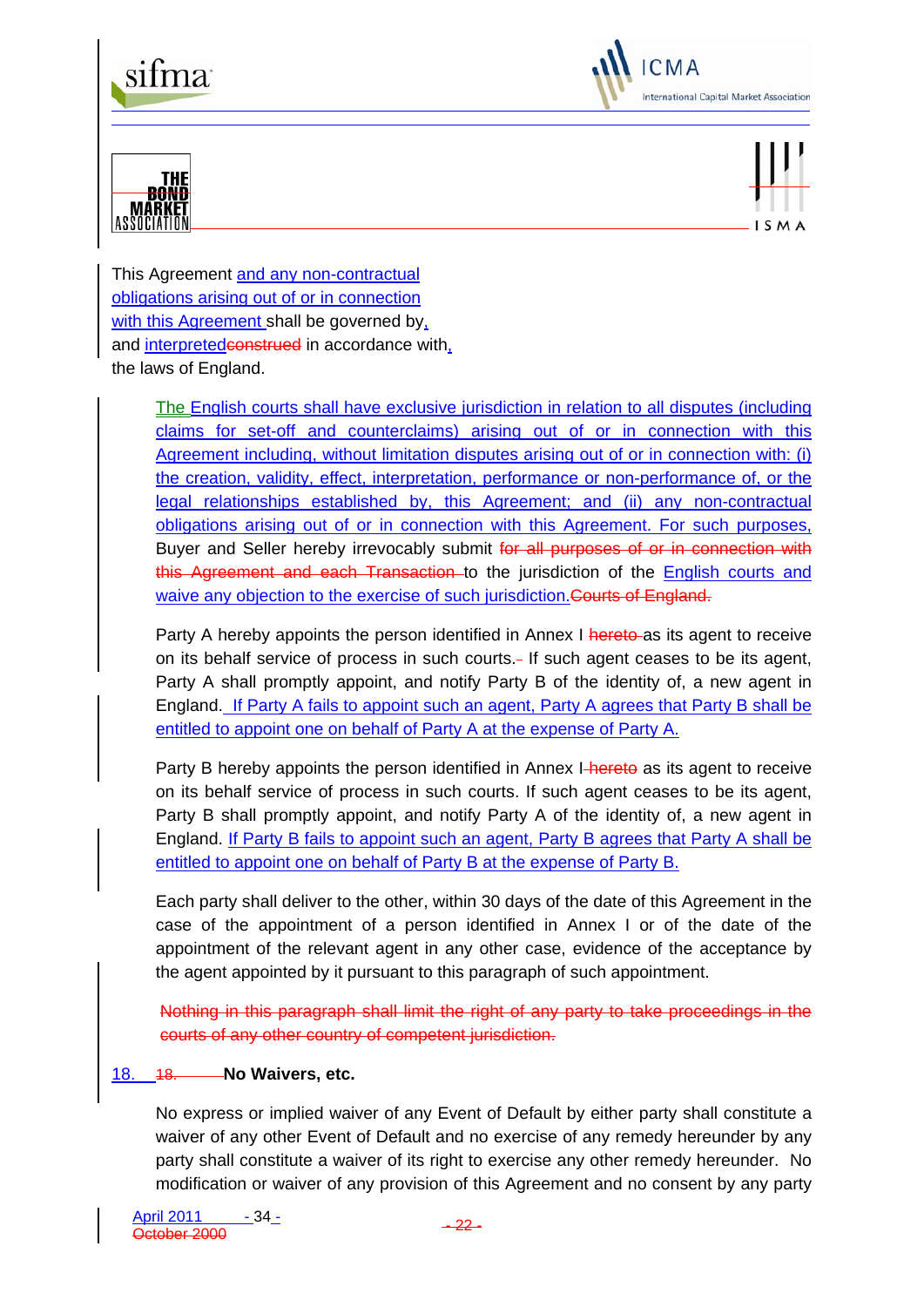

to a departure herefrom shall be effective unless and until such modification, waiver or consent shall be in writing and duly executed by both of the parties hereto. Without limitation on any of the foregoing, the failure to give a notice pursuant to paragraph 4(a) hereof will not constitute a waiver of any right to do so at a later date.

## 19. 19. **Waiver of Immunity**

Each party hereto hereby waives, to the fullest extent permitted by applicable law, all immunity (whether on the basis of sovereignty or otherwise) from jurisdiction, attachment (both before and after judgment) and execution to which it might otherwise be entitled in any action or proceeding in the Courts of England or of any other country or jurisdiction, relating in any way to this Agreement or any Transaction, and agrees that it will not raise, claim or cause to be pleaded any such immunity at or in respect of any such action or proceeding.

#### 20. 20. **Recording**

The parties agree that each may electronically record all telephone conversations between them.

## 21. 21. **Third Party Rights**

No person shall have any right to enforce any provision of this Agreement under the Contracts (Rights of Third Parties) Act 1999.

| By              | By                  |
|-----------------|---------------------|
| <b>Title</b>    | <b>Title</b>        |
| <b>Date</b>     | <b>Date</b>         |
| [Name of Party] | [Name of Party]     |
| Βν              | Bγ                  |
|                 | <del>⊥πισ</del>     |
| <b>Date</b>     | <b>Date</b><br>Duit |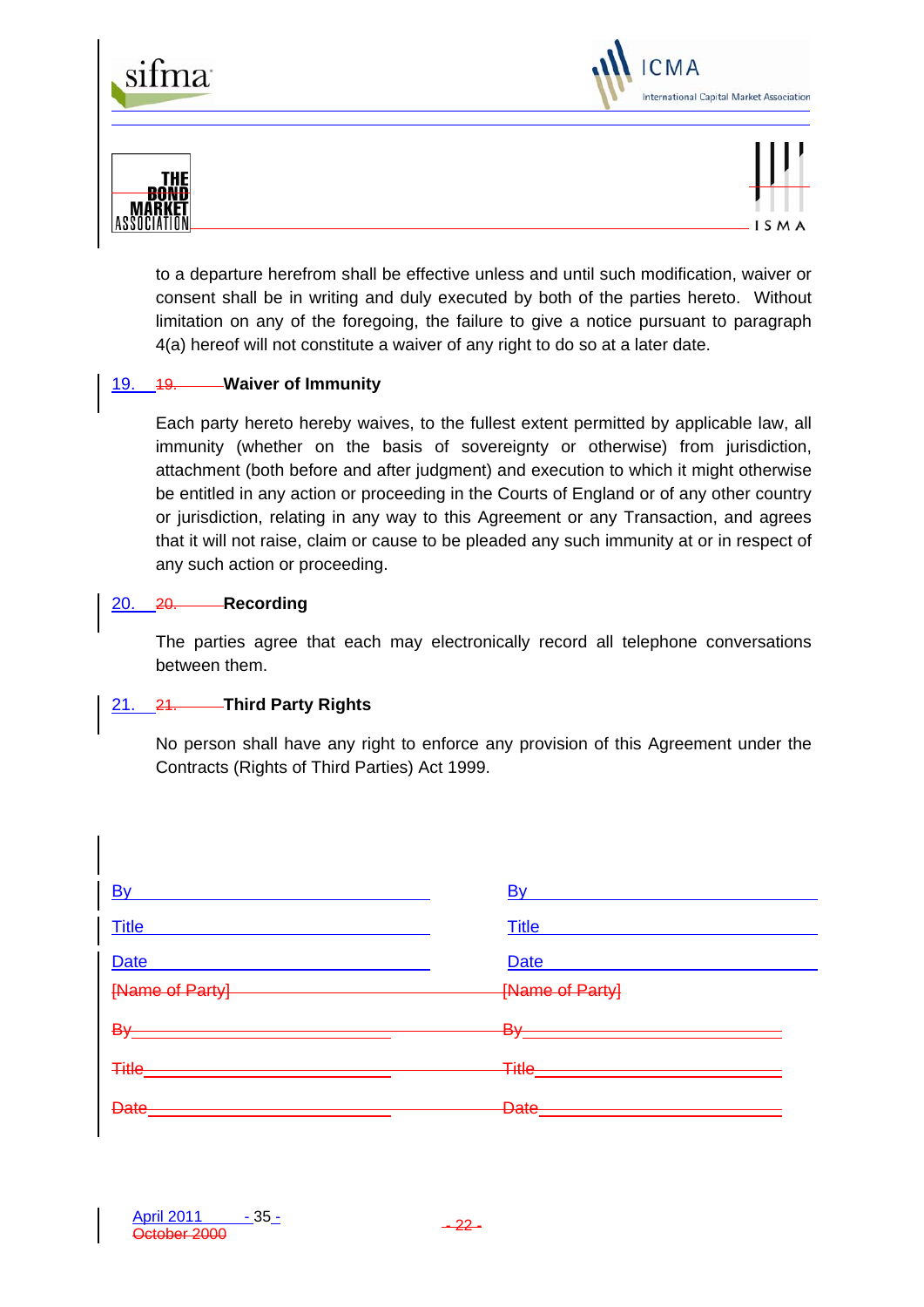

<sup>\*</sup> Delete as appropriate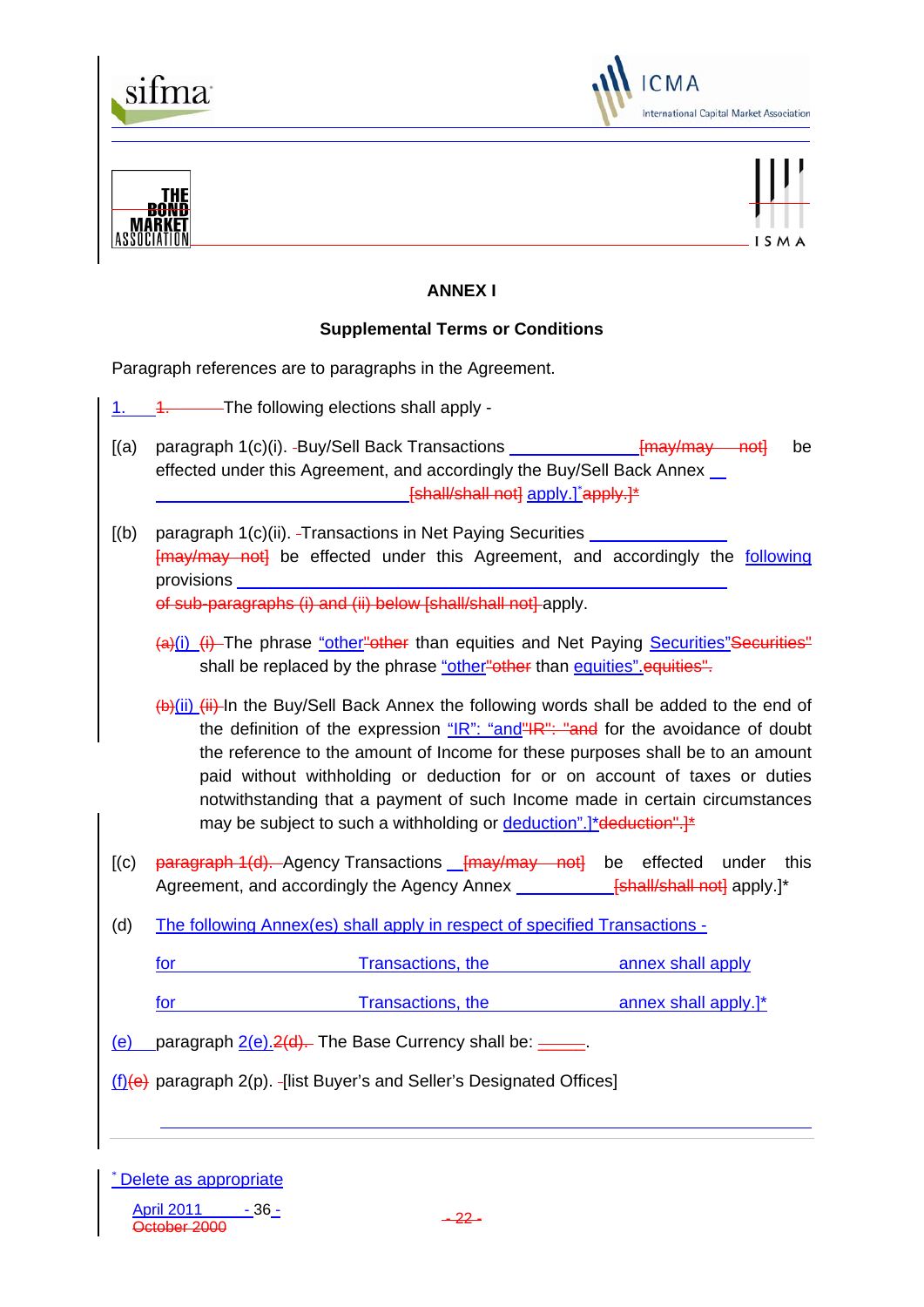|                                        | sifma:<br><b>International Capital Market Association</b>                                                                                                                                                                                        |               |
|----------------------------------------|--------------------------------------------------------------------------------------------------------------------------------------------------------------------------------------------------------------------------------------------------|---------------|
| ASSOCIATIO                             | S M A                                                                                                                                                                                                                                            |               |
| #                                      | paragraph 2(cc). The pricing source for calculation of Market Value shall be: ______.                                                                                                                                                            |               |
| (g)                                    | paragraph 2(xx): Transaction Exposure method 2(rr). Spot rate to be: ______.                                                                                                                                                                     |               |
| (h)                                    | <b>Buyerl*</b> to deliver Confirmation.                                                                                                                                                                                                          |               |
| (i)                                    | paragraph $4(f)$ . -Interest rate on Cash Margin to be $\frac{1}{2}$ $\frac{1}{2}$ for<br>$\pm$ currency.                                                                                                                                        |               |
|                                        | <b>Example 2018</b> Currency.                                                                                                                                                                                                                    |               |
| (j)<br>$\bar{\mathbf{z}}$              | paragraph 4(g). -Delivery period for margin calls to be: _______________________                                                                                                                                                                 | Interest to I |
| [(k)]                                  | paragraph 6(j). Paragraph 6(j) shall apply. <sup>1*</sup> -and the events specified in paragraph<br>10(a) identified for the purposes of paragraph 6(j) shall be those set out in sub<br>paragraphs [ - ] of paragraph 10(a) of the Agreement.]* |               |
| $\left[\left(\mathsf{I}\right)\right]$ | paragraph 10(a)(ii). -Paragraph 10(a)(ii) shall apply.]*                                                                                                                                                                                         |               |
| $\mathbf{I}(\mathsf{m})$               | paragraph 10(b). Automatic Early Termination shall apply with respect to<br>$\mathbf{l}^*$                                                                                                                                                       |               |
| (n)                                    | paragraph 14.- For the purposes of paragraph 14 of this Agreement -                                                                                                                                                                              |               |
|                                        | -Address for notices and other communications for Party A -<br>(i)<br>₩                                                                                                                                                                          |               |
|                                        |                                                                                                                                                                                                                                                  | -Address:     |
|                                        |                                                                                                                                                                                                                                                  | -Attention:_  |
|                                        |                                                                                                                                                                                                                                                  | -Telephone:   |
|                                        |                                                                                                                                                                                                                                                  |               |
|                                        | * Delete as appropriate<br>April 2011 - 37 -<br>-22 -                                                                                                                                                                                            |               |

 $\overline{\phantom{a}}$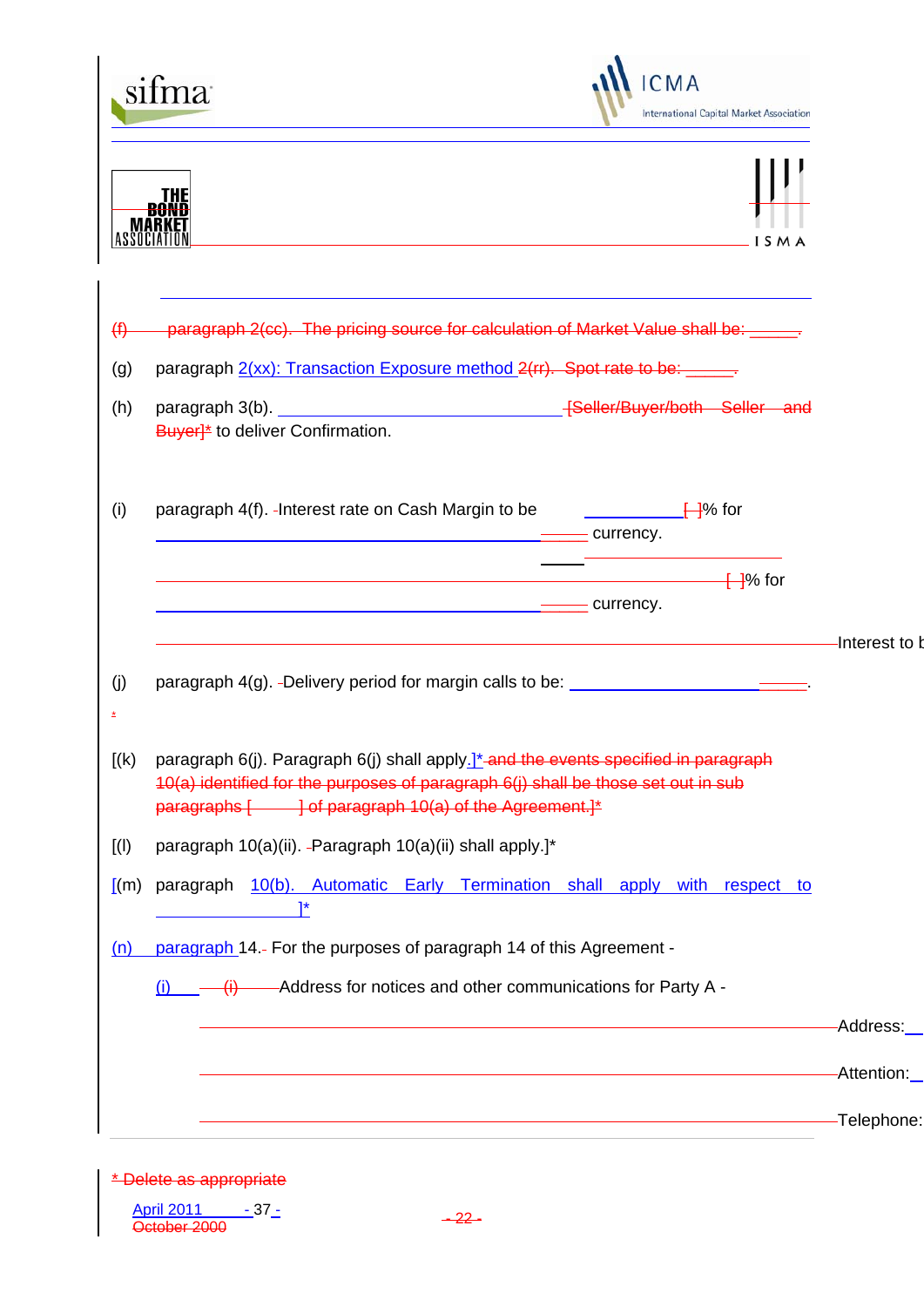| sifma | CMA<br><b>International Capital Market Association</b>                                                                                                                                                                                                                                                                                                 |                            |
|-------|--------------------------------------------------------------------------------------------------------------------------------------------------------------------------------------------------------------------------------------------------------------------------------------------------------------------------------------------------------|----------------------------|
| THE   | ISMA                                                                                                                                                                                                                                                                                                                                                   |                            |
|       | <u> 1989 - Johann Stoff, amerikansk politiker (d. 1989)</u><br>Electronic Messaging System: New York Change and System and System and System and System and System and System and System and System and System and System and System and System and System and System and System and System a                                                          | Facsimile:_                |
|       |                                                                                                                                                                                                                                                                                                                                                        | Telex:<br><b>Answerbac</b> |
|       |                                                                                                                                                                                                                                                                                                                                                        | -Other:                    |
|       |                                                                                                                                                                                                                                                                                                                                                        |                            |
| (ii)  | -Address for notices and other communications for Party B -<br>$\overline{(\mathsf{iii})}$                                                                                                                                                                                                                                                             | -Address:                  |
|       |                                                                                                                                                                                                                                                                                                                                                        | -Attention:                |
|       |                                                                                                                                                                                                                                                                                                                                                        | -Telephone:                |
|       |                                                                                                                                                                                                                                                                                                                                                        |                            |
|       | Electronic Messaging System: Network and System and System and System and System and System and System and System and System and System and System and System and System and System and System and System and System and Syste<br><u> 1989 - Andrea Santa Alemania, amerikana amerikana amerikana amerikana amerikana amerikana amerikana amerikan</u> | Telex:<br>-Answerbac       |
|       |                                                                                                                                                                                                                                                                                                                                                        | -Other:                    |
|       |                                                                                                                                                                                                                                                                                                                                                        |                            |
|       |                                                                                                                                                                                                                                                                                                                                                        |                            |
|       |                                                                                                                                                                                                                                                                                                                                                        |                            |
|       | $\underline{[(o)}[(n)]$ paragraph 17.- For the purposes of paragraph 17 of this Agreement -                                                                                                                                                                                                                                                            |                            |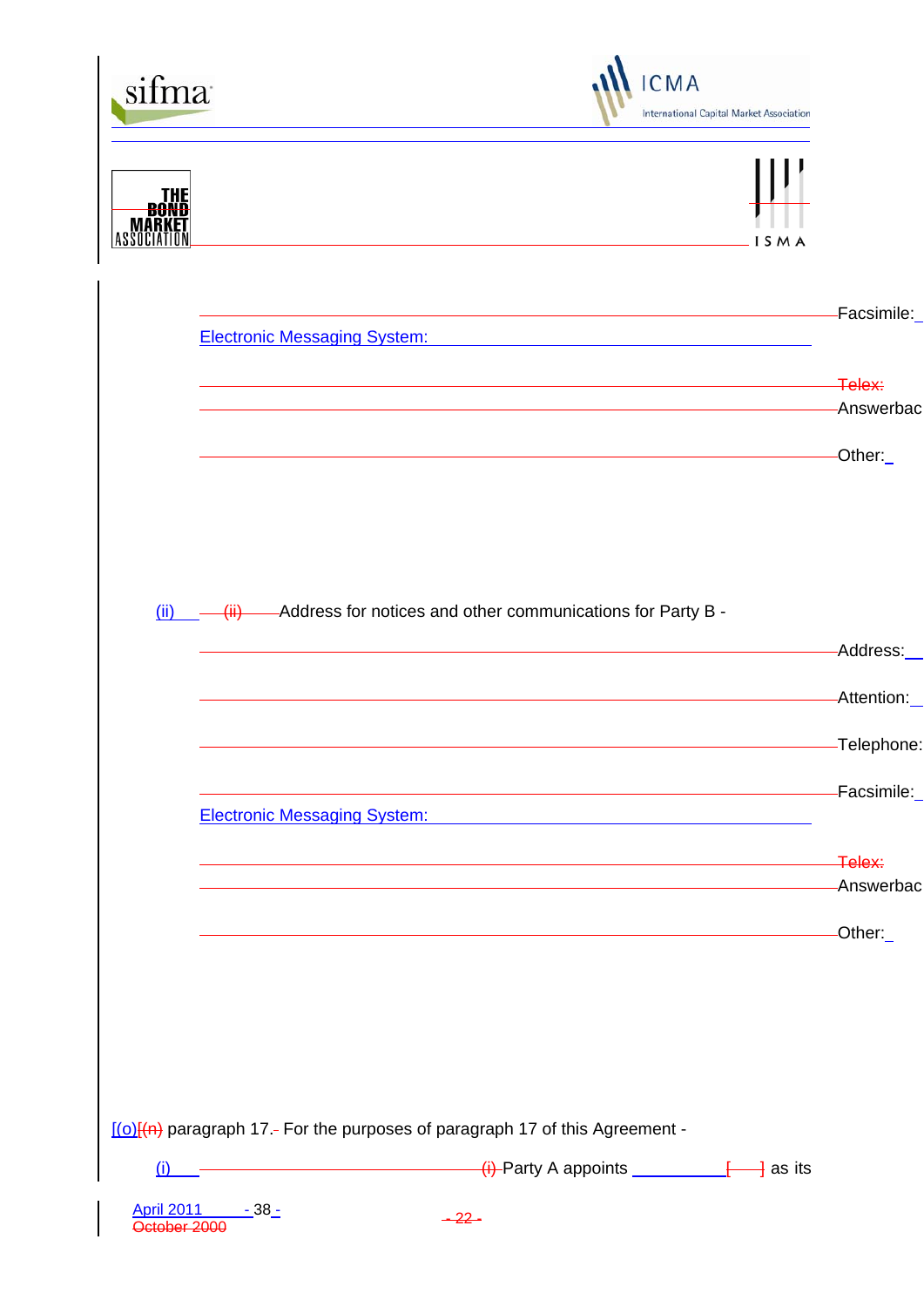| sifma                                   | CMA<br><b>International Capital Market Association</b>                                                                                                                                                                                                                   |
|-----------------------------------------|--------------------------------------------------------------------------------------------------------------------------------------------------------------------------------------------------------------------------------------------------------------------------|
|                                         | ISMA                                                                                                                                                                                                                                                                     |
| agent for service of process;           |                                                                                                                                                                                                                                                                          |
| (ii)<br>agent for service of process.]* |                                                                                                                                                                                                                                                                          |
|                                         |                                                                                                                                                                                                                                                                          |
|                                         |                                                                                                                                                                                                                                                                          |
|                                         |                                                                                                                                                                                                                                                                          |
| 率                                       |                                                                                                                                                                                                                                                                          |
|                                         | -The following supplemental terms and conditions shall apply -                                                                                                                                                                                                           |
| <b>[Existing Transactions</b>           |                                                                                                                                                                                                                                                                          |
| (a)                                     | The parties agree that this Agreement shall apply to all transactions which are subject<br>to the PSA/ISMA Global Master Repurchase Agreement between them dated                                                                                                         |
| Agreement.]*                            | $\equiv$ and which are outstanding as at the date of this Agreement so that such transactions<br>shall be treated as if they had been entered into under this Agreement, and the terms<br>of such transactions are amended accordingly with effect from the date of this |
| Megative rate transactions              |                                                                                                                                                                                                                                                                          |
| (b)<br><u>then -</u>                    | In the case of Transactions in which the Pricing Rate will be negative, the parties<br>agree that if Seller fails to deliver the Purchased Securities on the Purchase Date                                                                                               |
| (i)                                     | <b>Buyer may by notice to Seller terminate the Transaction (and may continue to do</b><br>so for every day that Seller fails to deliver the Purchased Securities); and                                                                                                   |
| Delete as appropriate                   |                                                                                                                                                                                                                                                                          |

\* Delete as appropriate

April 2011 - 39 - October 2000 - <sup>22</sup> -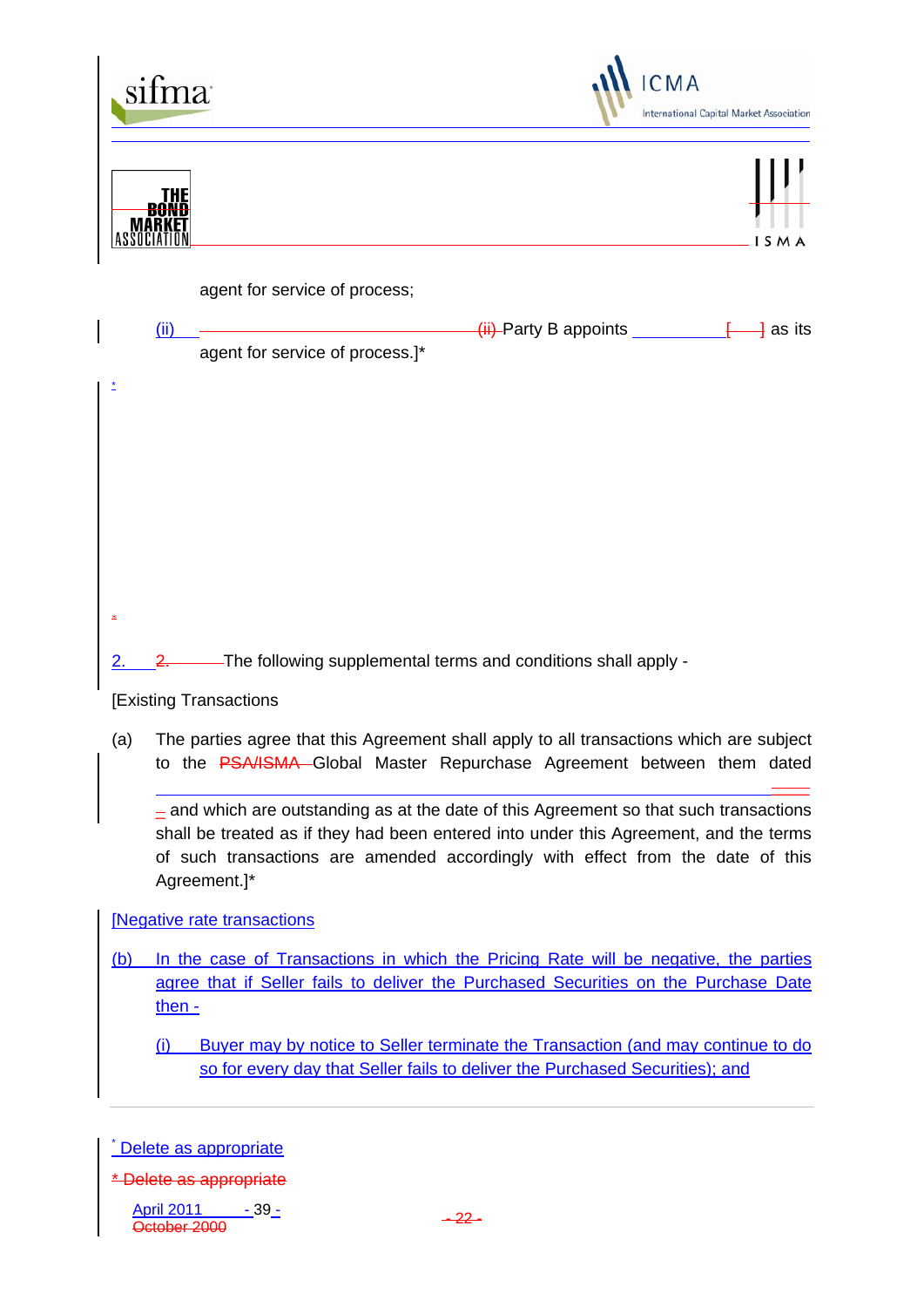



ISMA



# (ii) for every day that Seller fails to deliver the Purchased Securities the Pricing Rate shall be zero.]\*

[Forward Transactions

- $\frac{f(b)}{c}$  The parties agree that Forward Transactions (as defined in sub-paragraph (i)(A) below) may be effected under this Agreement and accordingly the provisions of sub-paragraphs (i) to (iv) below shall apply.
	- (i) The following definitions shall apply
		- (da)(A) "Forward Transaction",(A) "Forward Transaction", a Transaction in respect of which the Purchase Date is at least [three] Business Days after the date on which the Transaction was entered into and has not yet occurred;
		- (B) "Forward Forward Repricing Date", Date", with respect to any Forward Transaction the date which is such number of Business Days before the Purchase Date as is equal to the minimum period for the delivery of margin applicable under paragraph 4(g).
	- (ii) The Confirmation relating to any Forward Transaction may describe the Purchased Securities by reference to a type or class of Securities, which, without limitation, may be identified by issuer or class of issuers and a maturity or range of maturities. Where this paragraph applies, the parties shall agree the actual Purchased Securities not less than two Business Days before the Purchase Date and Buyer or Seller (or both), as shall have been agreed, shall promptly deliver to the other party a Confirmation which shall describe such Purchased Securities. \*\*
	- $\frac{H_i}{H_i}$ (iii) At any time between the Forward Repricing Date and the Purchase Date for any Forward Transaction the parties may agree either  $-$

 $(A)$   $\longrightarrow$   $(A)$  to adjust the Purchase Price under that Forward

Transaction; or

 $(B)$   $(B)$  to adjust the number of Purchased Securities to be sold by Seller to

<u>\* Delete as appropriate</u>

|  |  | * Delete as appropriate |
|--|--|-------------------------|
|  |  |                         |

April 2011 - 40 -<u>April 2011 - 2012</u><br>October 2000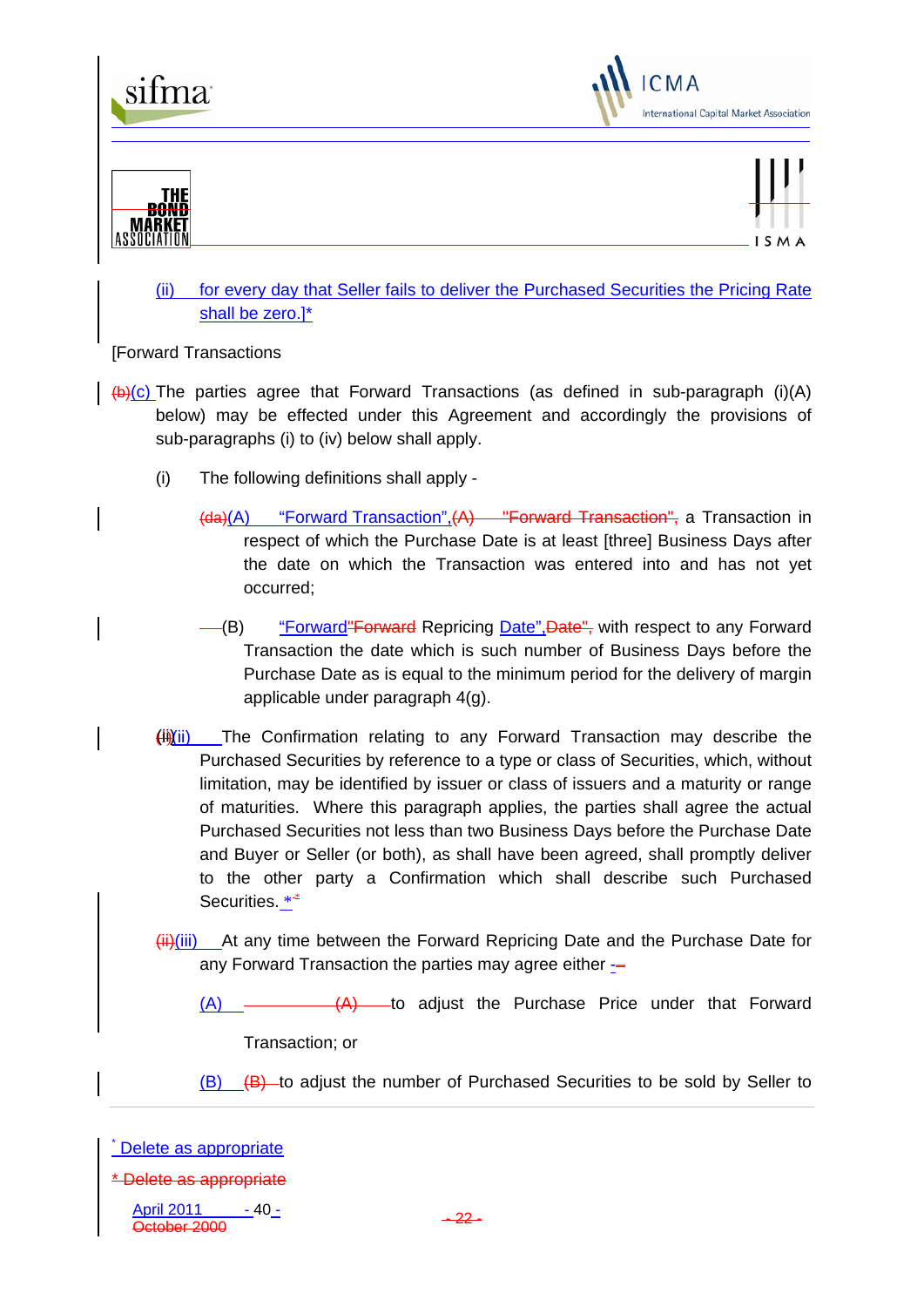





Buyer under that Forward Transaction.

- $\frac{\overline{f(i)}\overline{f(i)}}{\overline{f(i)}}$  Where the parties agree to an adjustment under paragraph (iii) above, Buyer or Seller (or both), as shall have been agreed, shall promptly deliver to the other party a Confirmation of the Forward Transaction, as adjusted under paragraph (iii) above.
- $\left(\frac{c}{c}\right)$  Where the parties agree that this paragraph shall apply, paragraphs 2 and 4 of the Agreement are amended as follows.

 $\left(\frac{b}{i}\right)$  (i)  $\left(\frac{c}{i}\right)$  Paragraph  $2(xx)2(ww)$  is deleted and replaced by the following -

"(xx)" - "(ww) "Transaction Exposure"Exposure" means -

- $(i)$   $(i)$  with respect to any Forward Transaction at any time between the Forward Repricing Date and the Purchase Date, the difference between (A) the Market Value of the Purchased Securities at the relevant time and (B) the Purchase Price;
- $(iii)$   $(ii)$  with respect to any Transaction at any time during the period (if any) from the Purchase Date to the date on which the Purchased Securities are delivered to Buyer or, if earlier, the date on which the Transaction is terminated under paragraph  $10(h)$ ,  $10(g)$ , the difference between (A) the Market Value of the Purchased Securities at the relevant time and (B) the Repurchase Price at the relevant time;
- $(iii)$   $(iii)$  with respect to any Transaction at any time during the period from the Purchase Date (or, if later, the date on which the Purchased Securities are delivered to Buyer or the Transaction is terminated under paragraph  $10(h)$ ) $10(g)$  to the Repurchase Date (or, if later, the date on which Equivalent Securities are delivered to Seller or the Transaction is terminated under paragraph  $10(i)$ ),  $10(h)$ , the difference between (A) the Repurchase Price at the relevant time multiplied by the applicable Margin Ratio (or, where the Transaction relates to Securities of more than one description to which different Margin Ratios apply, the amount produced by multiplying the Repurchase Price attributable to Equivalent Securities of each such description by the applicable Margin Ratio and aggregating the resulting amounts, the Repurchase Price being for this purpose attributed to Equivalent Securities of each such description in the same proportions as those in which the Purchase Price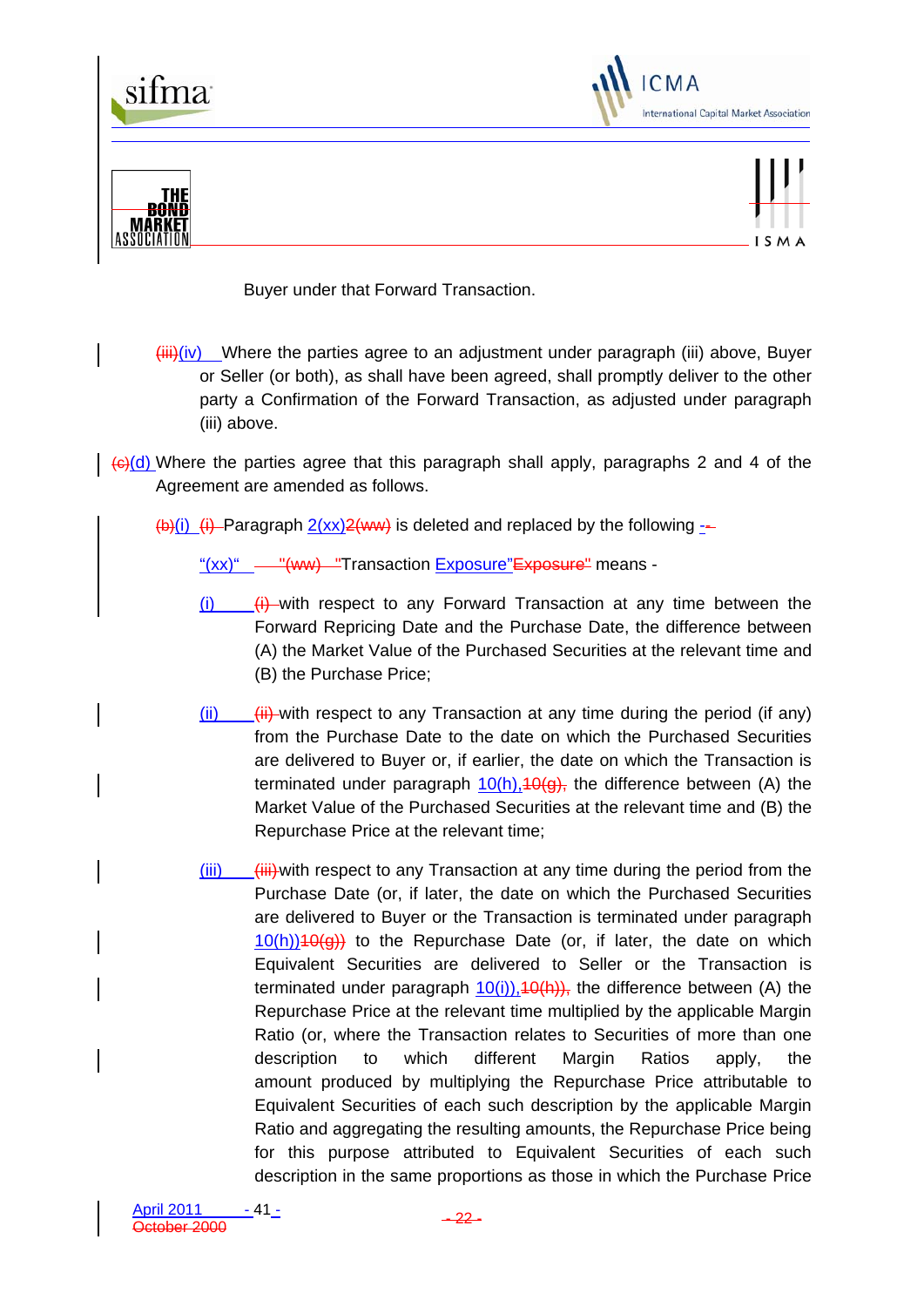

**BÓND** MARI



ISMA



was apportioned among the Purchased Securities) and (B) the Market Value of Equivalent Securities at the relevant time.

In each case, if (A) is greater than (B), Buyer has a Transaction Exposure for that Transaction equal to the excess, and if (B) is greater than (A), Seller has a Transaction Exposure to Buyer equal to the excess."excess."

 $(ii)$   $(iii)$ -In paragraph  $4(c)$ -

- (aa)  $(a^2 + b^2)$  the words "any" any amount payable to the first party under paragraph 5 but unpaid"unpaid" are deleted and replaced by "any" any amount which will become payable to the first party under paragraph 5 during the period after the time at which the calculation is made which is equal to the minimum period for the delivery of margin applicable under paragraph 4(g) or which is payable to the first party under paragraph 5 but unpaid"; unpaid"; and
- (bb) (bb) the words "any"any amount payable to the other party under paragraph 5 but *unpaid*"unpaid" are deleted and replaced by "any" any amount which will become payable to the other party under paragraph 5 during the period after the time at which the calculation is made which is equal to the minimum period for the delivery of margin applicable under paragraph 4(g) or which is payable to the other party under paragraph 5 but <u>unpaid".]<sup>∗</sup>unpaid".</u>}\*<sup>\*</sup>

<u>\* Delete as appropriate</u>

**Delete as appropriate** 

April 2011 - 42 -<u>Apm 2011 - 22 -</u><br>October 2000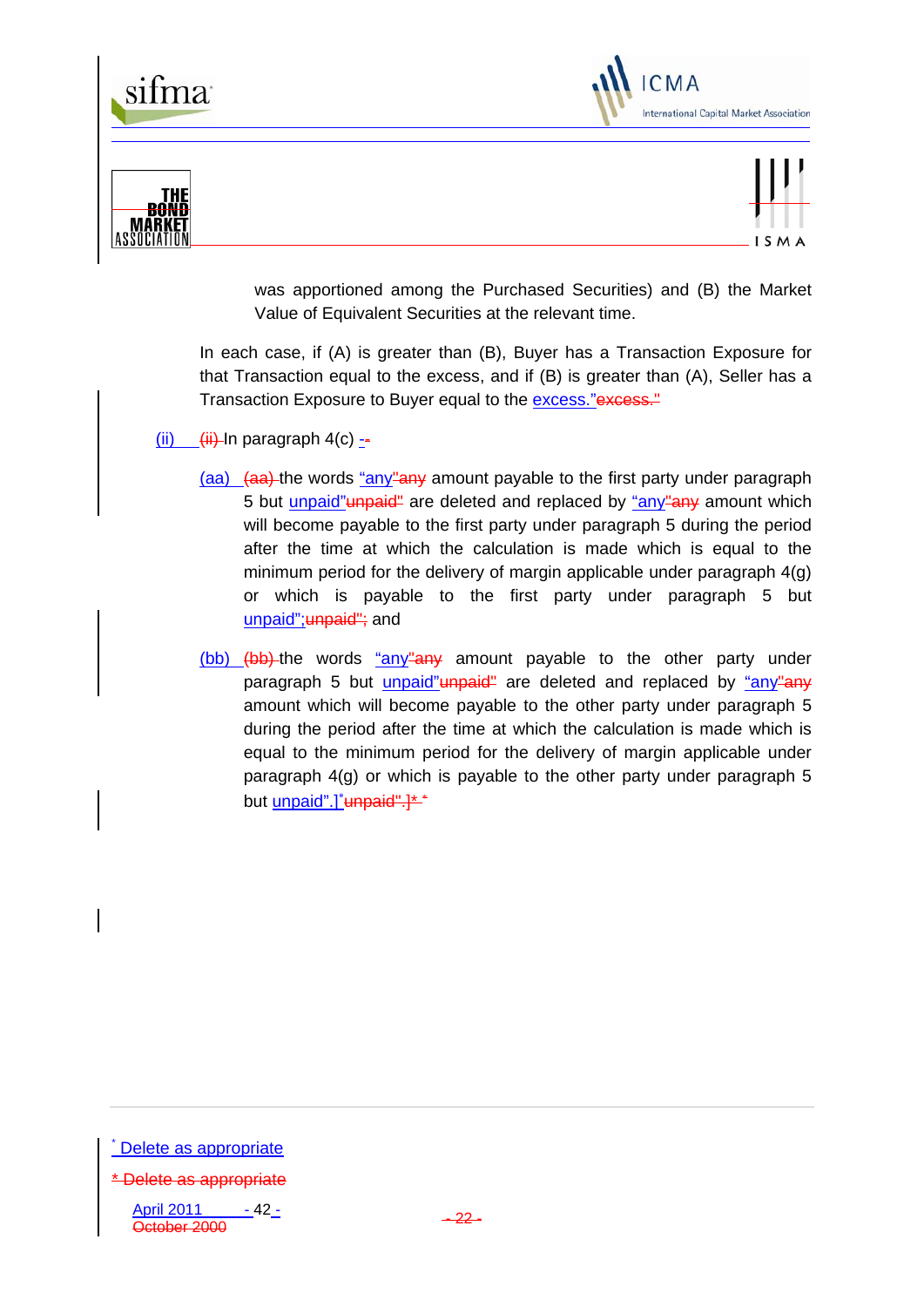

## **ANNEX II**

# **Form of Confirmation**

| To:                                                                                                                                                                                                                            |                                          |
|--------------------------------------------------------------------------------------------------------------------------------------------------------------------------------------------------------------------------------|------------------------------------------|
| From: _____________________________                                                                                                                                                                                            |                                          |
| Date: the contract of the contract of the contract of the contract of the contract of the contract of the contract of the contract of the contract of the contract of the contract of the contract of the contract of the cont |                                          |
| Subject:                                                                                                                                                                                                                       | [Repurchase][Buy/Sell Back]* Transaction |
|                                                                                                                                                                                                                                |                                          |

## Dear Sirs,

The purpose of this \_\_\_\_\_\_\_\_\_\_\_\_\_\_\_\_\_\_\_\_\_\_\_<del>[letter]/[facsimile]//[telex]</del>, a a a "Confirmation" Confirmation" for the purposes of the Agreement,- is to set forth the terms and conditions of the above repurchase transaction entered into between us on the Contract

| * Delete as appropriate           |        |  |
|-----------------------------------|--------|--|
| <b>April 2011</b><br>October 2000 | - 43 - |  |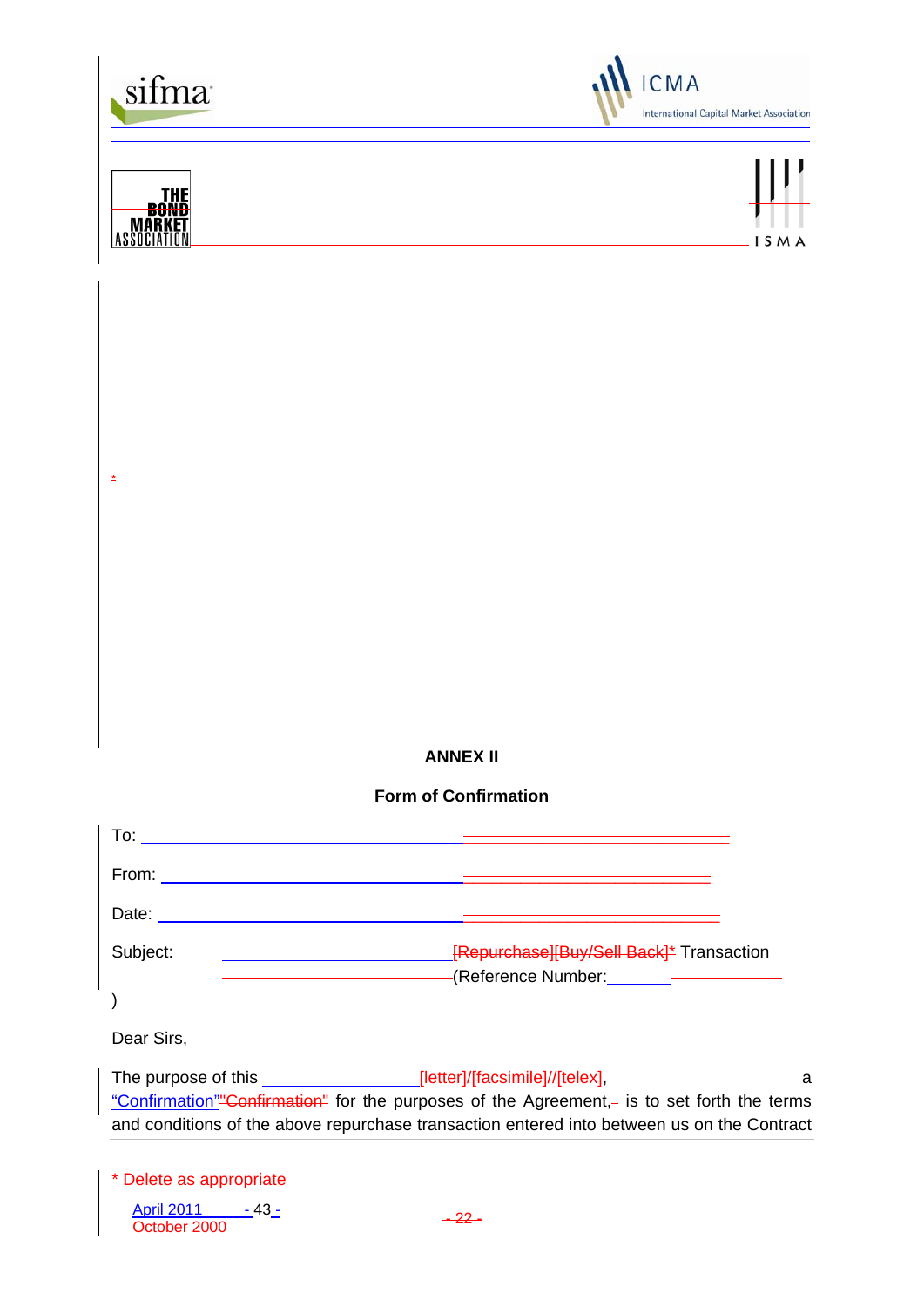

Date referred to below.

This Confirmation supplements and forms part of, and is subject to, the Global Master Repurchase Agreement as entered into between us as of  $\begin{array}{c} \begin{array}{c} \end{array} \end{array}$  as the same may be amended from time to time (the "Agreement"). "Agreement"). All provisions contained in the Agreement govern this Confirmation except as expressly modified below. Words and phrases defined in the Agreement and used in this Confirmation shall have the same meaning herein as in the Agreement.

- 1. Contract Date:
- 2. Purchased Securities [state type[s] and nominal value[s]]:

| 5. -Seller: 2000 - 2000 - 2000 - 2000 - 2000 - 2000 - 2000 - 2000 - 2000 - 2000 - 2000 - 2000 - 2000 - 2000 - 2000 - 2000 - 2000 - 2000 - 2000 - 2000 - 2000 - 2000 - 2000 - 2000 - 2000 - 2000 - 2000 - 2000 - 2000 - 2000 - |                |
|-------------------------------------------------------------------------------------------------------------------------------------------------------------------------------------------------------------------------------|----------------|
| 6. Purchase Date: 2008 and 2008 and 2008 and 2008 and 2008 and 2008 and 2008 and 2008 and 2008 and 2008 and 20                                                                                                                |                |
| 7. Purchase Price: 2008 and 2009 and 2009 and 2009 and 2009 and 2009 and 2009 and 2009 and 2009 and 2009 and 20                                                                                                               |                |
|                                                                                                                                                                                                                               |                |
|                                                                                                                                                                                                                               |                |
|                                                                                                                                                                                                                               |                |
| 11. Pricing Rate: 10. Pricing Rate: 10. Pricing Rate: 10. Pricing Rate: 10. Pricing Rate: 10. Pricing Rate: 1                                                                                                                 |                |
|                                                                                                                                                                                                                               | <u>Price:1</u> |
|                                                                                                                                                                                                                               |                |

13. - Buyer's Bank Account[s] Details: